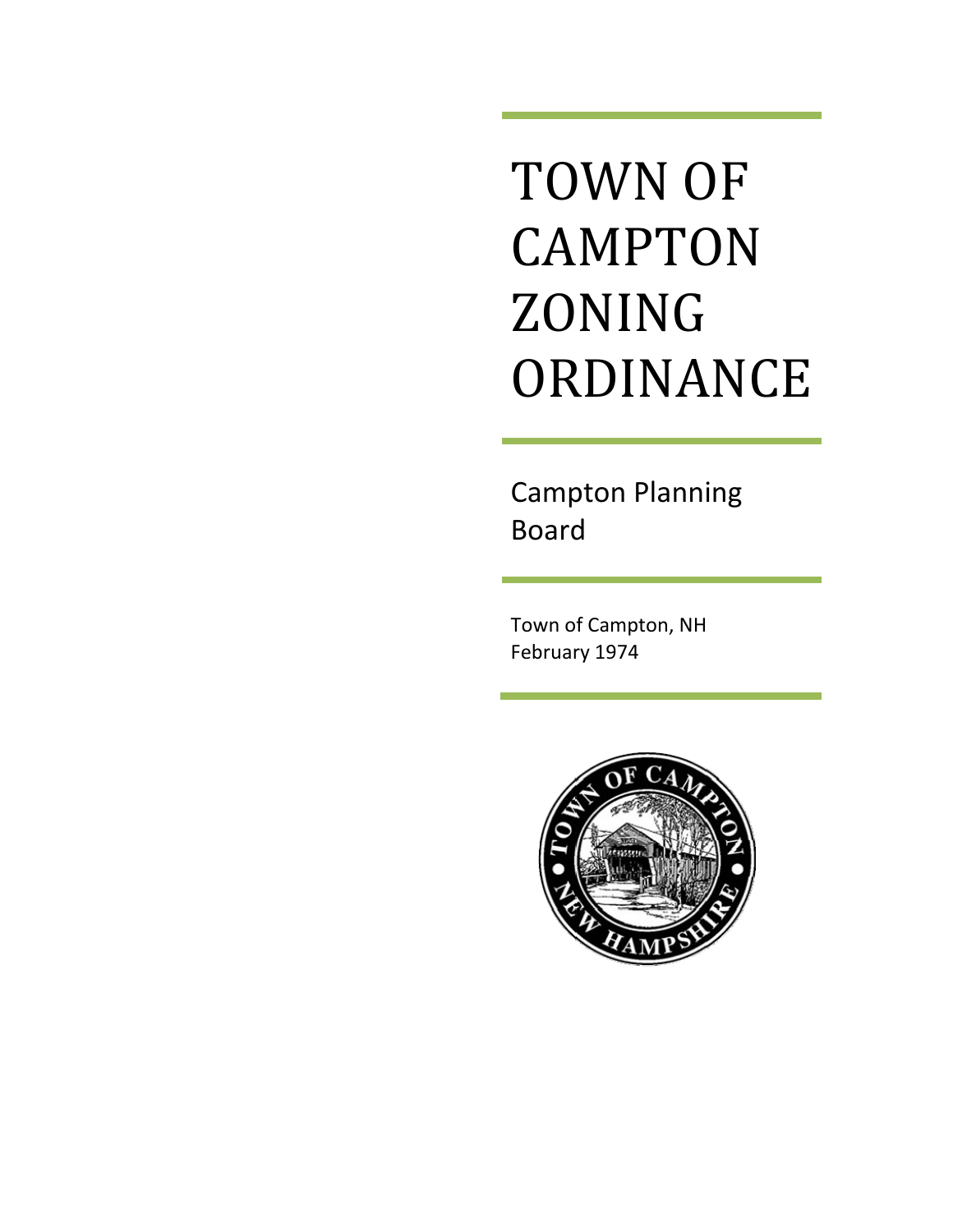# **TOWN OF CAMPTON ZONING ORDINANCE**

## ADOPTED FEBRUARY, 1974 AMENDED: March 8,1988

| March 2017 – Article IV Accessory Dwelling Unit<br>Amendment AND<br>Home Occupancy Signage Amendment | March 2005 – Sign Ordinance           |
|------------------------------------------------------------------------------------------------------|---------------------------------------|
| March 2016 – Article IV Flood Plain Hazard<br>Boundary                                               | March 2005 – Resort Residential Zone  |
| March 2016 – Multiple Family Dwelling Permitted<br>in – Forest Conservation Zone                     | March 1996 – Flood Zone               |
| March 2012 – Article IV, Section 7 Bed $\&$<br>Breakfast                                             | March 1995 – Sign Ordinance           |
| March 2011 – Article IV, Section 17 High Voltage<br>Lines Buried                                     | March 1994                            |
| March 2011 – Article IV, Section 11                                                                  | March 1992                            |
| March 2009 – Article IV, Section C & D Multi<br>Family                                               | March 1991                            |
| October 2007 – FEMA Maps Resolution                                                                  | March 1990                            |
| March 2007 – Flood Plain Map Date Change to<br>2/20/2008                                             | March 1989                            |
| March 2007 – Article IV Section G 4 & A 9                                                            | March 1987 – Forest Conservation Zone |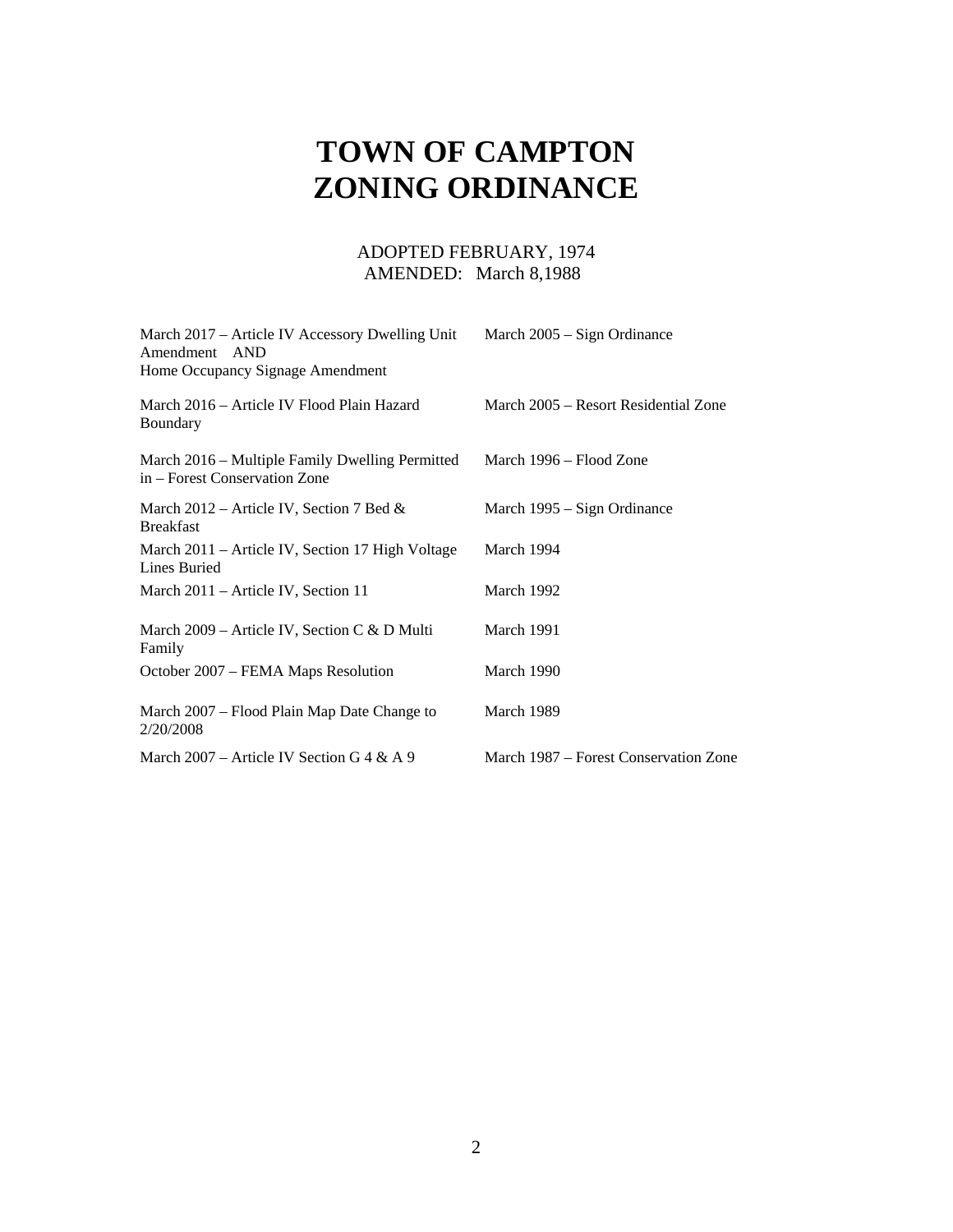# **Contents**

|                 | <b>ARTICLE II</b> |  |
|-----------------|-------------------|--|
|                 |                   |  |
| A.              |                   |  |
| <b>B.</b>       |                   |  |
| $C_{\cdot}$     |                   |  |
| D.              |                   |  |
| E.              |                   |  |
| F <sub>r</sub>  |                   |  |
| H.              |                   |  |
| $\mathbf{I}$ .  |                   |  |
|                 |                   |  |
| $A_{\cdot}$     |                   |  |
| <b>B.</b>       |                   |  |
| $\mathcal{C}$ . |                   |  |
| D.              |                   |  |
| Е.              |                   |  |
| F <sub>r</sub>  |                   |  |
| G.              |                   |  |
| H <sub>1</sub>  |                   |  |
|                 |                   |  |
|                 |                   |  |
|                 |                   |  |
|                 |                   |  |
|                 |                   |  |
|                 |                   |  |
|                 |                   |  |
|                 |                   |  |
|                 |                   |  |
| I.              |                   |  |
| J.              |                   |  |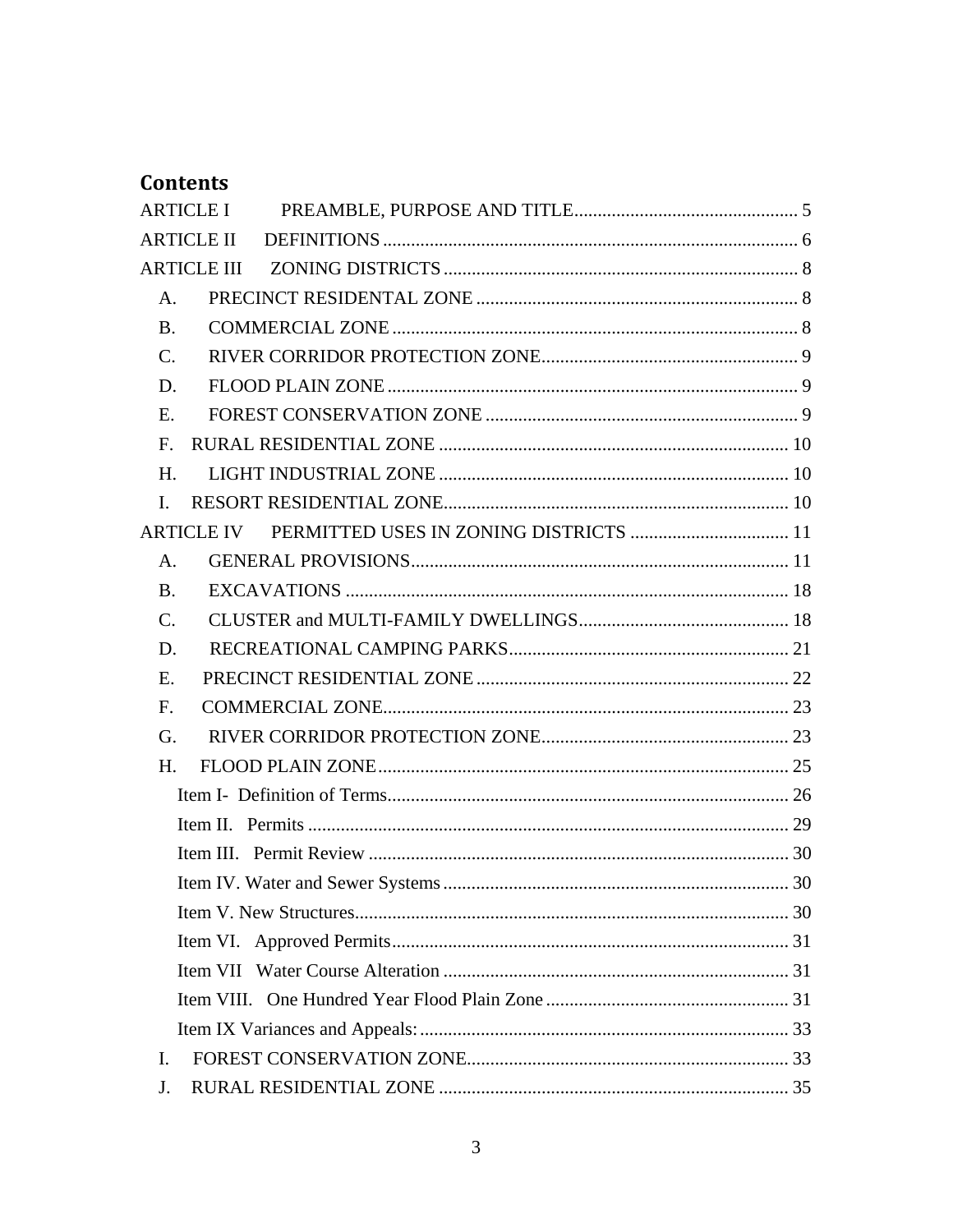| K.                  |  |
|---------------------|--|
| L.                  |  |
| $M_{\cdot}$         |  |
| A.                  |  |
| <b>B.</b>           |  |
| $\mathcal{C}$ .     |  |
| D.                  |  |
| E.                  |  |
| F.                  |  |
| G.                  |  |
| H:                  |  |
| L.                  |  |
| J.                  |  |
| K.                  |  |
| L.                  |  |
| M.                  |  |
| N.                  |  |
| Ο.                  |  |
| P.                  |  |
| Q.                  |  |
| $R_{\cdot}$         |  |
| S.                  |  |
|                     |  |
|                     |  |
|                     |  |
| <b>ARTICLE VIII</b> |  |
| <b>ARTICLE IX</b>   |  |
| <b>ARTICLE X</b>    |  |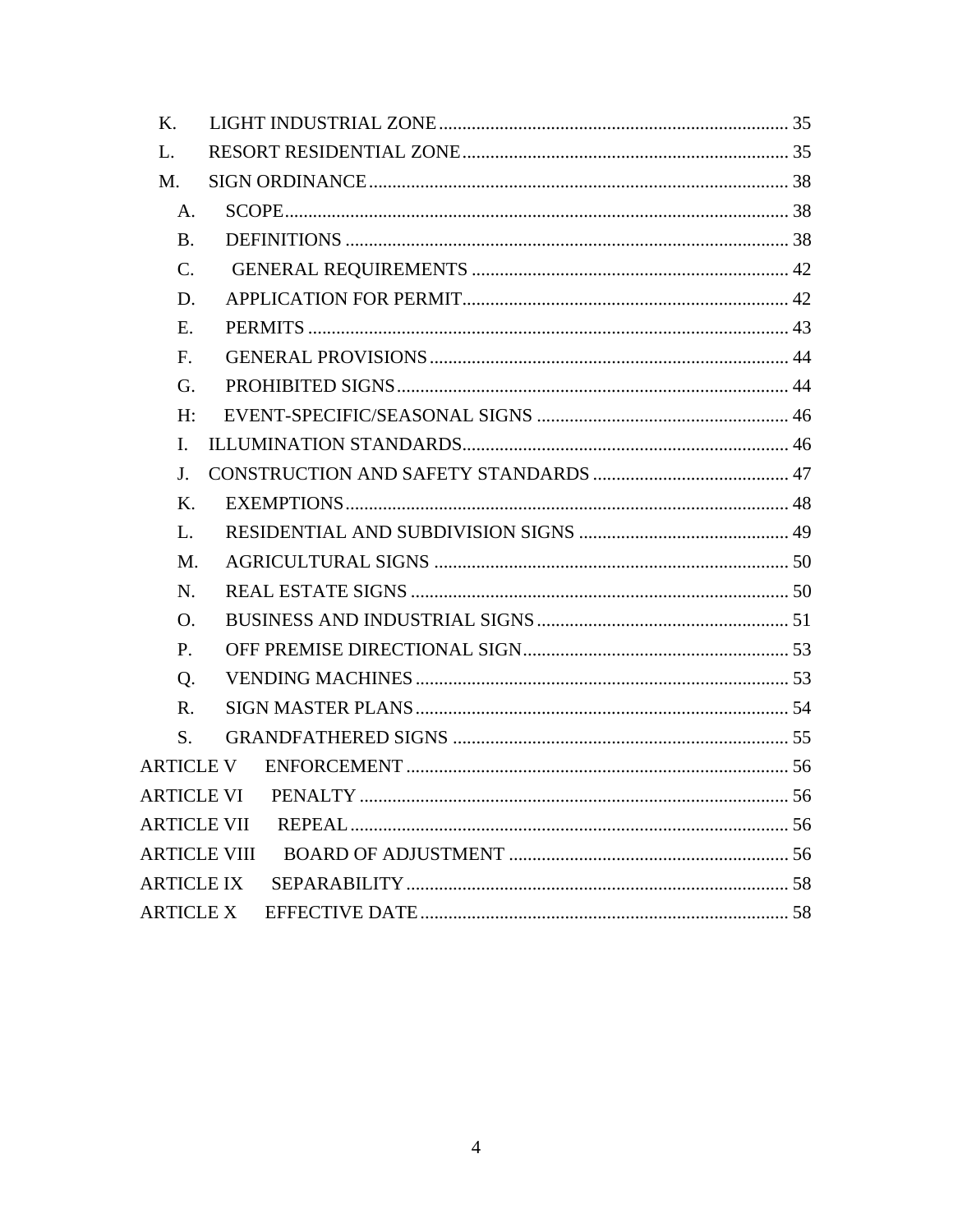# **ARTICLE I PREAMBLE, PURPOSE AND TITLE**

#### **PREAMBLE**

Pursuant to the authority conferred by Title LXIV, New Hampshire Revised Statutes Annotated, 1955 as amended, for the purpose of promoting the health, safety, and the general welfare of the Town of Campton, New Hampshire, the following ordinance is hereby enacted by the voters of the Town of Campton, New Hampshire.

#### **PURPOSE**

The purpose of this ordinance shall be to promote the health and general welfare; to prevent the overcrowding of land; to avoid undue concentration of the population; to promote the safety, convenience and welfare of the inhabitants of the Town by dividing the municipality into zones and regulating the uses of land, buildings, and structures therein with a view toward encouraging the most appropriate use of land in the municipality and other purposes as set forth in the New Hampshire Revised Statutes Annotated, 675:17.

#### **TITLE**

This ordinance shall be known and may be cited as "Town of Campton Zoning Ordinance", herein after referred to as "this Ordinance".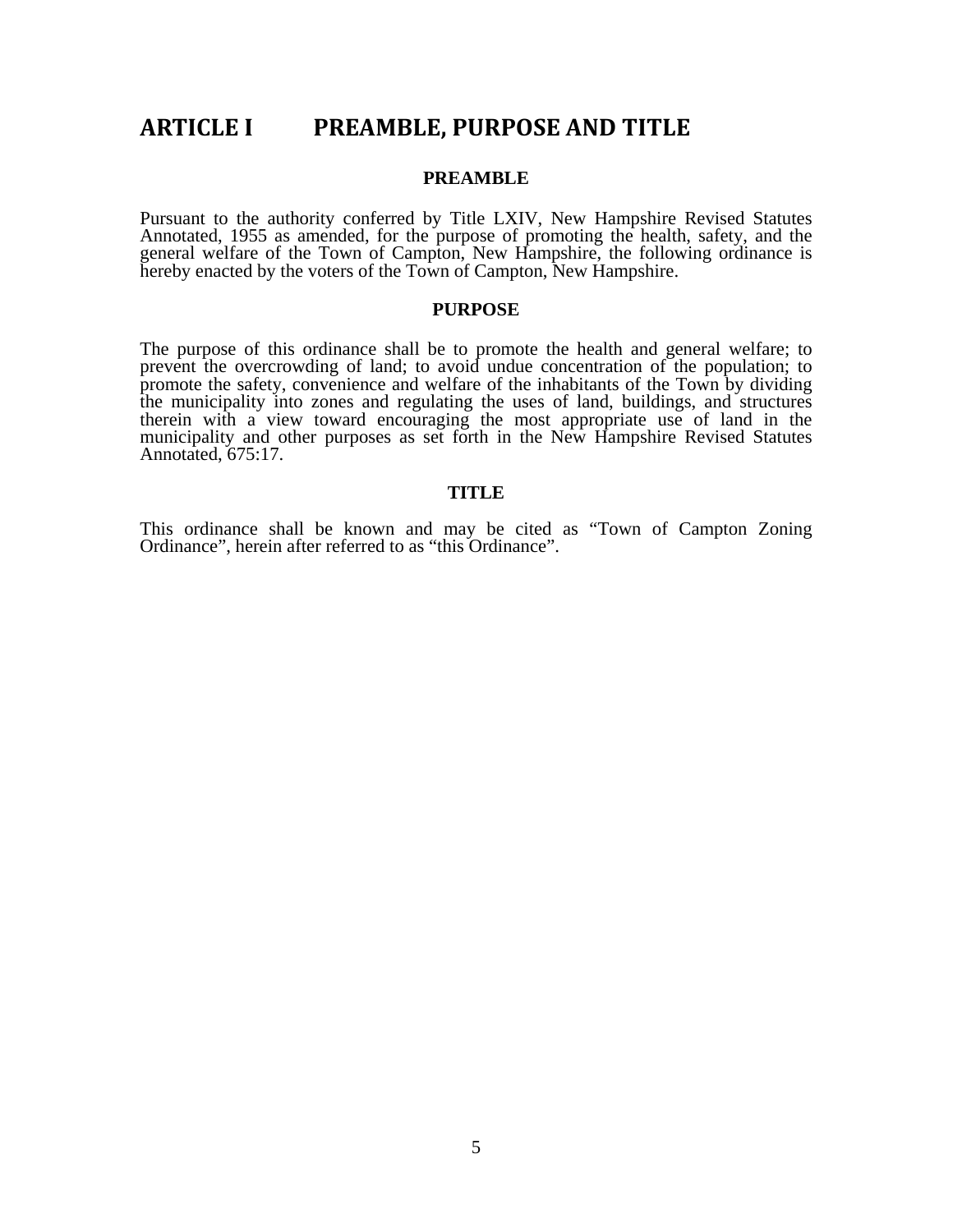# **ARTICLE II DEFINITIONS**

All terms in this Ordinance shall have their customary English meanings, with the following certain terms being defined, for the purpose of this Ordinance, as they are in this Article. Whenever appropriate, the singular includes the plural and the plural includes the singular.

- A. "Conforming Use" means the use of a building, structure, or land in conformance with the terms of this Ordinance.
- B. "Dwelling" means any building or structure, or part thereof, designed or used for non-transient or permanent residential purposes, including mobile homes when equipped with internal toilet and tub or shower facilities.
- C. "Dwelling Unit" means a separate or setoff portion of a structure used or intended to be used as a residence for one family (as specifically applies to multiple family dwellings).
- D. "Earth" means sand, gravel, rock, loam, soil, fill, or construction aggregate.
- E. "Multiple Family Dwelling" means a building or structure which contains more than one separate or setoff portion used or intended to be used as the residence for one family only, whether such separate or setoff portion is leased, sold or otherwise made the subject of a conveyance and/or the right to occupy.
- F. "Single Family Dwelling" means a building used or intended to be used as a residence of one family only.
- G. "Home Occupation" means any business, profession, or service occupation which can normally be maintained in a residence; the exterior appearance of the building is residential; no traffic problems are involved, and there are no employees.
- H. "Municipality" or "Municipal" means the Town of Campton, and/or other legally recognized governing body.
- I. "Municipal Wastewater System" means a wastewater collection, treatment, and disposal system that serves an average of at least twenty—five (25) individuals daily year—round, or that has at least fifteen (15) service connections, and that is owned and operated by a municipal or regional government.
- J. "Municipal Water Supply" means a water supply system that serves an average of at least twenty—five  $(25)$  individuals daily or year-round, or that has at least fifteen (15) service connections, and that is owned and operated by a municipal or regional government.
- K. "Nonconforming use" means a permitted use of a building, structure, or land which in whole or in part does not conform to the regulations of the district in which it exists, but which is either legally existing at the time of the adoption of this Ordinance, or which is allowed to exist pursuant to a special exception or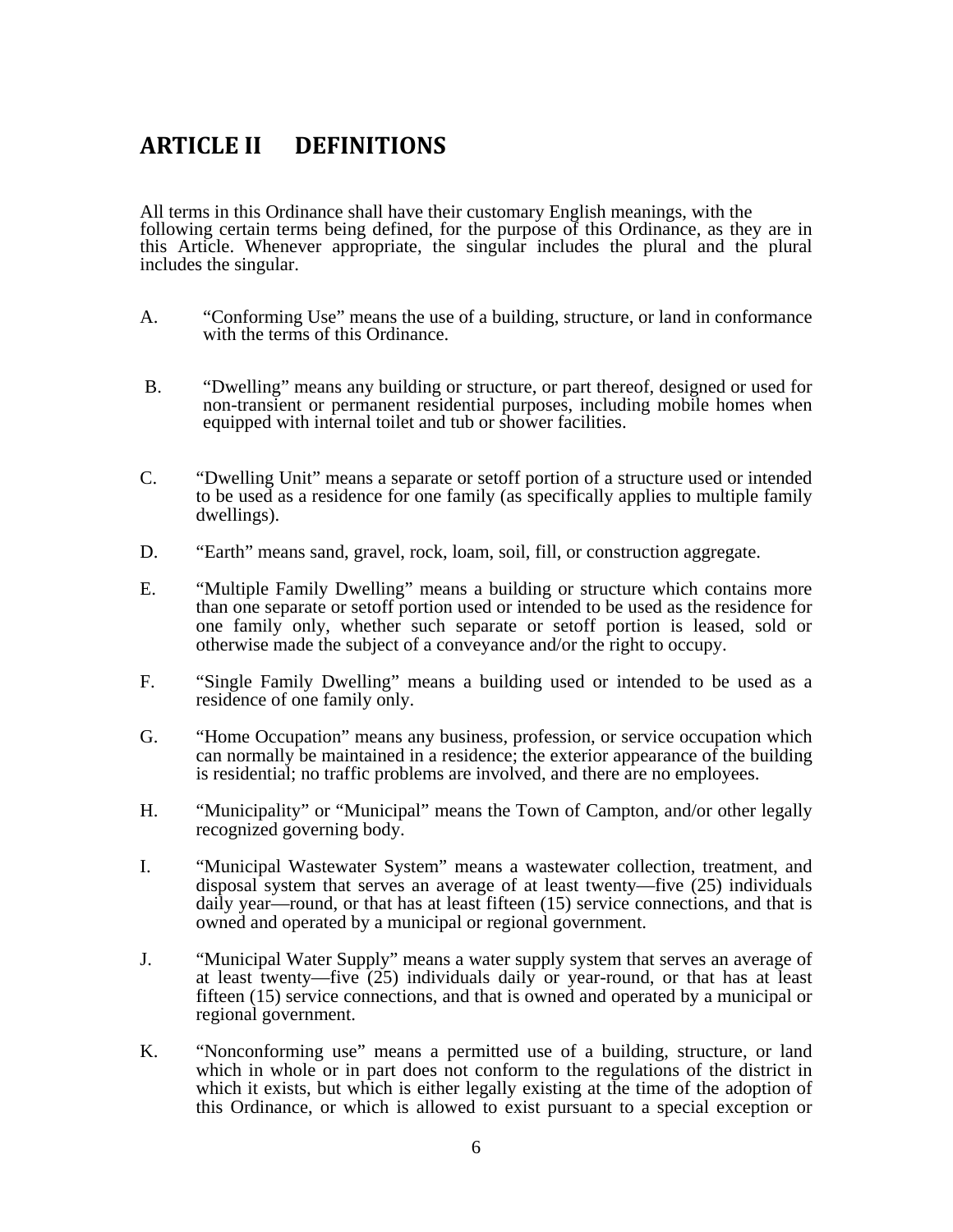variance granted by the Board of Adjustment.

- L. "Planning Board" means the duly appointed Planning Board of the Town of Campton.
- M. "Prohibited Use" means the use of a building, structure, or land which in whole or in part does not conform to the regulations of the district in which it exists, and which is not a permitted nonconforming use.
- N. "Residence" means a dwelling unit.
- 0. "Room" means a defined space for occupancy within a dwelling without kitchen facilities.
- P. "Selectmen" means the Board of Selectmen of the Town of Campton.
- Q. "Wetlands" means lands with a drainage classification of poorly or very poorly drained.
- R. "Lot" means a parcel of land capable of being occupied by one principal structure or use and its accessory structures or uses, and as shown and identified on a plat.
- S. "Cluster Envelope Lot" means a parcel of land made up of individual cluster lots and the common land that surrounds them, owned in common by the owners of the cluster lots which lie within the envelope lot.
- T. "Cluster Lots" means an arrangement of lots for single family dwellings of less than the minimum allowed lot size where the total allowed density including common or reserved land or "greenbelt" conforms to the zone in which it is located.
- U. "Road" includes Street, avenue, boulevard, road, alley, highway, and other way, exclusive of driveways, serving not more than two adjacent lots.
- V. "Recreational vehicle" means a vehicle which is:

(a) built on a single chassis;

- (b) 400 square feet or less when measured at the largest horizontal projection;
- (c) designed to be self propelled or permanently towable by a light duty truck; and
- (d) designed primarily not for use as a permanent dwelling but as temporary living quarters for recreational, camping, travel or seasonal use.
- Recreational vehicles placed on sites within zones A, H and E shall either (i) be on the site for fewer than 180 consecutive days, (ii) be fully licensed and ready for highway use, or (iii) meet all standards of Section 60.3 (b) (1) of the National Flood Insurance Program Regulations and the elevation and anchoring requirements for "manufactured homes" in Paragraph (c) (6) of Section 60.3.
- W. "Density Land" means land within a Resort Residential Zone that may be used to determine the total number of dwelling units and or commercial units that may exist on any given parcel of land in that zone. "Density Land" used in this fashion means all land owned by a landowner, without deduction for steep slopes,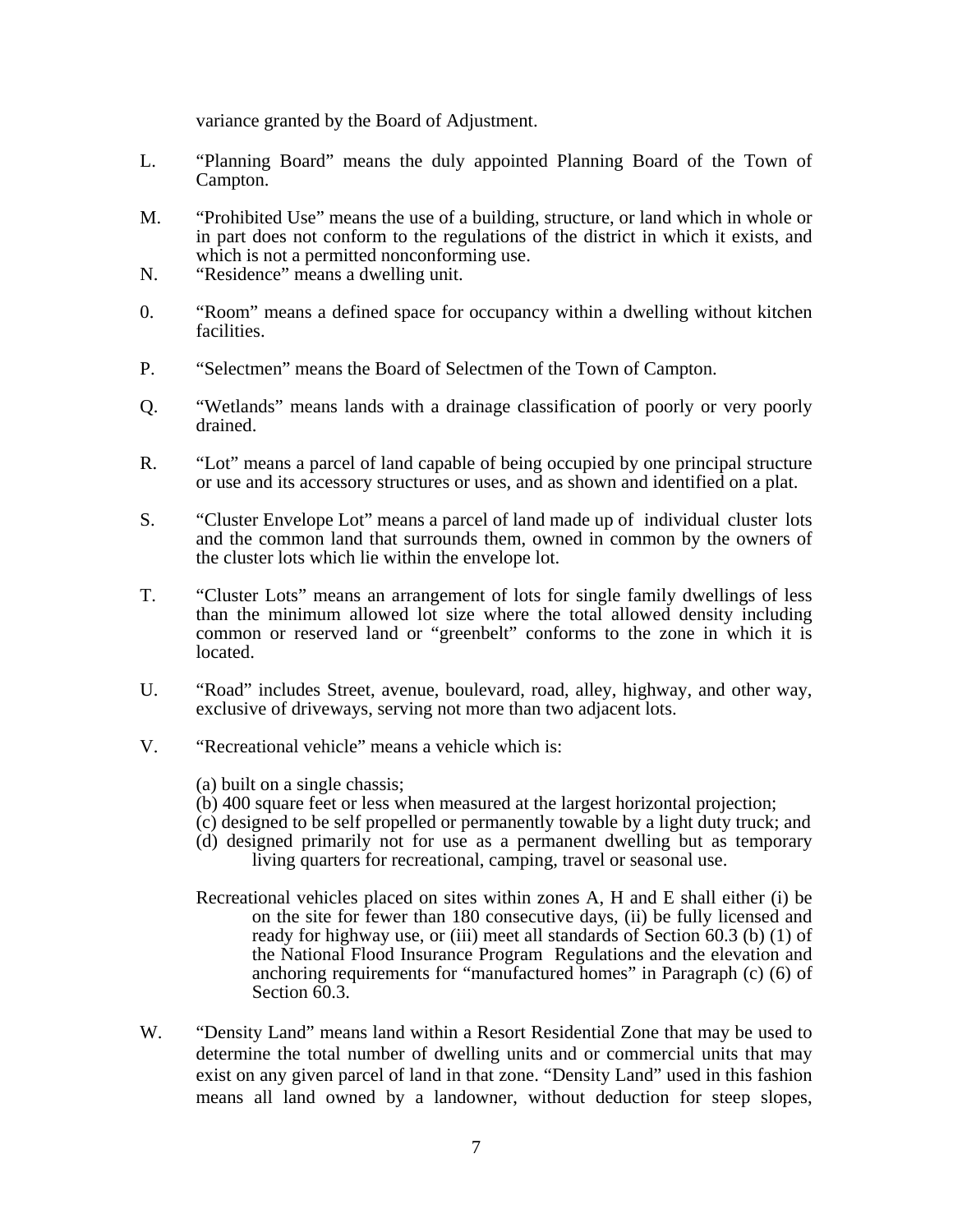wetlands or otherwise, and need not be contiguous to the specific parcel under consideration for development, but in all cases, it must be dedicated to that parcel for density purposes through a recorded density easement that prohibits that "Density Land" from being used for determining the density of any other parcel of land. "Density Land" may consist of land that is being used for a variety of purposes other than for dwelling and/or commercial units such as, but not necessarily limited to: elements of a golf course; ski slopes or trails; power line right of ways; tennis courts; and other similar uses.

# **ARTICLE III ZONING DISTRICTS**

For the purpose of this Ordinance the Town of Campton shall be divided into the following districts or zones as shown on the official zoning map to be filed with the office of the Town Clerk of Campton upon adoption hereof, and which is incorporated herein by reference.

A. *PRECINCT RESIDENTAL ZONE* - This zone shall consist of the existing Campton Village and Waterville Estates. Village Districts, except for that portion defined as commercial pursuant to paragraph B below.

#### **AMENDED: ARTICLE III.B.3 MARCH 14,1995**

- *B. COMMERCIAL ZONE* This district shall be all land within 500 feet of the centerline of roads designated below, measured at right angles to said centerline at any point, provided that the limit of this zone shall exceed such major natural boundaries as the high water mark of major streams (i.e. the Pemigewasset and Mad Rivers), as applicable.
- 1. Route 3 otherwise known as Daniel Webster Highway, from the Plymouth Town Line on the South to the Thornton Town Line on the North.
- 2. NH Rte 49 -From its intersection with Rte 3 on the West to the Thornton Town Line on the East.

#### **AMENDED: MARCH 14, 1995**

- 3. The Old Depot Road, so—called, for its entire length, together with an additional triangular shaped parcel of land on the Easterly side of Interstate 93 North of Depot Road, constituting the remainder of lot 3 on a subdivision plat entitled "Subdivision for Larix Corp.", bounded on the West by the 1-93 right-of-way, on the North by land now or formerly of Campton Sand & Gravel, Inc. , and on the Southeast by the remainder of said lot 3.
- 4. NH Rte 175 from the intersection with Winter Brook Road on the South to the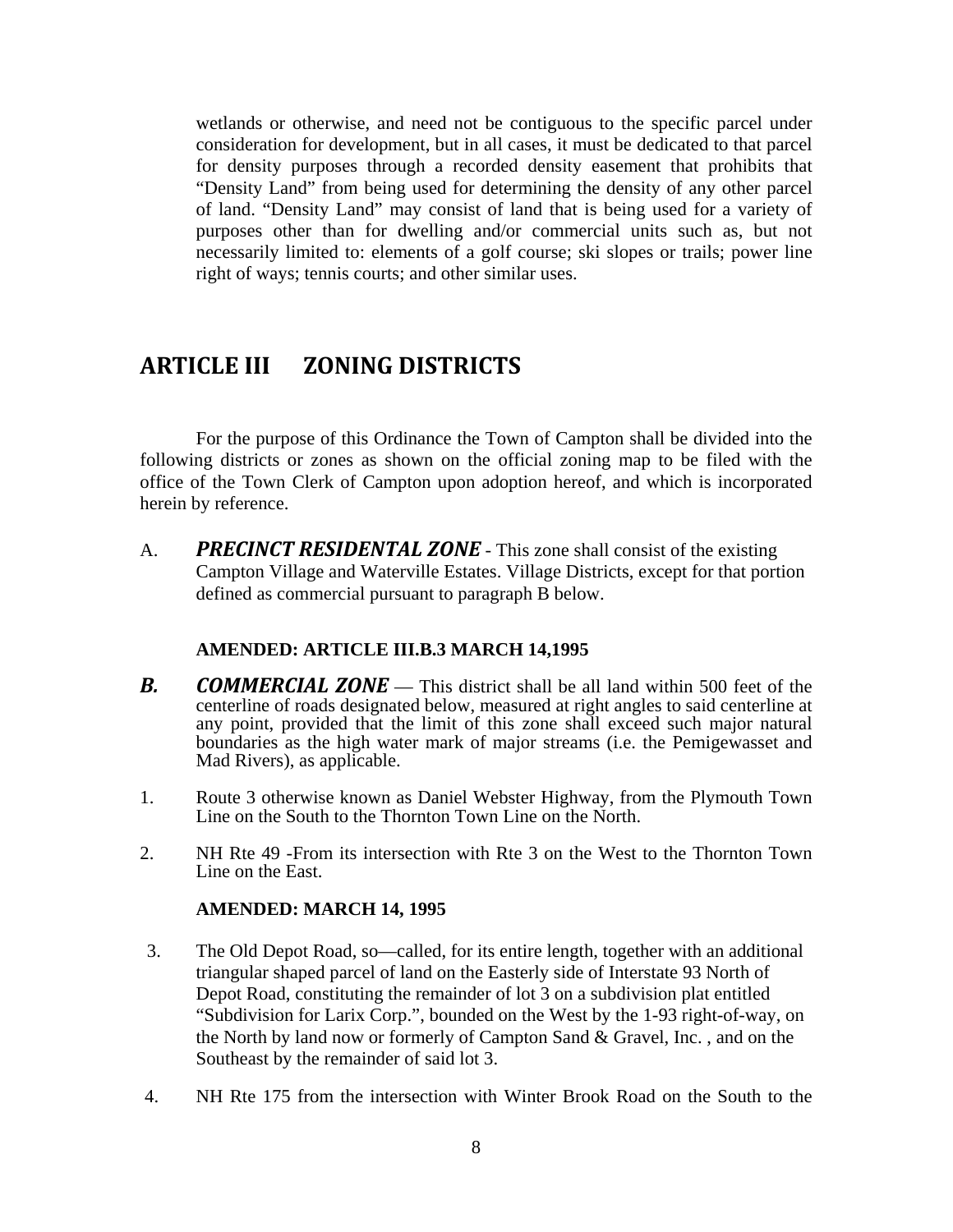watering trough at the Junction of said Rte 175 with the Upper Mad River Road, so called, on the North.

- 5. The Vintinner Road, so-called, from the NH Rte 49 to its end, and encompassing all the land between 1-93 Right of way and the Mad River.
- 6. The Bog Road from its intersection with Rte 3 near Exit 27 of I-93 Westerly to the centerline of the Blair Heights Development entrance Rd.
- *C. RIVER CORRIDOR PROTECTION ZONE* The intent of creating this zone is to provide a long range plan to conserve, protect, and promote the integrity and naturalness of the Mad, Pemigewasset, and Beebe Rivers, and their shorelines and views to the best advantage of the Town, the landowners, the public and posterity.

This zone shall include all land in the 100 year flood plains of the Mad, Pemigewasset, and Beebe Rivers in the Town of Campton. It shall also include any other land in the Town within 500 feet of the edge of the normal channel of these rivers. The following described land shall be excluded from this zone to the extent to which it is included in the above description:

- 1. Land Westerly of Rte 3 from the Campton/Plymouth Town line to the Campton/Thornton Town line.
- 2. Land up to 500 feet easterly of Rte 175 from the Beebe River turnoff to its intersection with Rte 49.
- 3. Land up to 500 feet northerly of Route 49 from its intersection with I-93 to the Campton/Thornton town line.
- 4 Land up to 500 feet southerly of Route 49 from its intersection with I-93 to the iron bridge across the Pemigewasset River.
- *D. FLOOD PLAIN ZONE* This zone shall consist of all lands designated as flood hazard areas by the Federal Emergency Management Agency on the Flood Plain Hazard Boundary Map of the Town of Campton, dated February 20, 2008, as amended, which is declared to be part of this Ordinance.
- *E. FOREST CONSERVATION ZONE* The Forest Conservation Zone is established in order to protect property consisting of steep slopes, limited road access, and severe terrain, including a portion of the White Mountain National Forest, from development which may unreasonably burden Town services, be unsuited to the mountainous environment, or detract from the natural beauty of the White Mountain National Forest and its immediately surrounding area.

 The Forest Conservation Zone shall consist of an area in the northwesterly section of the Town, shown on the map incorporated herein, bounded and described as follows:

Beginning at the intersection of the town lines of Campton, Ellsworth, and Thornton at the Northwest corner of the Town of Campton, extending southerly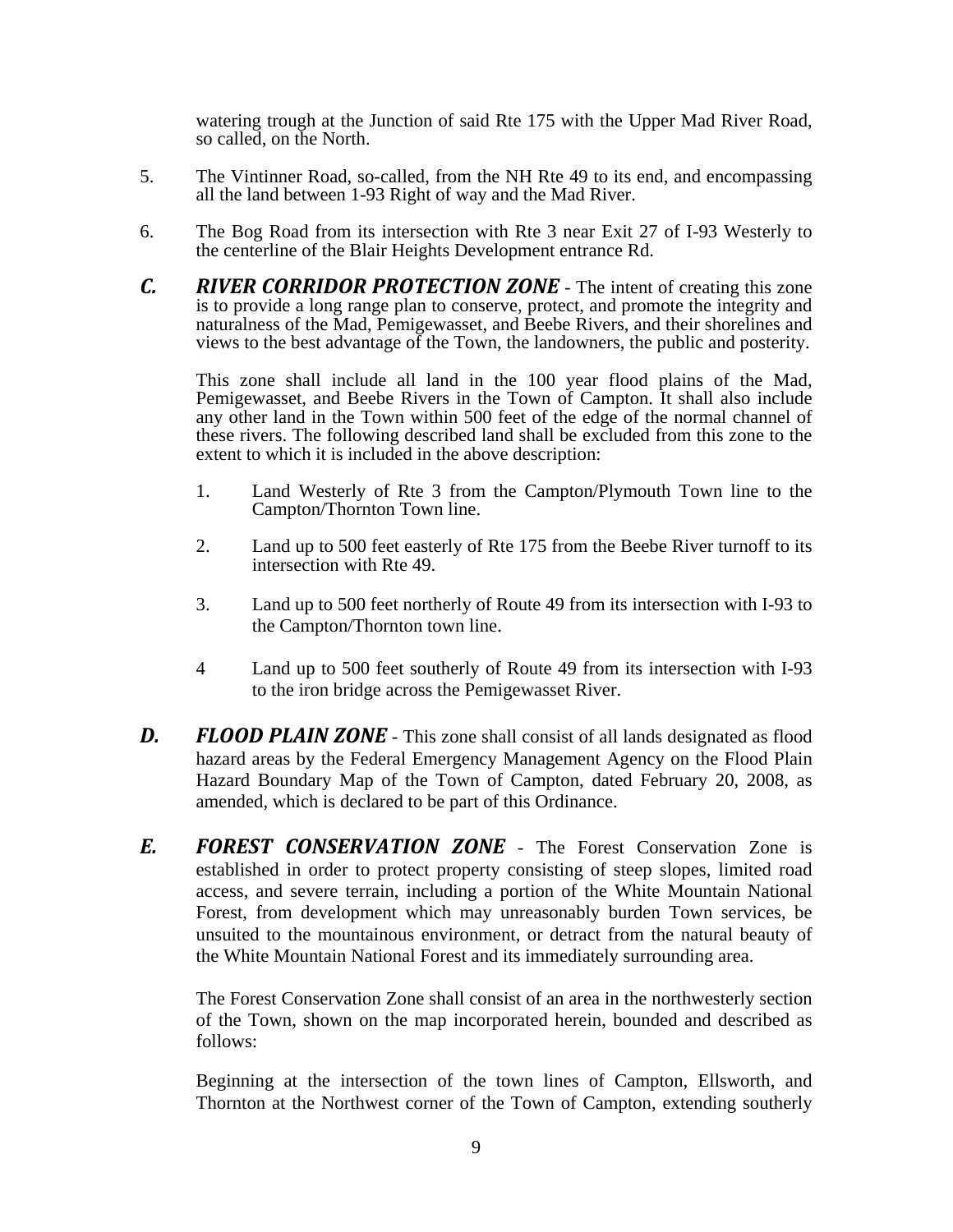along the Ellsworth/Campton town line to the intersection of the town lines of Ellsworth, Campton, and Rumney, thence along the Campton/Rumney town line to the height of land to the northwest of Bald Mountain, thence to the peak of Bald Mountain, thence turning southeasterly along the hydrological divide to the peak of Chandler Hill, then easterly along the hydrologic divide to the ridge of Round Hill, then northeasterly to northern end of the ridge, then northerly along the hydrologic divide to the top of Rowe Hill thence northerly in a straight line to the point where West Branch Brook intersects the Campton/Thornton town line, thence northwesterly along West Branch Brook, which is the Campton/Thornton town line to the point of beginning.

- *F. RURAL RESIDENTIAL ZONE* This zone shall consist of all remaining land in the Town of Campton.
	- **G.** Any land which lies within more than one zone shall conform to the requirements of all the zones in which it lies.
- **H.** *LIGHT INDUSTRIAL ZONE* The purpose and intent of this zone is to meet the needs of the Town's expected future economy and to provide appropriate areas near a major highway, Interstate 93, within the Town of Campton, permitting the

development and continued use of lands for compatible retail, commercial, and industrial uses, while prohibiting land uses that are not compatible with the permitted uses or considered to be hazardous, objectionable, or offensive by reason of noise, vibration, dust, smoke, odors, and the like to the public health, safety welfare and interests. It is intended that light industrial uses, such as an office park for research and development, light assembly and other commercial businesses will be encouraged, while protecting adjacent residential and commercial areas by separating them from the specific activities permitted in the Light Industrial Zone, and by prohibiting the use of such space for new residential development.

This zone shall consist of the parcel of land currently owned by Frederick J. Duncan, Jr. off Exit 27 of Interstate 93 and Bog Road bounded on the south by the Old Cemetery Road, on the west and north by other land of Frederick J. Duncan, Jr. and on the east by property of Albert and Margaret Campbell, consisting of 21.82 acres.

## **AMENDED: MARCH, 2004**

*I. RESORT RESIDENTIAL ZONE* - The purpose and intent of this zone is to create a mixed use recreation, residential and commercial zone in order to encourage and manage the controlled growth of certain sections of the Town of Campton which lend themselves to the development of resort facilities and the growth of resort oriented housing around those facilities that collectively add to the Town of Campton's tax base without unduly increasing the Town of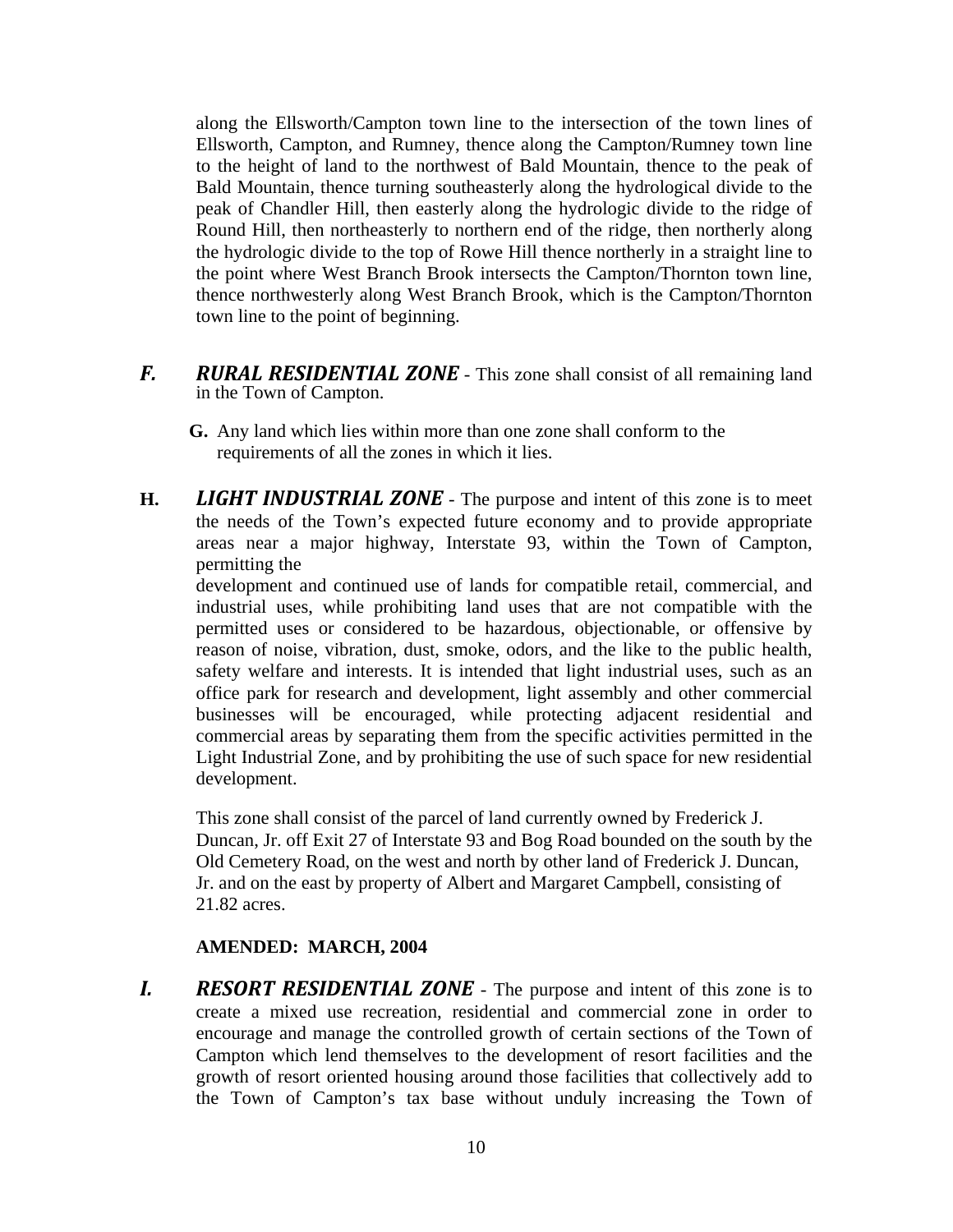Campton's property tax burden and to encourage the preservation and recreational use of open space in harmony with the natural terrain. This zone shall initially consist of that land lying southerly of the Thornton Town line, generally along and on both sides of Owl Street, and being depicted as lot numbers: 3-3-2, 3-4-1, 3-4-1-1, 3-4-1-2, 3-4-1-3, 3-4-2, 3-4-3, 3-4-4, 3-4-7, 3-4-8, 3-4-9, 3-4-9-01, 3-5-1, 4-11-1, 4-13-1, 4-13-2, and land lying generally to the north of Route 49 depicted as lot numbers 10-11-1 and 10-11-2 except for those portions of lots 10-11-1 and 10-11-2 which lie within 500 feet of Route 49 and are therefore within the "Commercial Zone". Any existing mineral rights accruing to any of the lots within this Resort Residential Zone shall be "grandfathered".

# **ARTICLE IV PERMITTED USES IN ZONING DISTRICTS**

## *A. GENERAL PROVISIONS*

The following provisions shall apply to all zones within the Town of Campton unless specifically disallowed, amended, or further restricted in Article IV, Sections B through M of these regulations:

- 1. Agricultural activities are permitted.
- 2. Single family and multiple family dwellings are permitted, provided that from and after the date hereof, the area and density requirements of the zone in which they are located as set out below are met.
- 3. Home occupations in residences or dwellings, including seasonal roadside stands are permitted. Home occupations with employees may be permitted by Special Exception.
- 4. Parks, golf courses, and other recreational uses may be permitted, provided the following criteria are met:
	- a. Recreational uses incidental to residential development and not open to the public shall be allowed.
	- b. Limited recreational uses for non-residents of the property may be allowed by Special Exception granted by the Board of Adjustment if the following criteria are met:
		- i. The site is appropriate for the intended use.
		- ii. The use will not unreasonably interfere with abutting property owners' rights.
		- iii. Appropriate access exists.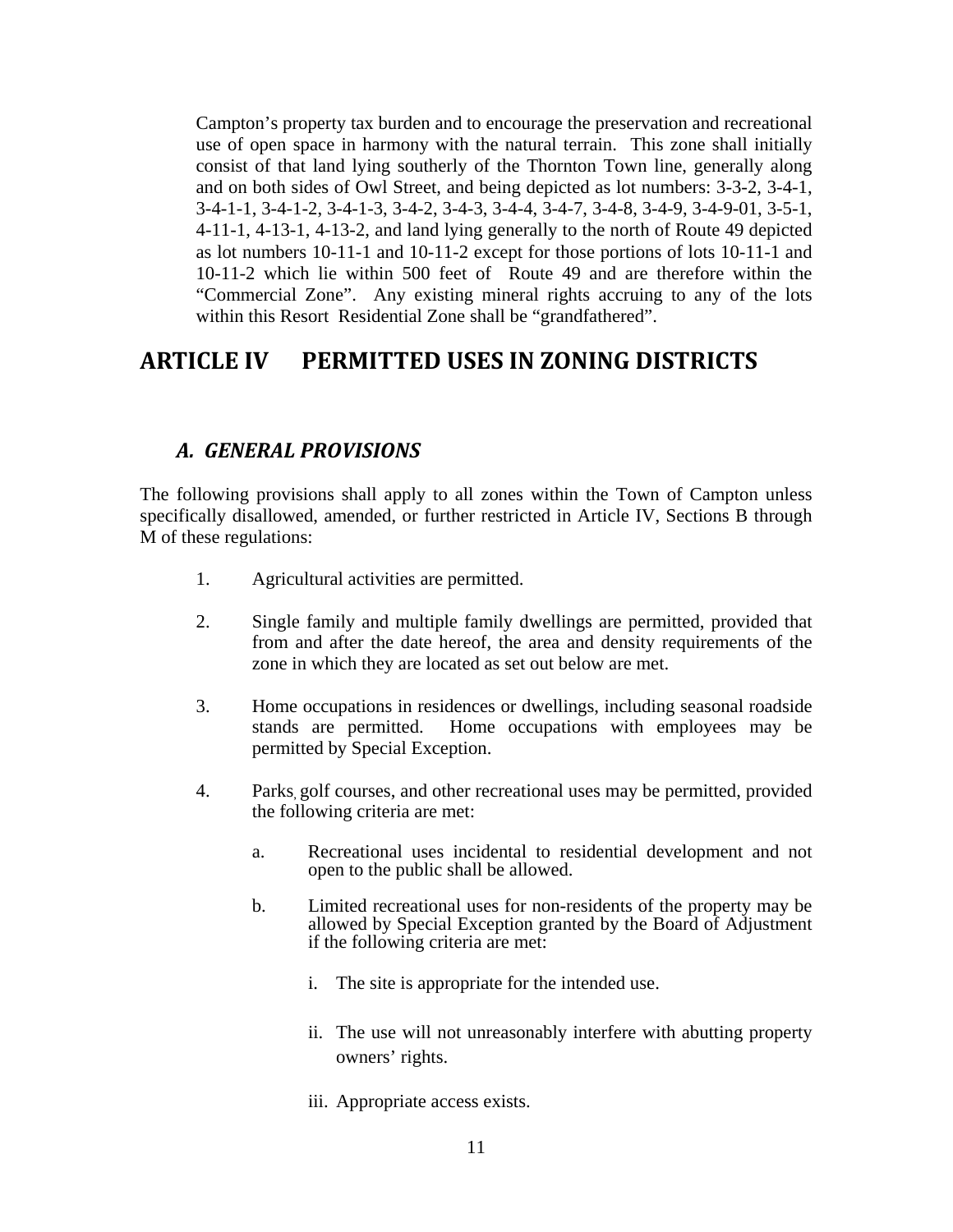- iv. Site Plan Review is approved by the Planning Board.
- 5. Cemeteries are permitted.
- 6. Manufactured housing units are permitted under the same rules as other residential dwelling units.
- 7. The renting of up to four rooms to no more than ten people, and the furnishing of meals to the residents in whole or in part shall be permitted only in an approved Bed & Breakfast. A Bed & Breakfast may rent more than four rooms only upon receipt of a Special Exception.
- 8. The following provisions will be used to determine minimum lot sizes:

Except in zones where other minimums are stated, the minimum area of any lot shall be determined by Table 1, depending on soil and slope conditions so as to provide adequate area for safe and sanitary sewage disposal to meet development requirements of the New Hampshire Water Supply and Pollution Control Commission or the Campton Zoning Ordinance, whichever is stricter.

Only one principal building may be erected on each lot, with the minimum land area to be determined by Table 1, for each dwelling unit. The total area required for the minimum lot size shall be naturally contiguous.

- a. Table 1 contains the required minimum lot sizes for specific soils and slopes for dwelling units of not more than four bedrooms.
- b. A map shall be submitted identifying the specific soils present on the lot. The specific soils involved shall be determined by on-site soil type determination by a qualified soil scientist, by a person qualified by the New Hampshire Water Supply and Pollution Control Division, or by another qualified individual designated by the Grafton County Conservation District, and by reference to the Grafton County Soil Survey, and the Town soil survey maps. All costs for this work must be borne by the applicant.
- c. The slope of the land shall be determined by reference to topographic information provided by a licensed land surveyor, professional engineer, or licensed septic system designer, and included as part of the subdivision plan submitted. Areas where slope is greater than 35% may not be used to fulfill the minimum lot size.
- d. Wetlands may not be used to fulfill part of the minimum lot size.
- e. Where lots for single family homes and a community or municipal water supply system only is to be provided, minimum lot size may be decreased by 33 1/3% of the minimum requirements as stated in Table 1, but to not less than one acre. This maybe done only by Special Exception.
- f. Minimum lot sizes for residential 5 to 19 bedroom units shall be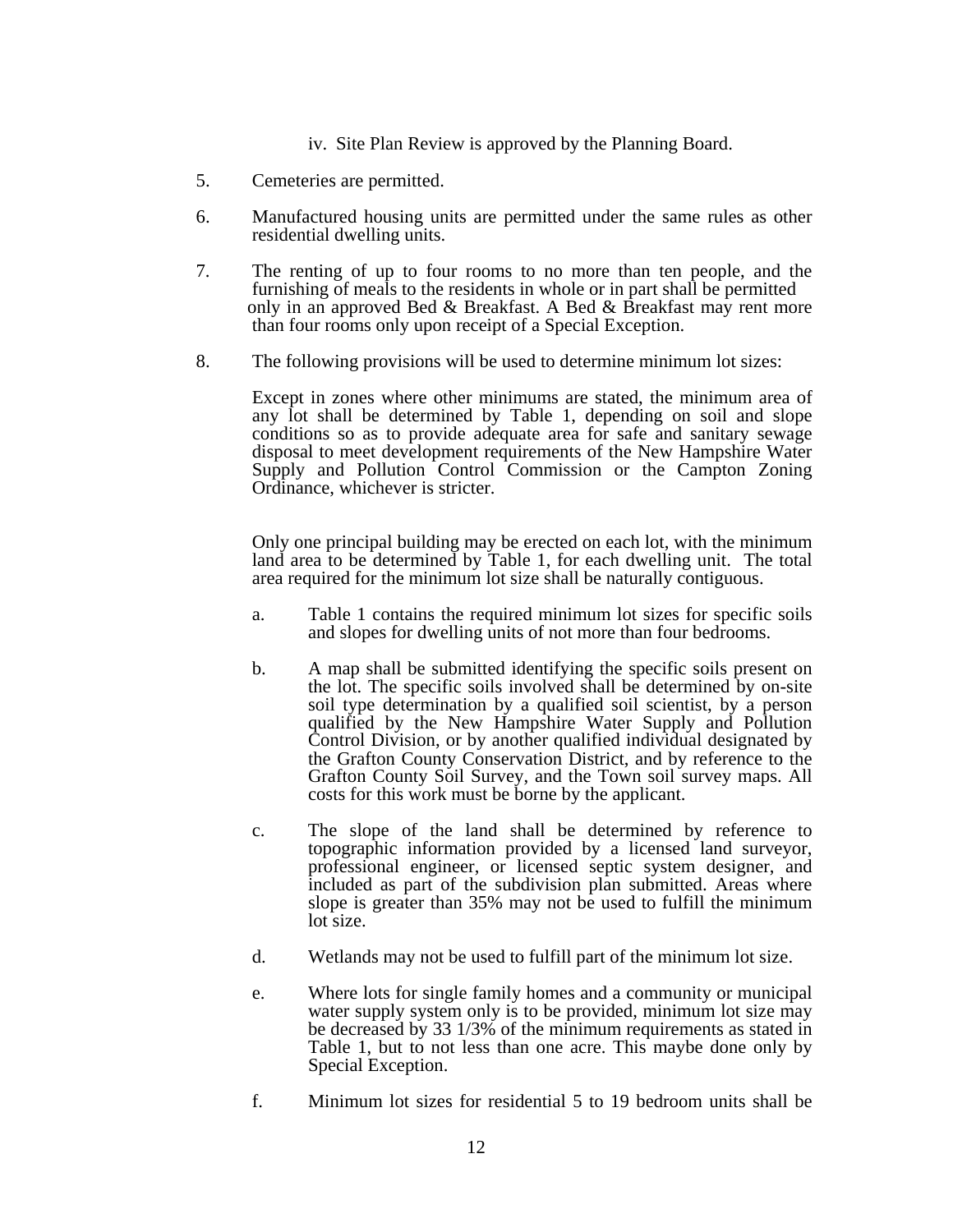proportionally larger than the minimum lot size given in Table 1 by the following formula:

Lot size =  $(N/4)^*$  lot size from Table 1, where N = the number of bedrooms.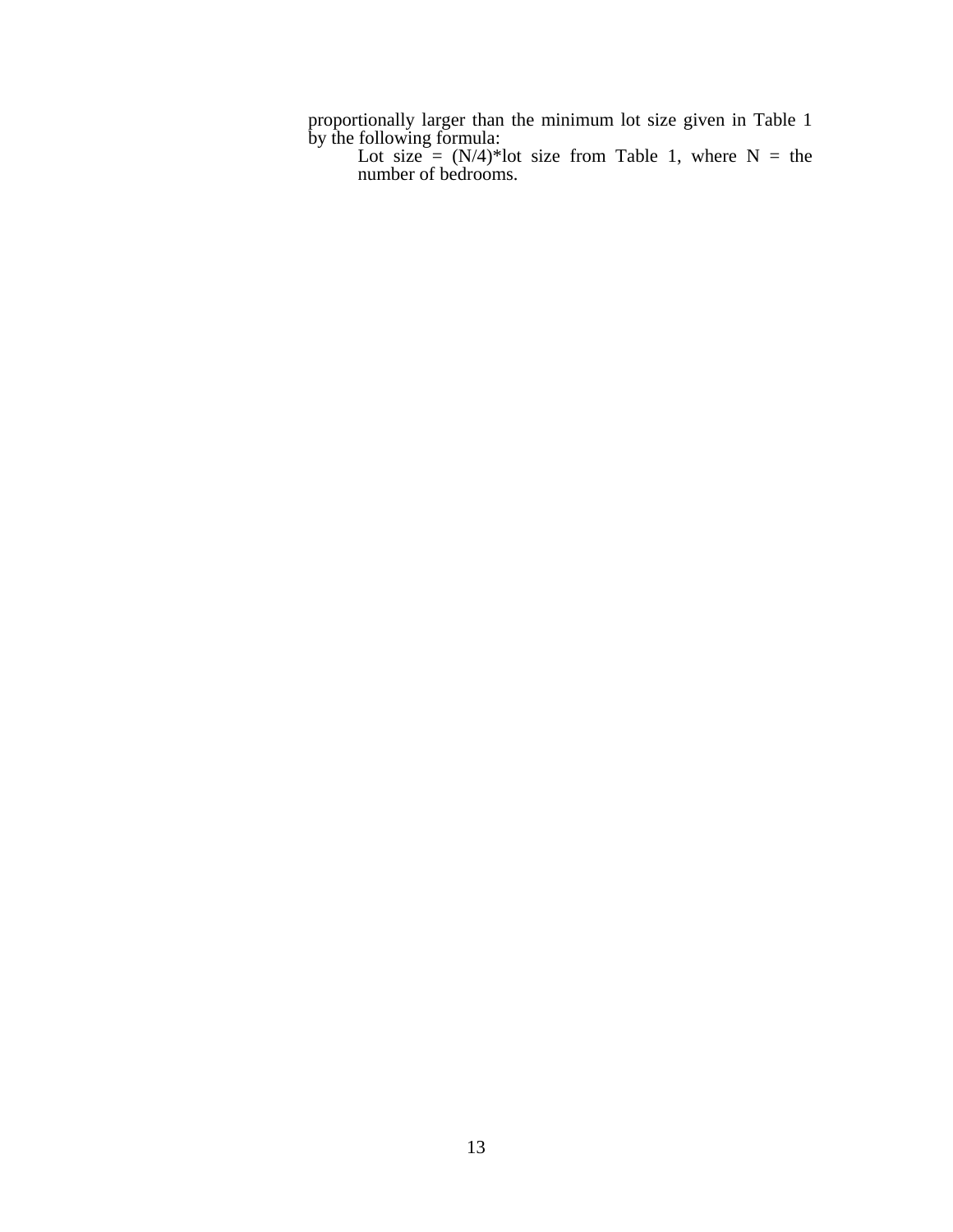## TABLE 1 Lot Size Determination

| <b>Soil Series</b>             | <b>Slope</b>     |            | <b>Lot Size</b> | <b>Sewage Loading</b><br><b>Factor</b> |
|--------------------------------|------------------|------------|-----------------|----------------------------------------|
| Group $I -$                    |                  |            |                 |                                        |
| Adams, Colton                  | $0 -$            | 8%         | 43,560          | 1.0                                    |
| Hermon, Windsor                | 8                |            | 47,900          | 1.1                                    |
|                                | 15%              |            | 52,300          | 1.2                                    |
|                                | 15<br>25%        |            | 56,600          | 1.3                                    |
|                                | 25               |            |                 |                                        |
|                                | 35%              |            |                 |                                        |
| Group II -                     |                  |            |                 |                                        |
| Berkshire, Groveton            | $\boldsymbol{0}$ | 8%         | 56,600          | 1.3                                    |
|                                | 8                | 15%        | 63,200          | 1.45                                   |
|                                | $15 -$<br>$25 -$ | 25%<br>35% | 68,000          | 1.56                                   |
|                                |                  |            | 74,000          | 1.70                                   |
| Group III — Becket,            | $0 -$            | 8%         | 69,700          | 1.6                                    |
| Croghan, Duane, Hartland,      | 8                |            | 76,200          | 1.75                                   |
|                                | 15%              |            |                 |                                        |
| Madawaska, Marlow, Peru,       | 15               |            | 91,500          | 2.1                                    |
|                                | 25%              |            |                 |                                        |
| Skerry, Waumbek                | 25               |            | 104,500         | 2.4                                    |
|                                | 35%              |            |                 |                                        |
|                                |                  |            |                 |                                        |
| Group $IV -$<br>Lyman — Hermon |                  |            | 63,200          |                                        |
|                                | $0 - 8%$         |            | 69,700          | 1.45                                   |
|                                | $8 -$<br>$15 -$  | 15%<br>25% |                 | 1.6                                    |
|                                | $25 -$           | 35%        | 76,200          | 1.75                                   |
|                                |                  |            | 82,800          | 1.9                                    |

g. Septic systems are not permitted on the following soils, and except where a municipal wastewater system will be used, cannot be included in the minimum lot size determination:

| Sunday    | Limerick        |
|-----------|-----------------|
| Winooski  | Searsport       |
| Ondawa    | Whitman         |
| Podunk    | Lyman/Berkshire |
| Rumney    | Naumberg        |
| Saco      | Greenwood       |
| Chocorua  | Ossipee         |
| Walpole   | Raynham         |
| Lyme      | Lyme/Moosilauke |
| Pillsbury |                 |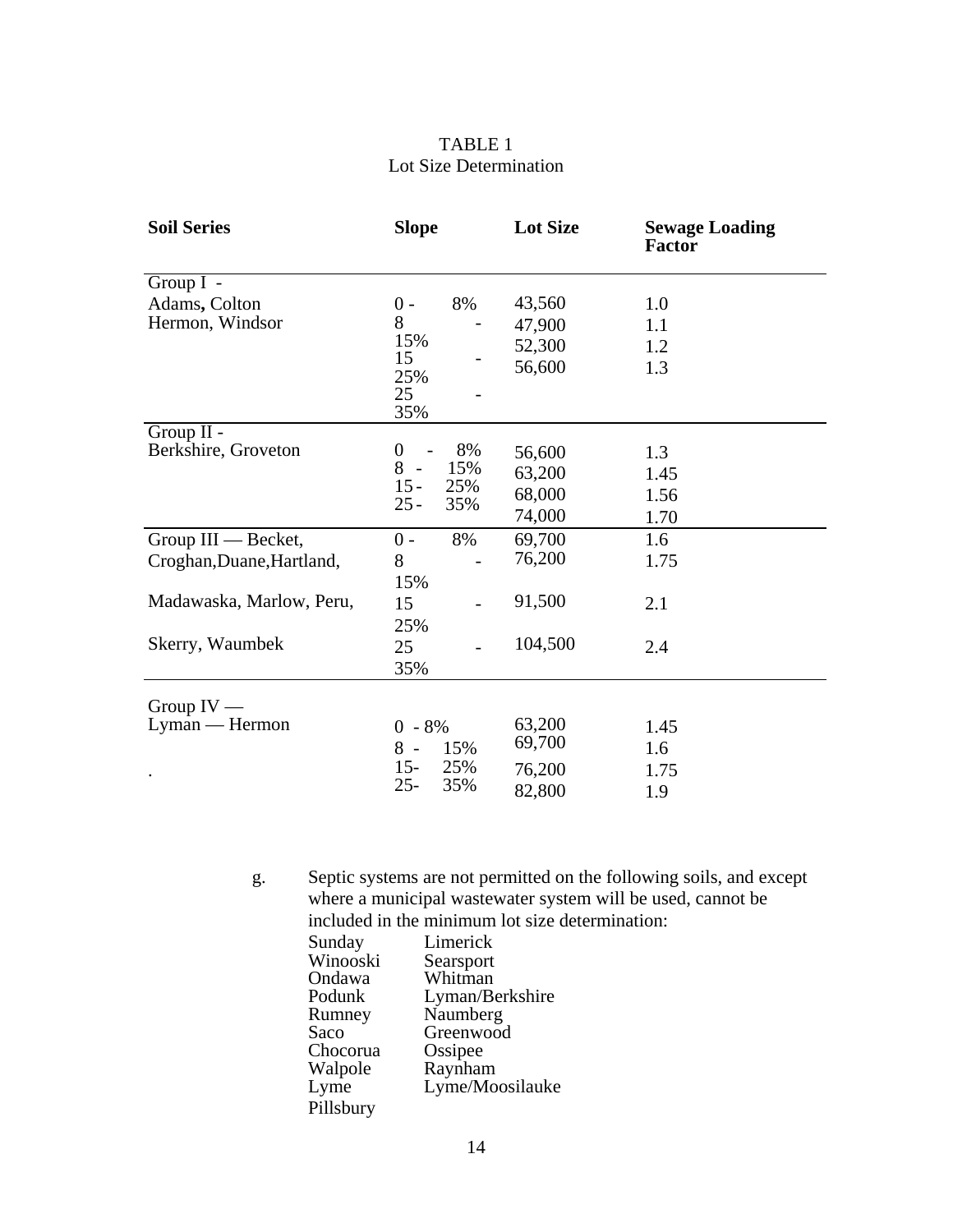- h. If a soil shall occur which is not listed above, the minimum square footage for a lot shall be determined by referring to the Campton Soil Survey Report and by a determination of the Grafton County Soil Conservation District as to the category that particular soil fits.
- i. Where a cluster or multiple family type dwelling is utilized, the density shall be determined by using the Table 1 value times the number of lots or dwelling units planned. The adjacent and surrounding land not utilized for such structure or structures shall be left open land and must be so restricted and so recorded in the deed so as to prevent the land being utilized for building purposes of any nature at any future time. Such open land shall become the property of and be cared for by the cluster or multiple family community or development owner or owners.
- 9. All lots of land shall have a maximum of 3 lots on a cul-de-sac with a minimum road frontage of 100 feet for each such lot.
- 10. All buildings and parts of buildings and other structures shall be constructed at least 50 feet from the limit of any existing or proposed road or private right-of-way, and at least 25 feet from any property boundary line.
- 11. No building or any part thereof shall exceed 35 feet in height as measured from the high point thereof to the main ground level at the base of the wall of said high point, provided however that this provision shall not apply to television and radio antennae, and lightning rods. Buildings or structures designed exclusively for nonresidential agricultural, commercial or industrial purposes may exceed 35 feet by Special Exception.
- 12. A nonconforming use may not be changed to another nonconforming use or reestablished after discontinuance of one year, except to a use conforming to the zone in which it is located, or expanded so as to take up more area on the property than when originally permitted, except pursuant to the provisions of the following paragraph.
- 13. Nonconforming industrial or manufacturing uses within the Town including specifically the Draper Division of North American Rockwell, Campton Sand and Gravel, Persons Concrete, and facilities of White Mountain Industries, shall be allowed to continue industrial and manufacturing activities, and may not be changed to other industrial and manufacturing activities, and may not be expanded on property owned by said businesses and their assigns at the date of adoption of this ordinance and contiguous and appurtenant to said industrial operations except by Special Exception.
- 14. (There is no Article IV,A,14.)
- 15. Adequate off-street loading, delivering, and parking shall be provided whenever any new use is established or any existing use is enlarged in accordance with the following specifications:
	- a. All new construction of institutional, commercial, or industrial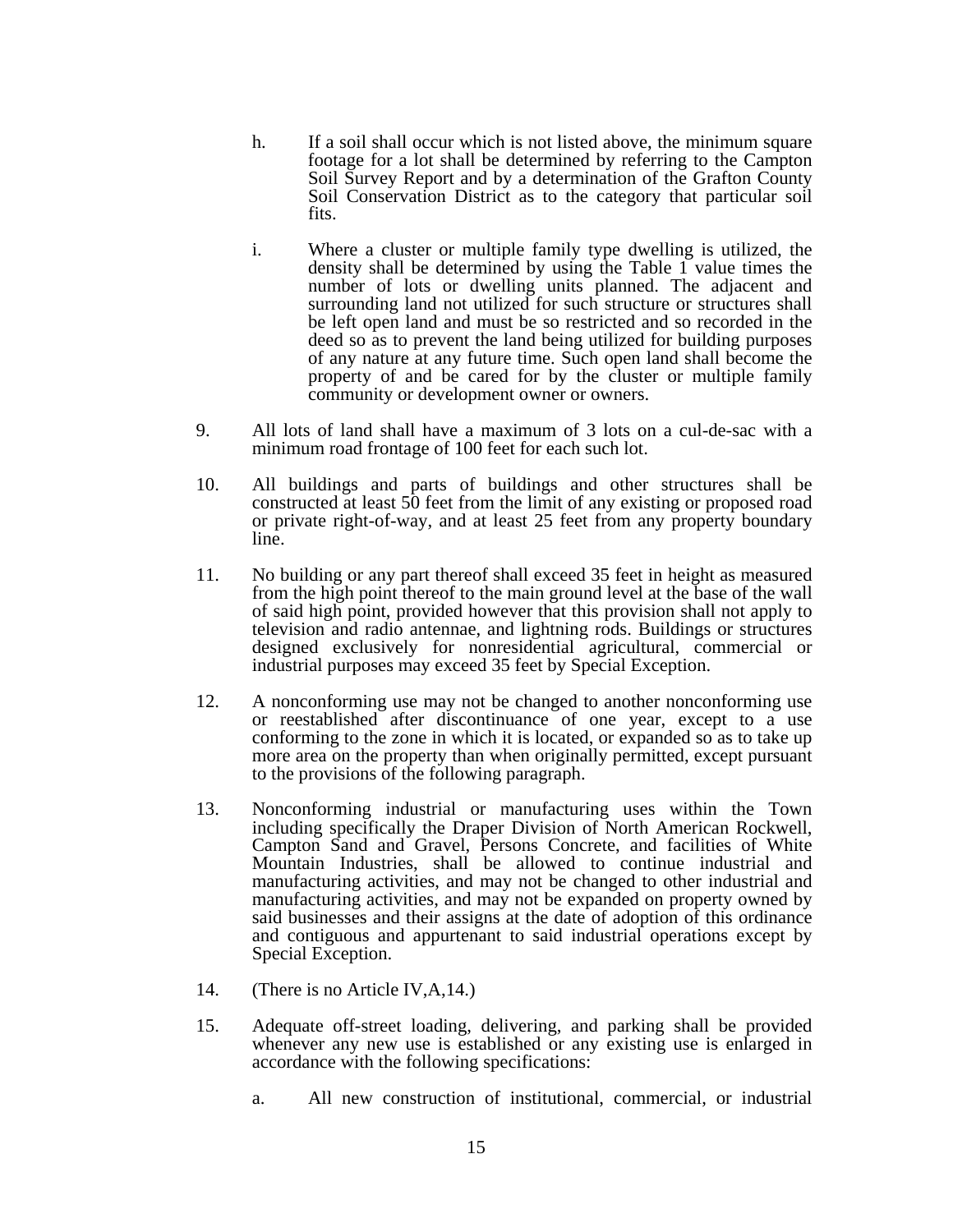uses requiring off-street loading or unloading facilities shall provide such facilities so that delivery vehicles are parked off the traveled way.

- b. All proposed new development shall provide for adequate off street parking spaces in accordance with the following standards. A single parking space is defined as being 10 feet by  $\tilde{20}$  feet in area and having additional adequate area for maneuvering.
	- i. Residential use: one and one half spaces for each dwelling unit.
	- ii. Hotel, motel, tourist accommodations, lodging establishment: one and one eighth space for each unit.
	- iii. Commercial and industrial: one space for each three anticipated patrons and/or employees on the premises at any one time.
	- iv. Restaurant, bar, lounge or other such establishment: one space for each three seats available.
	- v. Public assembly: any theater, hall, or auditorium: one space for each six seats available.
	- vi. When one building is used for more than one of the above uses, the number of spaces shall be determined by figuring the number required by each individual use and adding them to arrive at a total.
- 16. Unless otherwise permitted below, all other uses are prohibited.
- 17. To require that all high voltage current transmission lines must be buried.

#### ARTICLE IV, A, 17 OPEN SPACE DEVELOPMENT

- a. i. The Town of Campton finds the preservation of working forest lands, commercial agricultural operations and open space is consistent with historical land uses in the Town of Campton and minimizes the demand for Town services and schools.
	- ii. It is in the public interest to attempt to further without expenditure of additional public funds, the objectives of the State's Land Conservation Investment Program (RSA 221—A) to maintain new Hampshire's distinctive quality of life by balancing strong economic growth with responsible conservation initiatives by enacting appropriate land use controls.
- b. To implement the findings set forth in subsection a, in any subdivision which includes a conservation easement on a portion of the lands within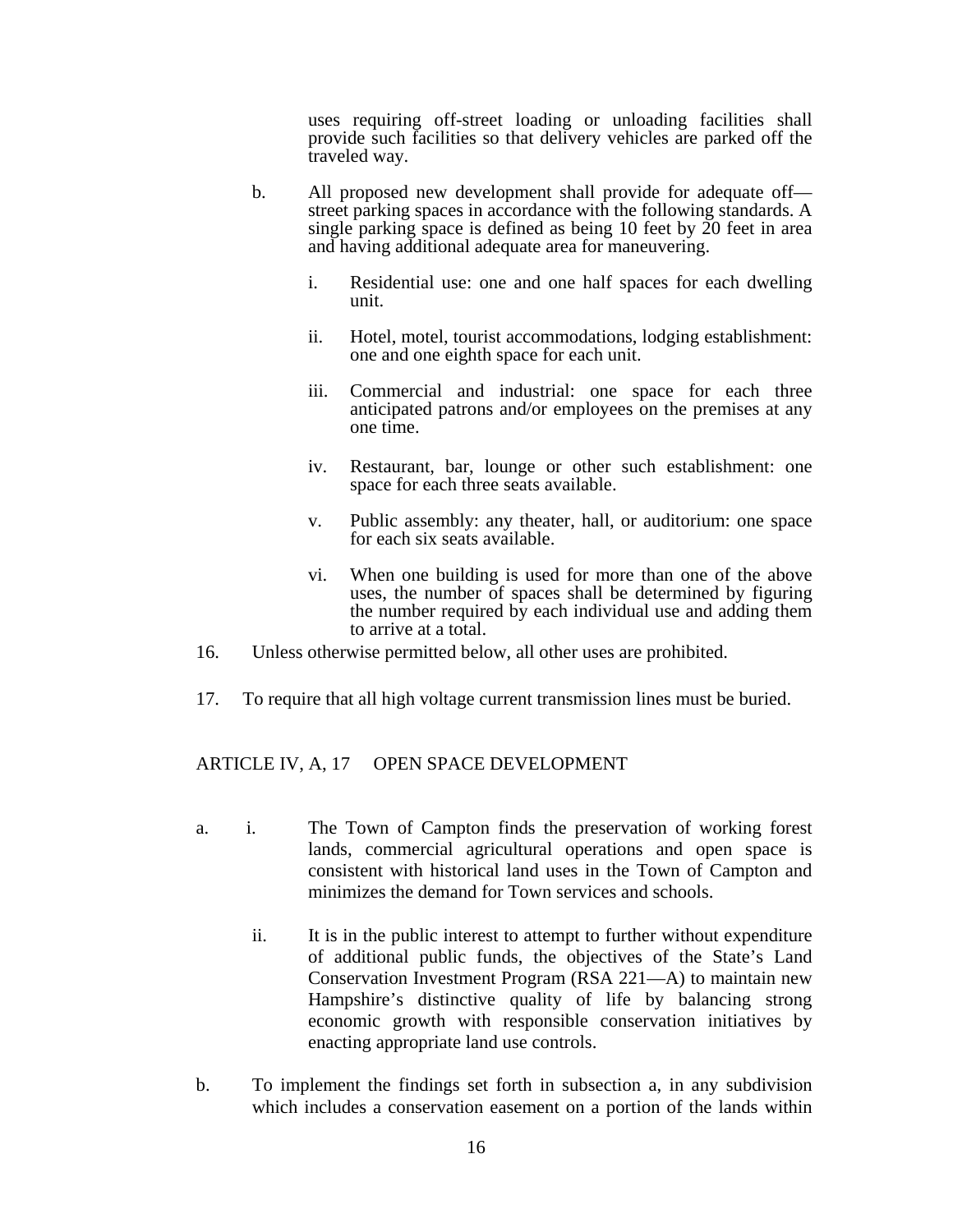the subdivision and which meets the requirements of subsection c, frontage requirements may be reduced as provided in subsection d.

c. In order for this section to apply, the following criteria must be met and the approval of the subdivision by the Campton Planning Board shall incorporate conditions and restrictions which shall be recorded in the Grafton County Registry of Deeds:

> i. The number of building lots in the subdivision shall not exceed one-fifth (1/5th) of that allowed under the zoning regulations for the applicable zone (including soils and/or slope restrictions).

- ii. A conservation easement covering at least fifteen (15) acres of property within the parcel to be subdivided shall be placed on all land in the parcel except the building lots, driveways, and such other areas as may be approved by the Planning Board as necessary and reasonable in accord with the purposes of this section.
- Iii. Each building lot shall be restricted to a single dwelling unit.
- iv. Prior to transfer of title of any lot in the subdivision, the conservation easement must be conveyed.
- v. Layout of lots and driveways within the subdivision should minimize visual impacts while retaining the maximum forestry, agricultural and/or open space values.
- d. In any such subdivision as approved by the Planning Board:
	- i. There shall be no frontage requirements for lots.
- e. In this section "conservation easement" means a severance of development rights from fee simple rights in perpetuity for the purpose of precluding construction of all residential and commercial structures, excluding those structures necessary for onsite agricultural and forestry activities. The development rights must be conveyed by conservation, preservation or agricultural preservation restrictions as defined by RSA 477:45 to a well-established non-profit or governmental agency capable of accepting and enforcing such an agreement under RSA 477:46 or other provision of law.

Effective Date: This amendment became effective on March 11, 1992.

4. With the exception of hotels and motels, no residential structures or uses, dwellings or home occupations are permitted in the light industrial zone.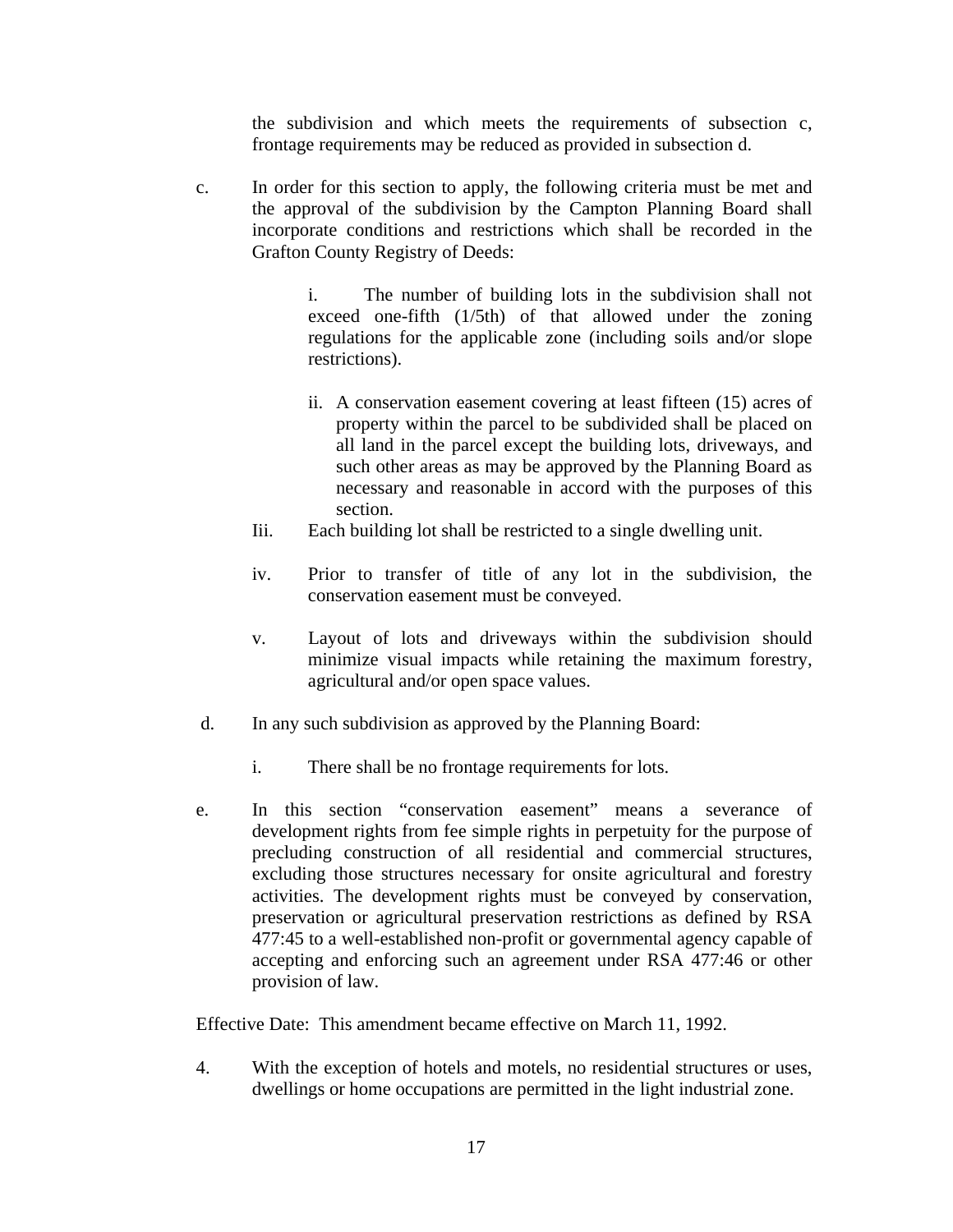5. All structures shall provide sufficient paved or cleared area on all four sides thereof for access by fire equipment, unless a special exception or variance is granted pursuant to this ordinance.

## *B. EXCAVATIONS*

Excavation for removal of earth or gravel of any kind is permitted throughout the Town except in the River Corridor Protection Zone, the Flood Plain Zone, the Forest Conservation Zone, and the Campton Village Precinct provided the following criteria are met:

- 1. Requirements of RSA l55-E of the New Hampshire Revised Statutes Annotated as amended.
- 2. The use, as developed, will not adversely affect the character of the area in which the proposed use will be located.
- 3. There will be no nuisance or serious hazard to vehicles or pedestrians.
- 4. The use will not place excessive or undue burden on Town services or facilities.
- 5. There will be no significant effect resulting from such use upon the public health, safety, and general welfare of the neighborhood in which the use would be located.
- 6. A permit must be obtained from the Campton Planning Board.

## *C. CLUSTER and MULTI‐FAMILY DWELLINGS*

The objective of cluster lots and multi-family dwelling units is to encourage flexibility in residential development design by permitting mixed housing types, which may be grouped on lots of reduced dimensions to allow for a more economical provision of road and utility, network and to encourage the preservation and recreational use of open space in harmony with the natural terrain. The remaining land in the tract which is not built upon is reserved as permanently protected open space. Proposals for cluster lots and multi-family housing must go to the Campton Planning Board for subdivision approval and must comply with applicable provisions of the Campton Subdivision Regulations.

- 1. The following standards must be met by cluster lots:
	- a. Cluster lots shall have no less than 200 feet of frontage on any road.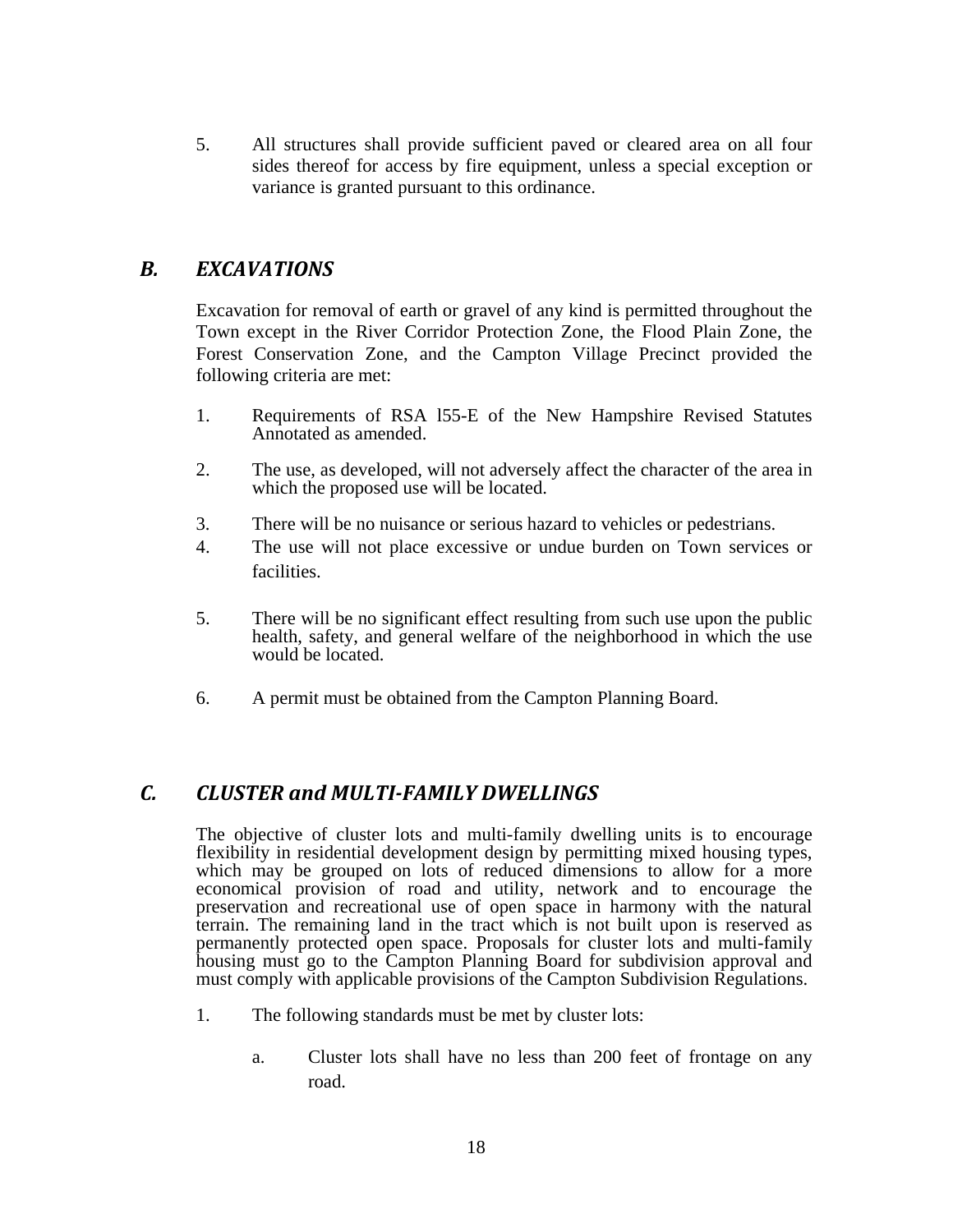- b. Cluster lot frontage may be reduced to not less than 100 feet if the frontage is on an interior road exclusively for the use of lots within one cluster envelope providing not more than fifteen (15) units are served by such a road.
- c. Cluster Developments shall have a minimum of five acres. No more than 15 cluster units are permitted. More than 15 cluster units may be permitted by Special Exception.
	- 1. Single Family detached condominium developments shall be considered cluster development and meet cluster zoning requirements.
- d. All cluster developments shall provide a minimal of 25% of the developable area of the total development shall remain green, unbuildable, and permanently protected open space. This open space shall be held in common ownership by a homeowners' or other association. In calculating the 25% of the developable area, the area dedicated to roadways and driveways shall not be included in the total developable area.
- 2. The following standards must be met by Multi-Family housing development:
	- a. Where multiple-family dwelling units are permitted, the lot size of each lot shall be determined by Table 1 based upon the number of dwelling units, the character of the land involved, the type of housing proposed, and the need for adequate on-site sewage disposal, as determined by this Ordinance.
	- b. Side and rear lot line setbacks for multifamily dwellings with more than 3 units shall be 50 feet except in the commercial zone.
- 3. The following standards apply to both cluster lots and multi-family housing development:
	- a. Where a community sewage disposal system located on common land is permitted, legal responsibility for ownership and maintenance must be established as part of the approval process.
	- b. The total number of dwelling units to the total acreage shall remain the same overall density as required in each zoning district. The land area not used for individual lots or construction of buildings shall be permanently maintained as open space or common land for the purposes of access, recreation, conservation, park or public easement, or agriculture. The roads, open space or common land or any portion of it shall be held, managed, and maintained by the developer until it is owned in one or more of the following ways:
		- i. By an owners' association set up by the developer and made a part of the deed or agreement for each lot or dwelling unit.
		- ii. By a Conservation Trust or private non-profit organization,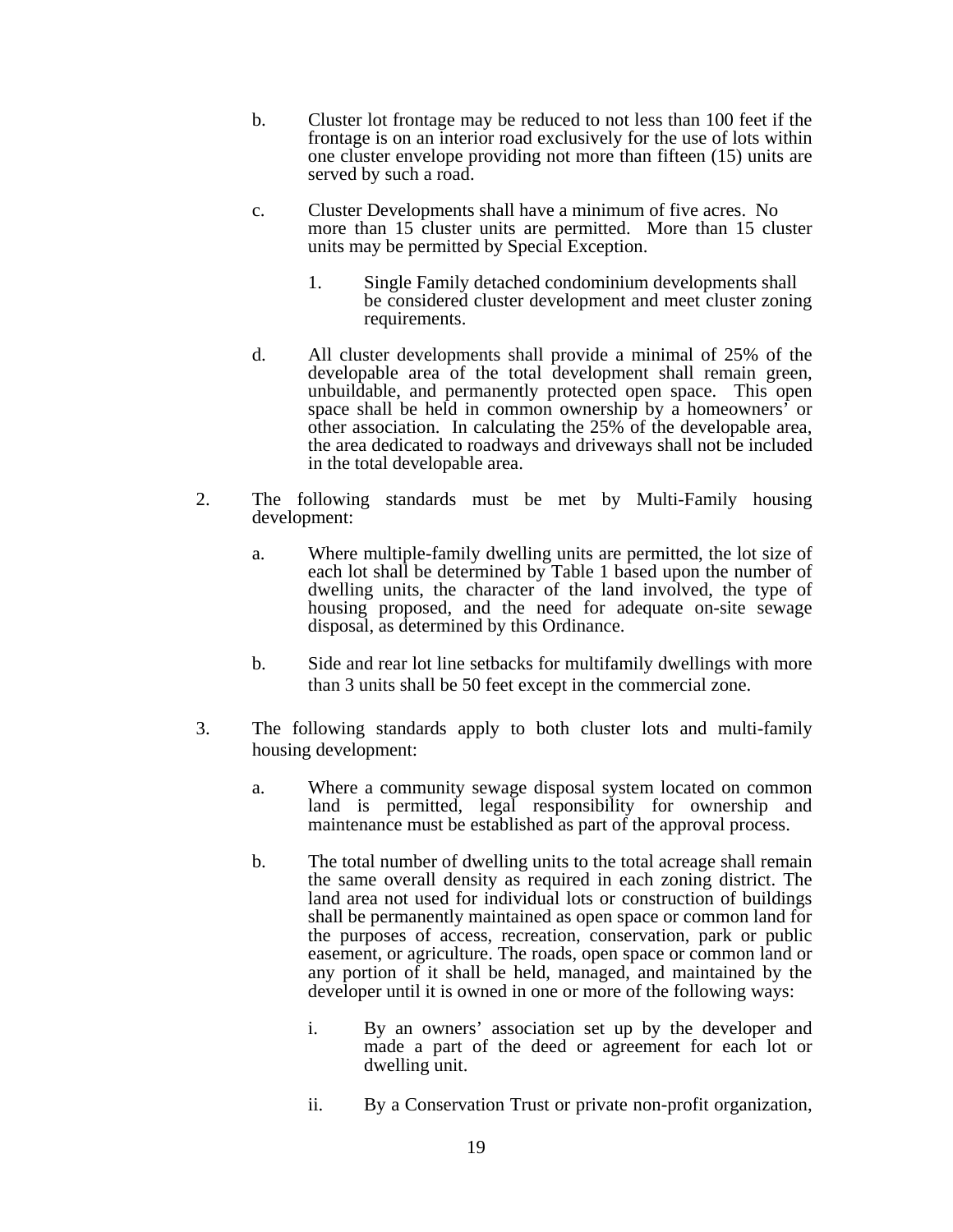such as the Society for the Protection of New Hampshire Forests, or the Audubon Society which will insure that the common land will be held in perpetuity as open space.

- iii. By the developer, as appropriate, for areas such as golf courses, outdoor recreational areas, and enclosed recreational facilities.
- c. (Article IV,C,3,c deleted by vote of the Town on March 12, 1991 )
- d. Each dwelling unit shall have reasonable access to the common open land but need not front directly on such land.
- e. The plan shall provide for the convenience and safety of vehicular and pedestrian movement on the site and for adequate location of driveways in relation to street traffic. Maximum building height, parking standards, and minimum distance from lot lines shall be required as specified in this Ordinance.
- 4. The following standards apply to Accessory Dwelling Units:
	- a. "Accessory dwelling unit" means a residential living unit that is within, or attached to, a single-family dwelling, and that provides independent living facilities for one or more persons, including provisions for sleeping, eating, cooking, and sanitation on the same parcel of land as the principal dwelling unit it accompanies.
	- b. One accessory dwelling unit shall be allowed without additional requirements for lot size, frontage, space limitations, or other controls beyond what would be required for a single-family dwelling without an accessory dwelling unit.
	- c. An interior door shall be provided between the principal dwelling unit and the accessory dwelling unit, but the Town of Campton shall not require that it remain unlocked.
	- d. Any municipal regulation applicable to single-family dwellings, and multifamily dwelling shall also apply to the combination of a principal dwelling unit and an accessory dwelling unit including, but not limited to lot coverage standards and standards for maximum occupancy per bedroom consistent with policy adopted by the United States Department of Housing and Urban Development. The Town of Campton requires two additional parking spaces to accommodate an accessory dwelling unit.
	- e. The applicant for a permit to construct an accessory dwelling unit shall make adequate provisions for water supply and sewage disposal for the accessory dwelling unit in accordance with RSA 485-A:38, built separate systems shall not be required for the principal and accessory dwelling units. Septic Approval Number required.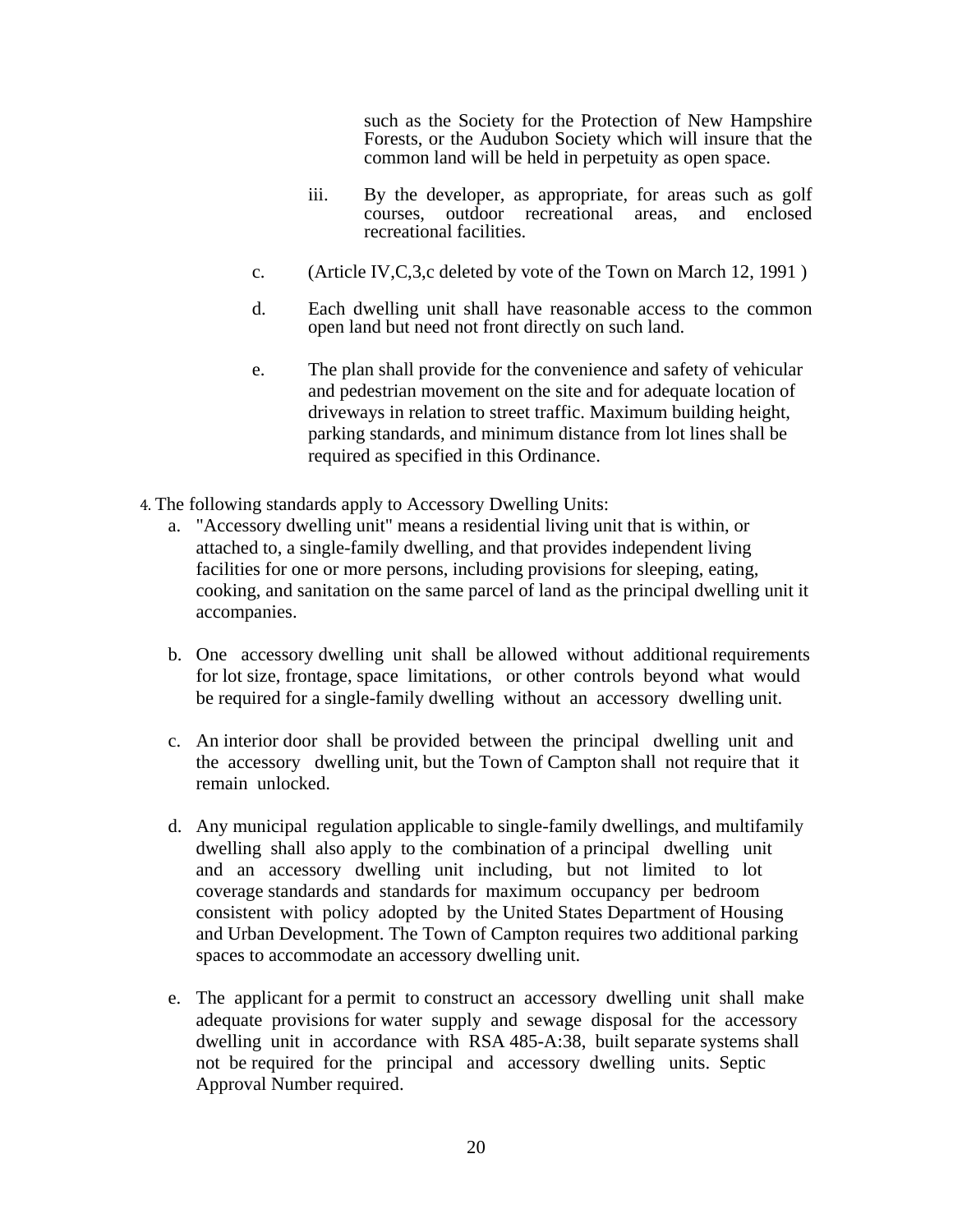- f. The Town of Campton requires owner occupancy of one of the dwelling units. The Town of Campton requires that the owner demonstrate that one of the units is his or her principal place of residence. The Town of Campton reserves the right to establish reasonable regulations to enforce such a requirement.
- g. Accessory dwelling units shall not exceed a maximum of 900 square feet.
- h. The Town of Campton does not require a familial relationship between the occupants of an accessory dwelling unit and the occupants of a principal dwelling unit.
- i. The Town of Campton limits an accessory dwelling unit to two bedrooms and no more than two adult occupants.
- j. An accessory dwelling unit may be deemed a unit of workforce housing for purposes of satisfying the municipality's obligation under RSA 674:59 if the unit meets the criteria in RSA 674:58, IV for rental units.
- k. Accessory Dwelling Units do not qualify for a home business use.
- l. Detached Accessory Dwelling Units. The Town of Campton permits detached accessory dwelling units. Detached accessory dwelling units shall comply with the requirements of the Town of Campton ordinances or regulations adopted pursuant to, RSA 674:72, IV through IX.

The Town of Campton will permit detached accessory dwelling units that meet the following requirements;

- 1. A minimum of a five acre lot size, or 100% increase of lot size for the zone it's in whichever is greater.
- 2. Conditional use permit & subject to Site Plan Review.
- 3. RV's and Mobile Homes not allowed.
- 4. Must use a single common driveway.

# *D. RECREATIONAL CAMPING PARKS*

Recreational camping parks shall comply with the following conditions:

- a. The park shall contain a minimum of ten contiguous acres.
- b. No tent, trailer or recreation vehicle site shall be closer than 100 feet from any road, except as defined in "K" below, for which minimum setbacks shall be 25 feet from the interior road right-of-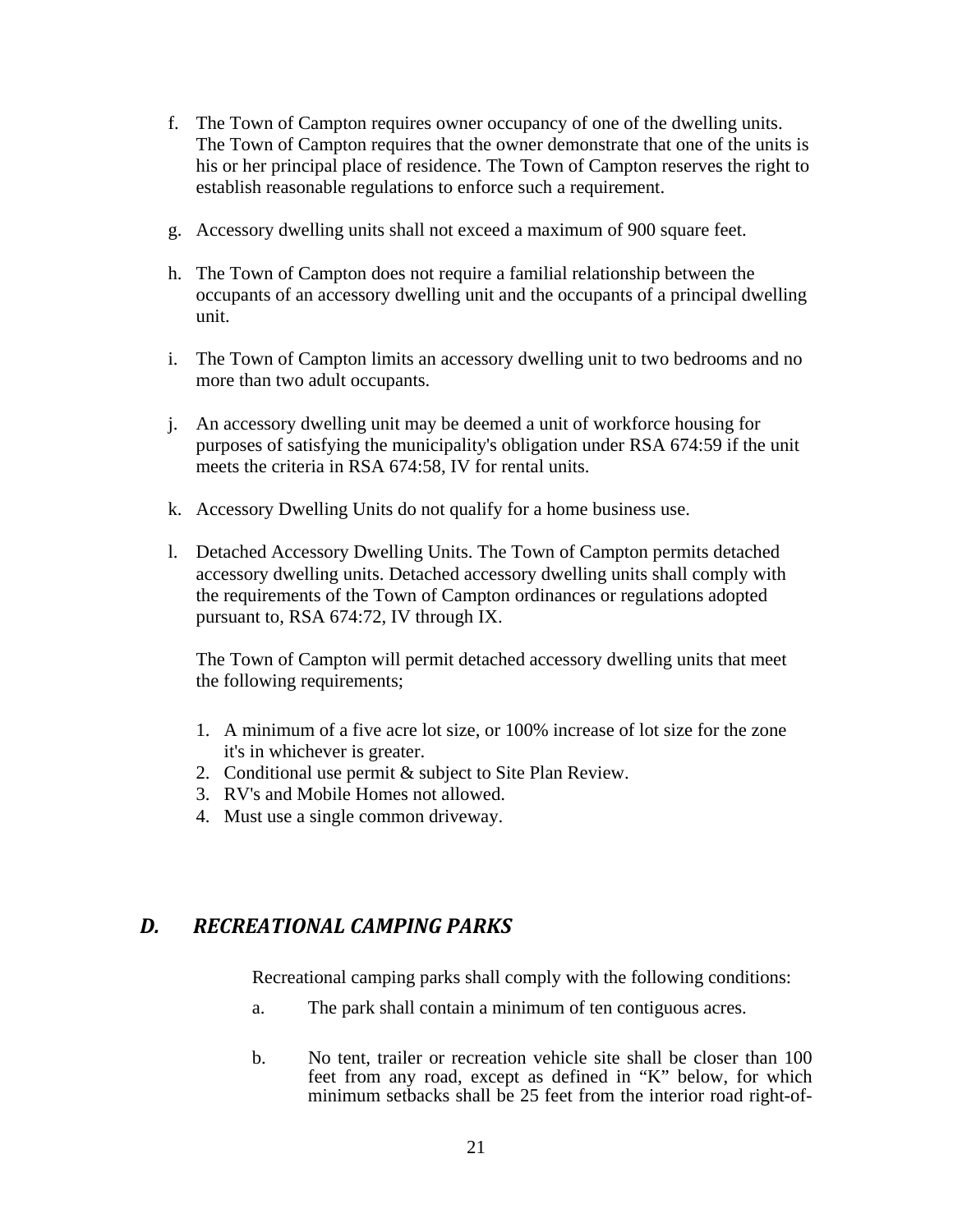way and from any property line.

- c. No tent, trailer or recreation vehicle shall remain on the premises more than 100 days per year.
- d. Each tent, trailer or recreational vehicle space shall be at least 2,500 square feet in area and at least 30 feet in width, and shall have a suitable parking area of at least 10 feet in width and 20 feet in depth.
- e. A strip of land at least 25 feet in width shall be maintained as a landscaped area abutting all recreational camping park property and 100 feet from any public street or highway.
- f. Every recreational camping park shall have a dumping station for sewage disposal which meets all state and local laws and regulations. The water supply source must meet all state and local regulations.
- g. No foundations, skirting or accessory buildings on site are permitted.
- h. Sites shall not be sold, conveyed by condominium conveyance, or leased or rented for more than 100 days per year except when they meet the rules for other residential uses within this zone.
- i. No one shall be considered a resident of the Town of Campton who uses as his local address a site in a recreational camping park.
- j. Each recreational camping park shall provide one or more service buildings containing flush type toilets. Separate toilet areas shall be provided for males and females in accordance with all applicable state and local laws.
- k. All interior roads within a recreational camping park must be at least 30 feet wide and have a compacted gravel surface at least 20 feet wide.

## *E. PRECINCT RESIDENTIAL ZONE*

The following provisions will apply to this zone:

- 1. Churches, schools, libraries. Fire houses, local state or federal office buildings, and noncommercial activities accessory to the above shall be allowed within this zone.
- 2. Lodges, restaurants and commercial recreational buildings which are part of a residential subdivision shall be allowed as a Special Exception as set out in Article VIII upon application to the Board of Adjustment.
- 3. Professional offices for medical or dental use may be permitted by Special Exception the board of Adjustment pursuant to Article VIII, Section B.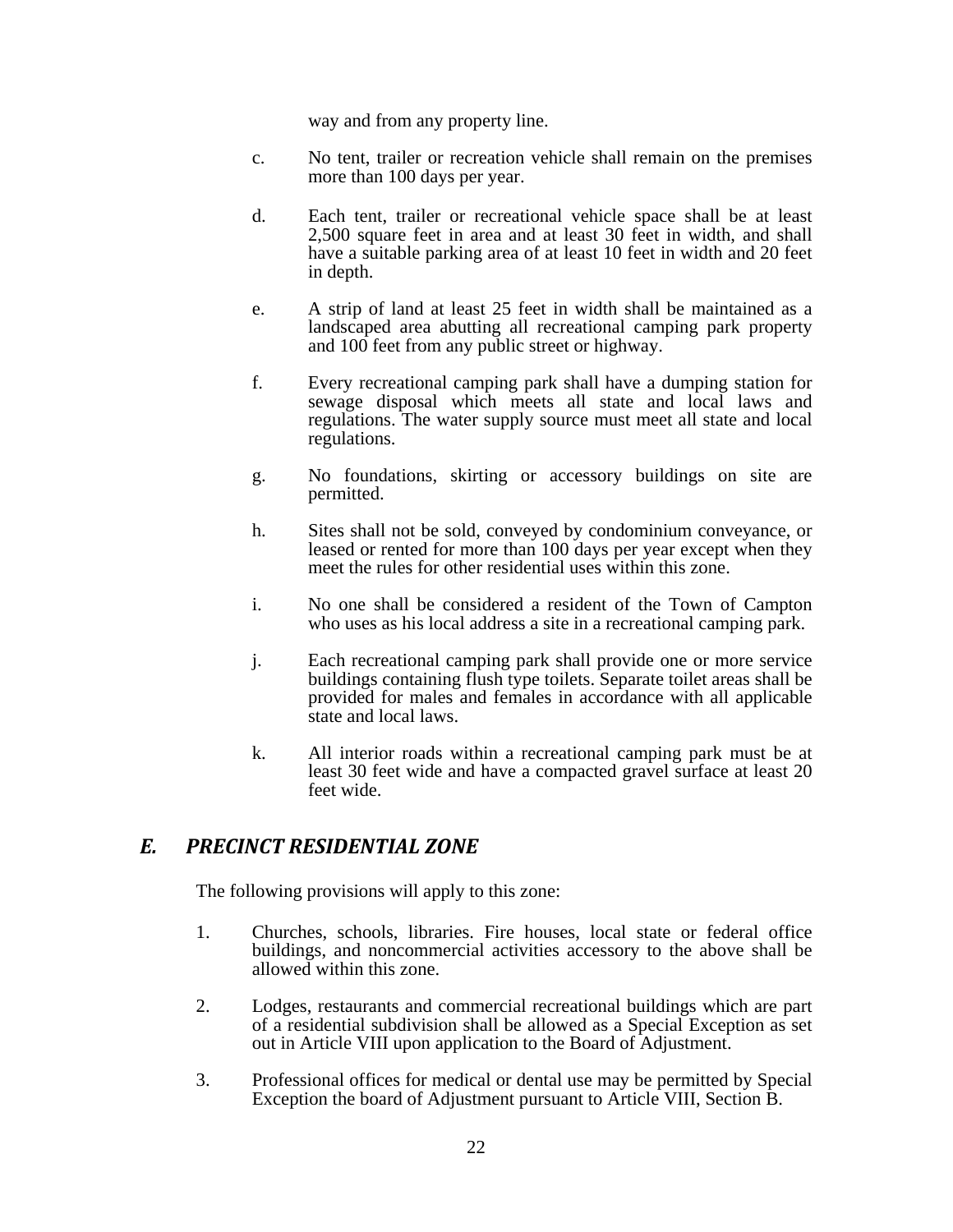## *F. COMMERCIAL ZONE*

The following provisions will apply to this zone:

- 1. In the commercial zone any retail business shall be permitted which provides goods or services to the general public.
- 2. Adequate off-street parking facilities shall be provided for commercial use.
- 3. Within this zone, motels, shopping centers, hotels, stores, and other commercial or residential structures are exempt from the minimum lot size requirements as determined by Table 1. except those which may be imposed by State subdivision requirements to effect the safe disposal of sewage for onsite systems.
- 4. Residences in the commercial zone shall be limited to not more than three dwelling units per building, per acre, and only one primary building per acre. More than three units per building per acre may be allowed by Special Exception.
- 5. All commercial structures shall provide sufficient paved or cleared area on all four sides thereof for access by fire equipment, unless a Special Exception or Variance is granted by the Board of Adjustment pursuant to this Ordinance.
- 6. Frontage requirements may be reduced by Special Exception.
- 7. The building coverage on any lot, including parking and driveway areas, shall not exceed 75 percent of any lot, with the open area devoted to landscaping or natural growth.

## *G. RIVER CORRIDOR PROTECTION ZONE*

The following provisions will apply to this zone:

- 1. Minimum frontage on the edge of the normal channel of the river shall be 200 feet per dwelling unit.
- 2. Building setback from the edge of the normal channel of the river shall be a minimum of 50 feet.
- 3. Septic system setback from the edge of the normal channel shall be a minimum of 125 feet.
- 4. Any construction within the flood plain area of this zone shall conform to the flood plain zone section of this Ordinance except where restrictions in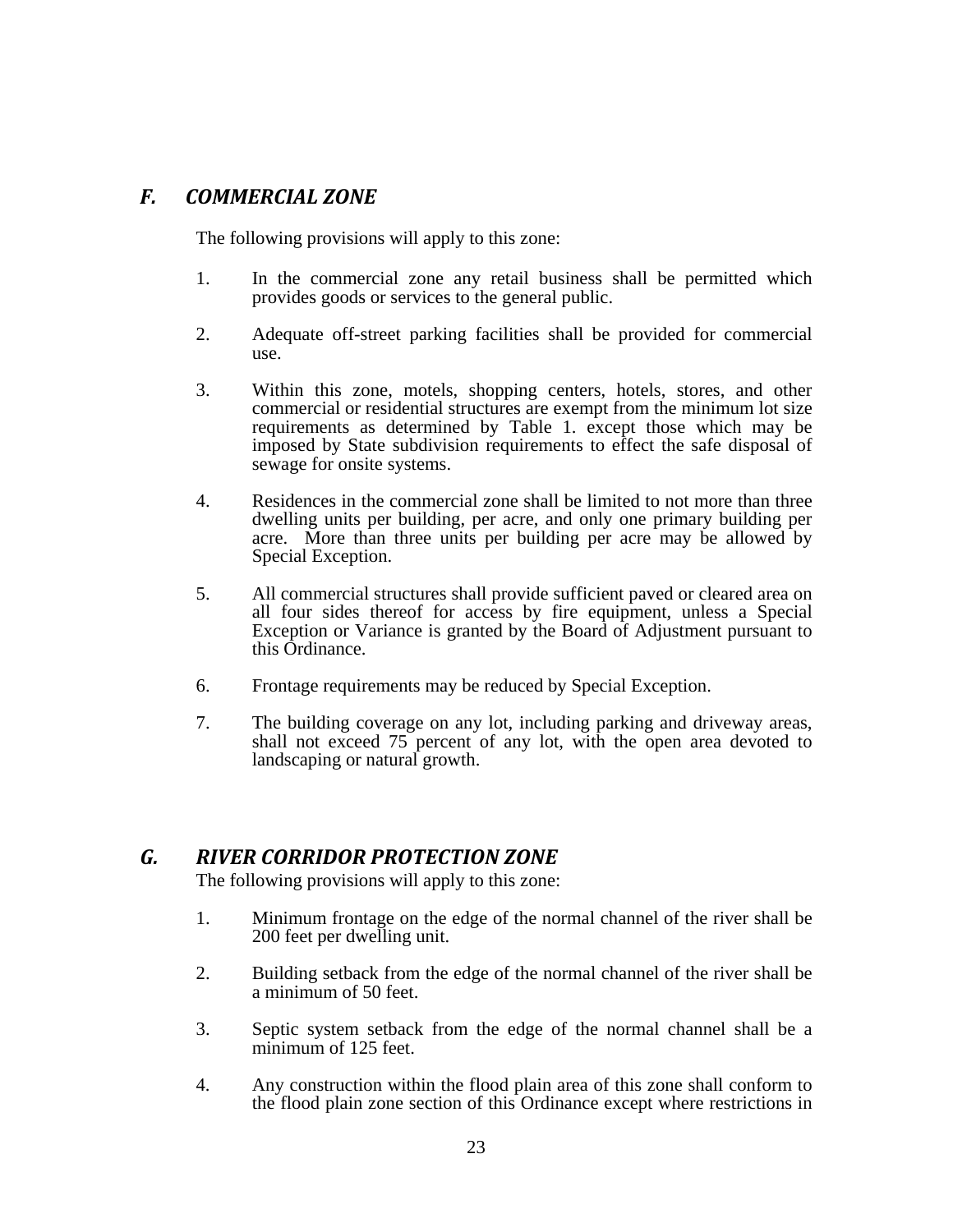this zone are more severe, in which case they shall apply.

- 5. No alterations to the terrain shall be allowed which will change the location of the normal edge of the channel of the river, obstruct the natural flow of the river, obstruct or change the flood plain, or degrade the stability of the river bank.
- 6. No temporary or permanent docks, moorings, floats, jetties, piers, dams, or like structures, or improvements shall be allowed.
- 7. No junk yards or salvage yards shall be allowed in this zone.
- 8. No mining of earth or gravel shall be allowed in this zone.
- 9, No use shall be allowed which results in temporary or permanent degradation of water quality of the rivers.
- 10. No roads shall be constructed in this zone within 100 feet of the normal edge of the channel except when a crossing is required and that must be approved by the Planning Board. Roads damaged by flooding may be repaired in their original location.
- 11. Manufactured housing is allowed in this zone under the same criteria as other structures except that they must be placed on a foundation.
- 12. Timber harvesting in this zone shall not remove any more than 50% of the basal area in any 10 year period except when a change in land use to some other more intensive use is accomplished, and then such heavier cutting shall only be allowed if adequate steps are taken to maintain the stability and the character of the river bank in that area.
- 13. Signs in this zone shall be subject to the following restrictions:
	- a. Size shall be limited to 32 square feet.
	- b. All signs are prohibited within 100 feet of the normal edge of the channel.
	- c. No signs shall be oriented toward the river.
	- d. Only indirect lighting of signs is permitted.
- 14. Commercial or industrial use of the land in this zone is allowed only if the area is also in the commercial zone or industrial area and is subject to the following restrictions:
	- a. No buildings for industrial use shall be constructed closer than 250 feet from the normal edge of the channel.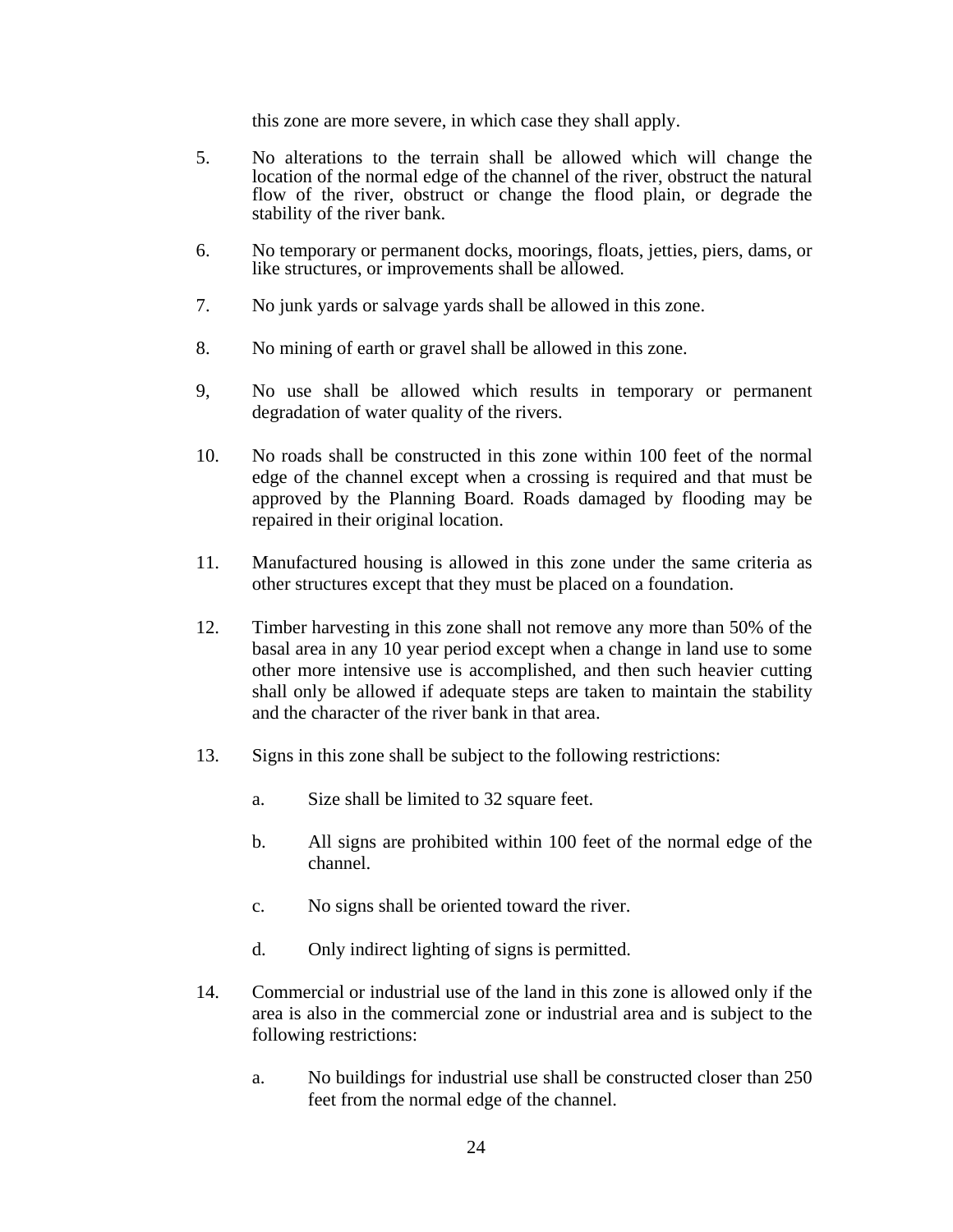- b. Any land disturbed within 100 feet of the edge of the channel will be landscaped in a manner which will maintain the stability and the character of the river bank in that area.
- c. No building for commercial use shall be closer than 100 feet to the normal edge of the channel.
- 15. (There is no Article IV, H, 15.)
- 16. (There is no Article IV, H, 16.).
- 17. Recreational camping parks shall be allowed in this zone under the following conditions:
	- a. All land disturbed within 100 feet of the river shall be landscaped in a manner that will maintain the stability and character of the riverbank in that area.
	- b. No retail sales facility may be located closer than 250 feet from the normal edge of the channel.
	- c. No tent, trailer or recreational vehicle shall be closer than 100 feet from the normal edge of the channel.
- 18. Cluster lots and Multi-Family dwellings will be allowed under the following conditions:
	- a. Density will remain at the level required by the zone in which it lies based on the number of contiguous acres owned in this zone but may not be used for lots within the zone.
	- b. Minimum river frontage required wi1l be 200 feet.

FLOOD PLAIN ZONE AMENDMENTS TO REPLACE ART IV, I with the following: AMENDED ON MARCH 14, 1996 & MARCH 13, 2007 RESOLUTION FEMA MAPS ADOPTED BY BOARD OF SELECTMEN 10/19/07 & 02/20/2008

# *H. FLOOD PLAIN ZONE*

The regulations in this ordinance shall overlay and supplement the regulations in the town of Campton Zoning Ordinance, Article IV, Section I, and shall be considered part of the Zoning Ordinance for purposes of administration and appeals under state law. If any provision of this ordinance differs or appears to conflict with any provision of the zoning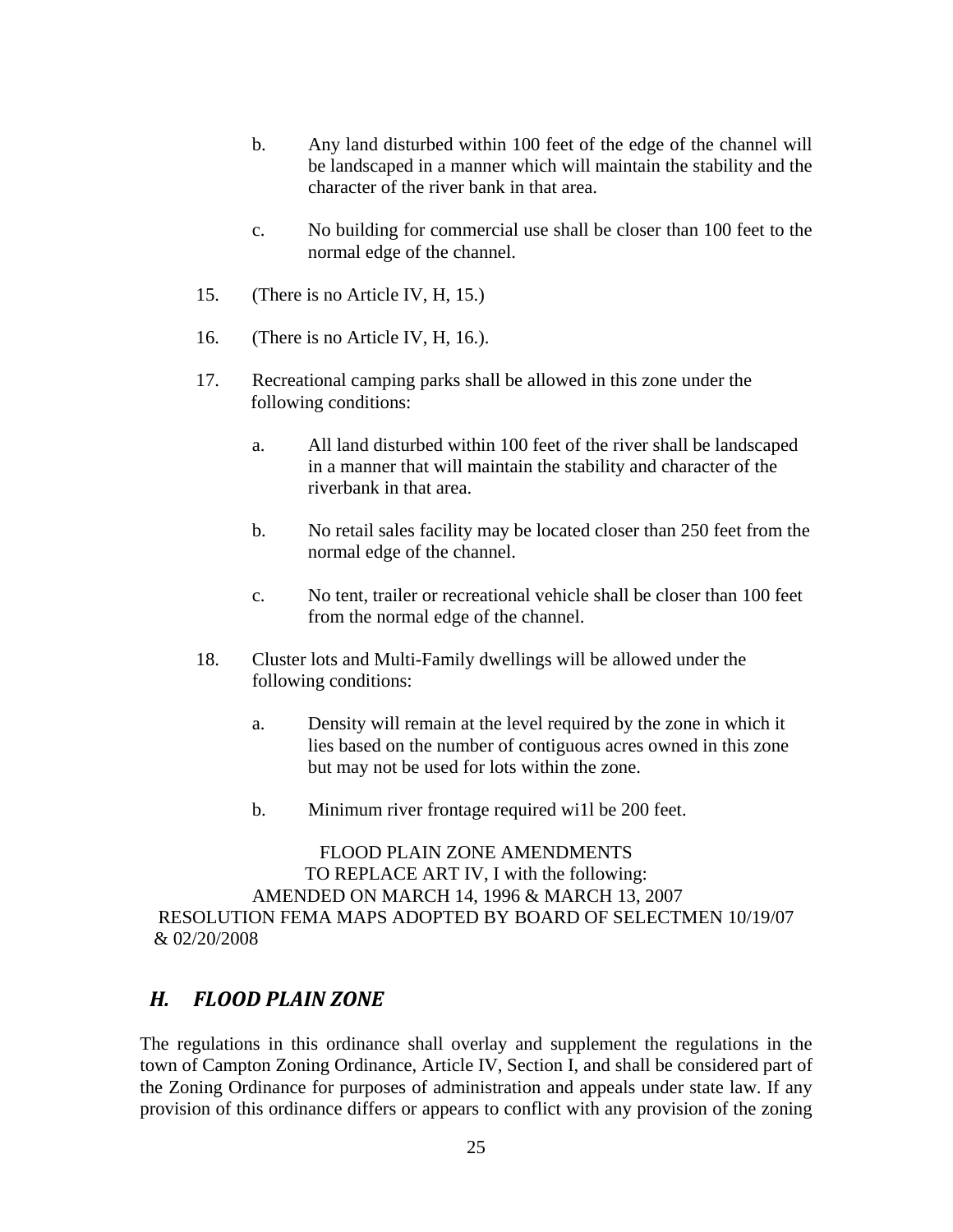ordinance or other ordinance or regulation, the provision imposing the greater restriction or more stringent standard shall be controlling.

The following regulations in this ordinance shall apply to all lands designated as special flood hazard areas by the General Emergency Management Agency (FEMA) in its Flood Insurance Rate Maps dated February 20, 2008 which are declared to be part of this ordinance and are hereby incorporated by reference.

**Item I- Definition of Terms:** The following definitions shall apply only to this Floodplain Development Ordinance, and shall not be affected by, the provisions of any other ordinance of the Town of Campton.

**"Area of Special Flood Hazard"** is the land in the Floodplain within the Town of Campton subject to a one percent or greater chance of flooding in any given year. The area is designated as Zone A on the Flood Insurance Rate Map.

**"Base Flood"** means the flood having a one-percent possibility of being equaled or exceeded in any given year.

**"Basement"** means any area of a building having its floor sub-grade on all sides.

**"Building"** - see "structure".

**"Development"** means any man-made change to improved or unimproved real estate, including but not limited to buildings or other structures, mining, dredging, filling, grading, paving, excavation, or drilling operations or storage of equipment or materials.

**"FEMA"** means the Federal Emergency Management Agency.

**"Flood" or "Flooding"** means a general and temporary condition of partial or complete inundation of normally dry land areas from: (1) the overflow of inland or tidal waters, and (2) the unusual and rapid accumulation or runoff of surface waters from any source.

**"Flood Insurance Rate Map"** (FIRM) means an official map incorporated with this ordinance, on which FEMA has delineated both the special flood hazard areas and the risk premium zones applicable to the Town of Campton.

**"Floodplain' or "Flood-prone area"** means any land area susceptible to being inundated by water from any source (see definition of "Flooding").

**"Flood proofing"** means any combination of structural and non-structural additions, changes, or adjustments to structures which reduce or eliminate flood damage to real estate or improved real property, water and sanitation facilities, structures and their contents.

**"Floodway"** - see "Regulatory Floodway"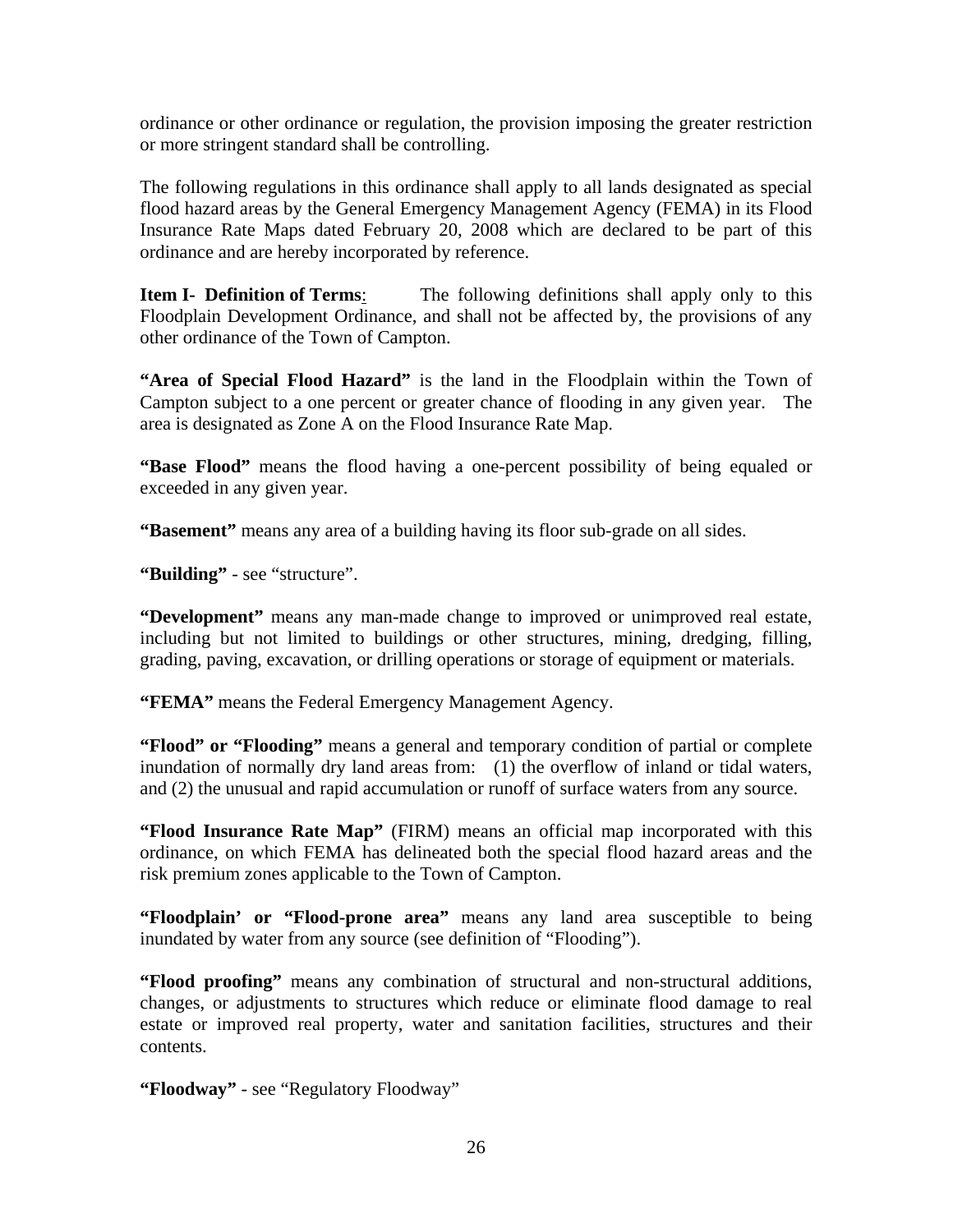**"Functionally dependent use"** means a use, which cannot perform its intended purpose unless it is located or carried out in close proximity to water. The term includes only docking and port facilities that are necessary for the 1oading/unloading of cargo or passengers, and ship building/repair facilities but does not include long-term storage or related manufacturing facilities.

**"Highest adjacent grade"** means the highest natural elevation of the ground surface prior to construction next to the proposed walls of a structure.

**"Historic Structure**" means any structure that is:

- (a) Listed individually in the National Register of Historic Places (a listing maintained by the Department of Interior) or preliminarily determined by the Secretary of the Interior as meeting the requirements for individual listing on the National Register;
- (b) Certified or preliminarily determined by the Secretary of the Interior as contributing to the historical significance of a registered historic district or a district preliminarily determined by the Secretary to quality as a registered historic district;
- (c) Individually listed on a state inventory of historic p1aces in states with historic preservation programs which have been approved by the Secretary of the Interior; or
- **(**d) Individually listed on a local inventory of historic places in communities with historic preservation programs that have been certified either:
	- (1) By an approved state program as determined by the Secretary of the Interior, or
	- 2) Directly by the Secretary of the Interior in states without approved programs.

**"Lowest Floor"** means the lowest floor of the lowest enclosed area (including basement). An unfinished or flood resistant enclosure, usable solely for parking of vehicles building access or storage in an area other than a basement area is not considered a buildings lowest floor; provided, that such an enclosure is not built so as to render the structure in violation of the applicable non-elevation design requirements of this ordinance.

**"Manufactured Home"** means a structure, transportable in one or more sections, which is built on a permanent chassis and is designed for use with or without a permanent foundation when attached to the required utilities. For Floodplain management purposes the term "manufactured home" includes park trailers, travel trailers, and other similar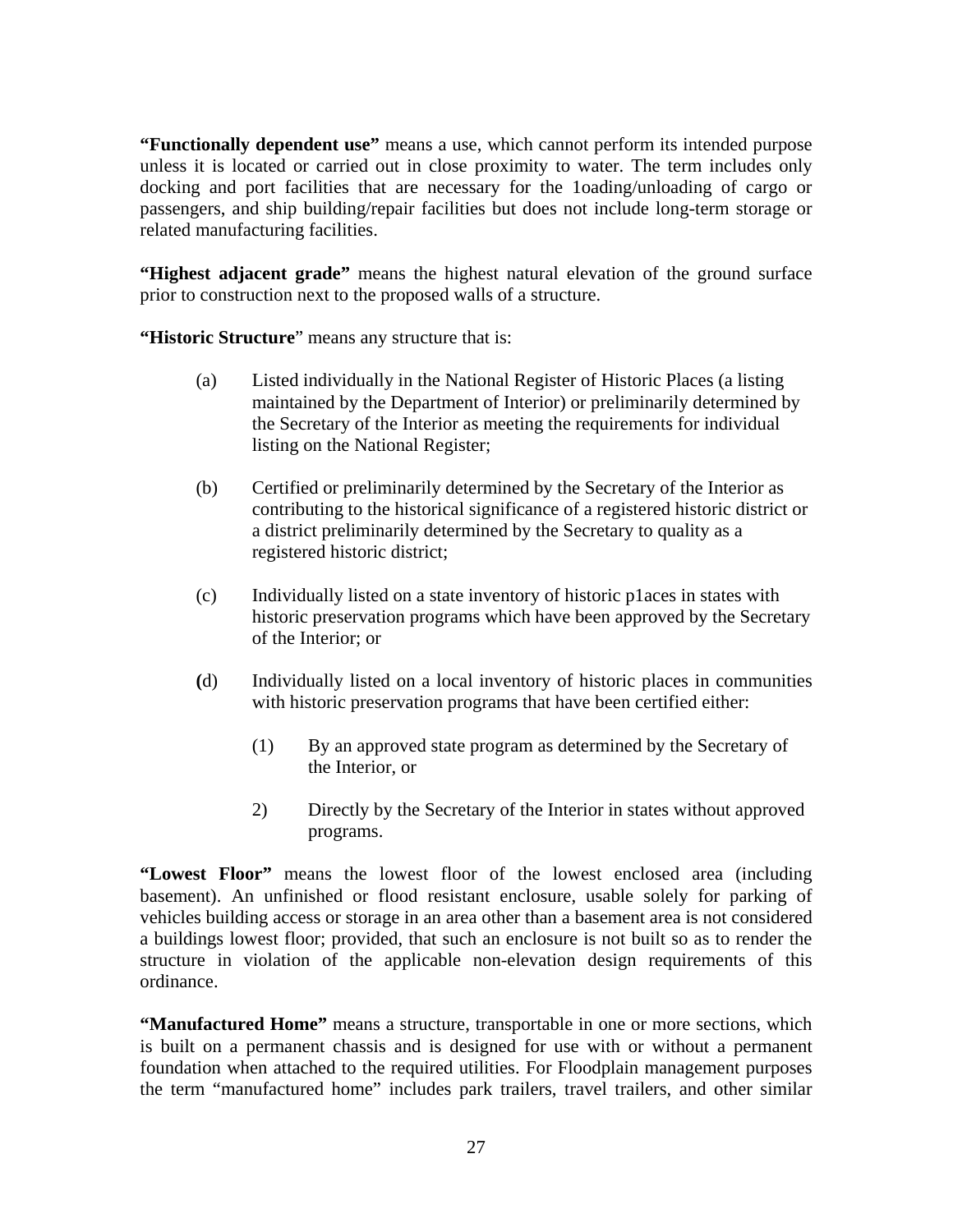vehicles placed on site for greater than 180 consecutive days. This includes manufactured homes located in a manufactured home park or subdivision.

**"Mean sea level"** means the National Geodetic Vertical Datum (NGVD) of 1929 or other datum, to which base flood elevations shown on a community's Flood Insurance Rate Map are referenced.

**"100-year flood"** - see "base flood".

**"Recreational Vehicle"** is defined as:

- A. built on a single chassis;
- B. 400 square feet or less when measured at the largest horizontal projection;
- C. designed to be self-propelled or permanently tow able by a light duty truck; and
- D designed primarily not for use as a permanent dwelling but as temporary living quarters for recreational, camping, travel or seasonal use.

**"Regulatory Floodway"** means the channel of a river or other watercourse and the adjacent land areas that must be reserved in order to discharge the base flood without cumulatively increasing the water surface elevation more than a designated height.

**"Special flood hazard area"** means an area having flood, mudslide, and/or flood-related erosion hazards, and shown on an FHBM or FIRM as zone A, AO, A1-30, AE. A99, AH, VO, VI-30, VE, V. M. or E. (See - "Area of Special Flood Hazard")

**"Structure"** means for floodplain management purposes, a walled and roofed building, including a gas or liquid storage tank, that is principally above ground, as well as a manufactured home.

**"Start of Construction"** includes substantial improvements, and means the date the building permit was issued, provided the actual start of construction, repair, reconstruction, placement, or other improvement was within 180 days of the permit date. The actual start means either the first placement of permanent construction of a structure on site, such as the pouring of slab or footings, the installation of piles, the construction of columns, or any work beyond the stage of excavation; or the p1acement of a manufactured home on a foundation. Permanent construction does not include land preparation, such as clearing, grading and filling; nor does it include the installation of streets and/or walkways; nor does it include excavation for a basement, footings, piers, or foundations or the erection of temporary forms; nor does it include the installation on the property of accessory buildings, such as garages or sheds not occupied as dwelling units or part of the main structure.

**"Substantial damage"** means damage of any origin sustained by a structure whereby the cost of restoring the structure to its before damaged condition would equal or exceed 50 percent of the market value of the structure before the damage occurred.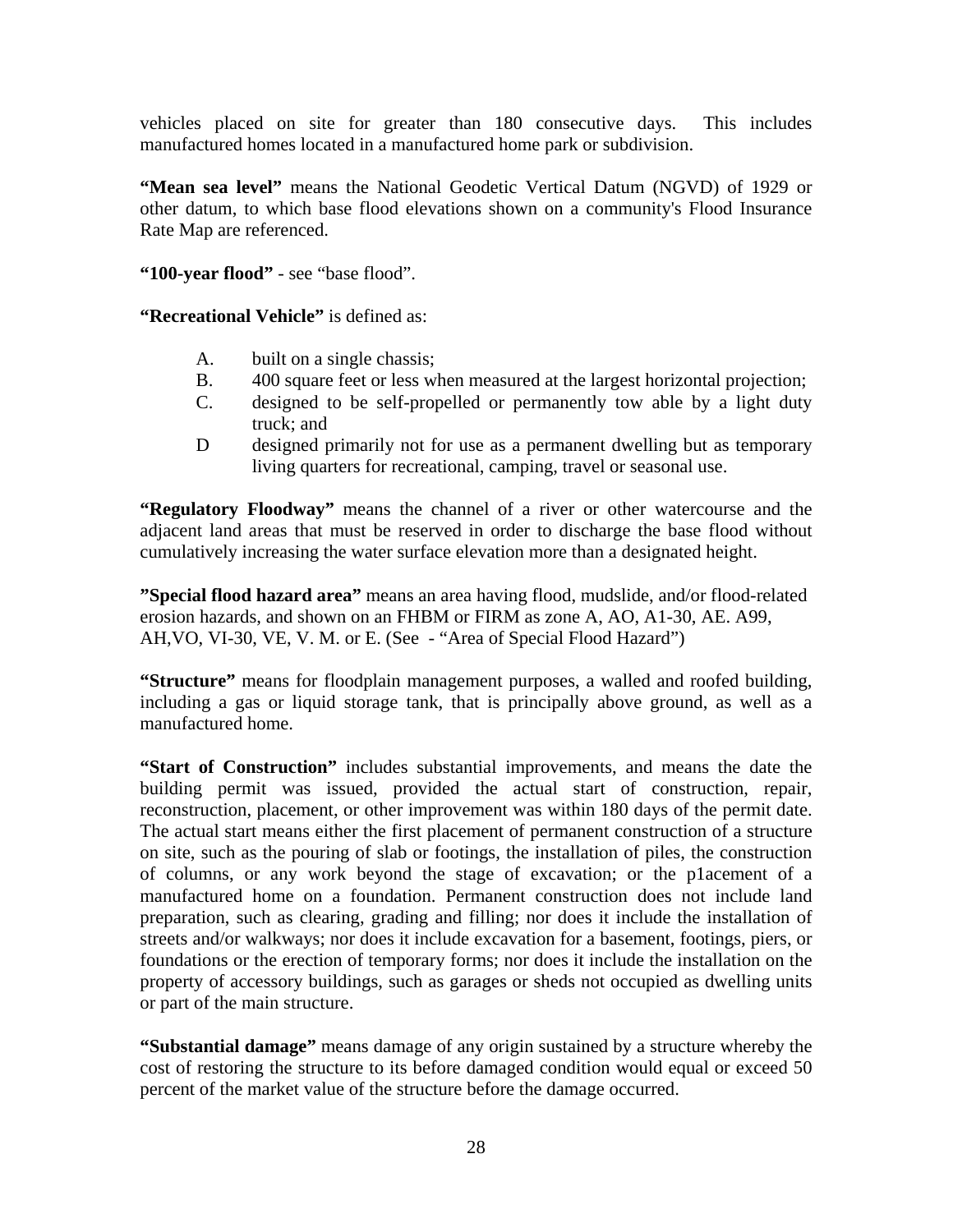**"Substantial Improvement"** means any combination of repairs, reconstruction, alteration, or improvements to a structure in which the cumulative cost equals or exceeds fifty percent of the market value of the structure. The market value of the structure should equal (1) the appraised value prior to the start of the initial repair or improvement, or (2) in the case of damage, the value of the structure prior to the damage occurring. For the purposes of this definition, "substantial improvement" is considered to occur when the first alteration of any wall, ceiling, floor, or other structural part of the building commences, whether or not that alteration affects the external dimensions of the structure. This term includes structures which have incurred substantial damage, regardless of actual repair work performed. The term does not, however, include any project for improvement of a structure required to comply with existing health, sanitary, or safety code specification which are solely necessary to assure safe living conditions or any alteration of a "historic structure" provided that the alteration will not preclude the structure's continued designation as a "historic structure".

**"Water surface elevation"** means the height, in relation to the National Geodetic Vertical Datum (NGVD) of 1929, (or other datum, where specified) of floods of various magnitudes and frequencies in the floodplains.

**"Flood Insurance Study"** means an examination, evaluation and determination of flood hazards and, if appropriate, corresponding water surface elevations, or an examination, evaluation and determination of mudslide (i.e. mudflow) and/or flood-related erosion hazards.

**"Manufactured home park or subdivision"** means a parcel (or contiguous parcels) of land divided into two or more manufactured home lots for rent or sale.

**"New Construction"** means, for the purposes of determining the insurance rates, structures for which the "start of construction" commenced on or after the effective date of an initial FIRM or after December 31, 1974, whichever is later, and includes any subsequent improvements to such structures. For floodplain management purposes, new *construction* means structures for which the *start of construction* commenced on or after the effective date of a floodplain management regulation adopted by a community and includes any subsequent improvements to such structures.

**"Violation"** means the failure of a structure or other development to be fully compliant with the community's flood plain management regulations. A structure or other development without the elevation certificate, other certifications, or other evidence of compliance required in 44CFR Sec.  $60.3(b)(5)$ ,  $(c)(4)$ ,  $(c)(10)$ , $(d)(3)$ ,  $(e)(2)$ ,  $(e)(4)$ , or (e)(5) is presumed to be in violation until such time as that documentation is provided.

#### **Item II. Permits**

All proposed development in any special flood hazard areas shall require a permit.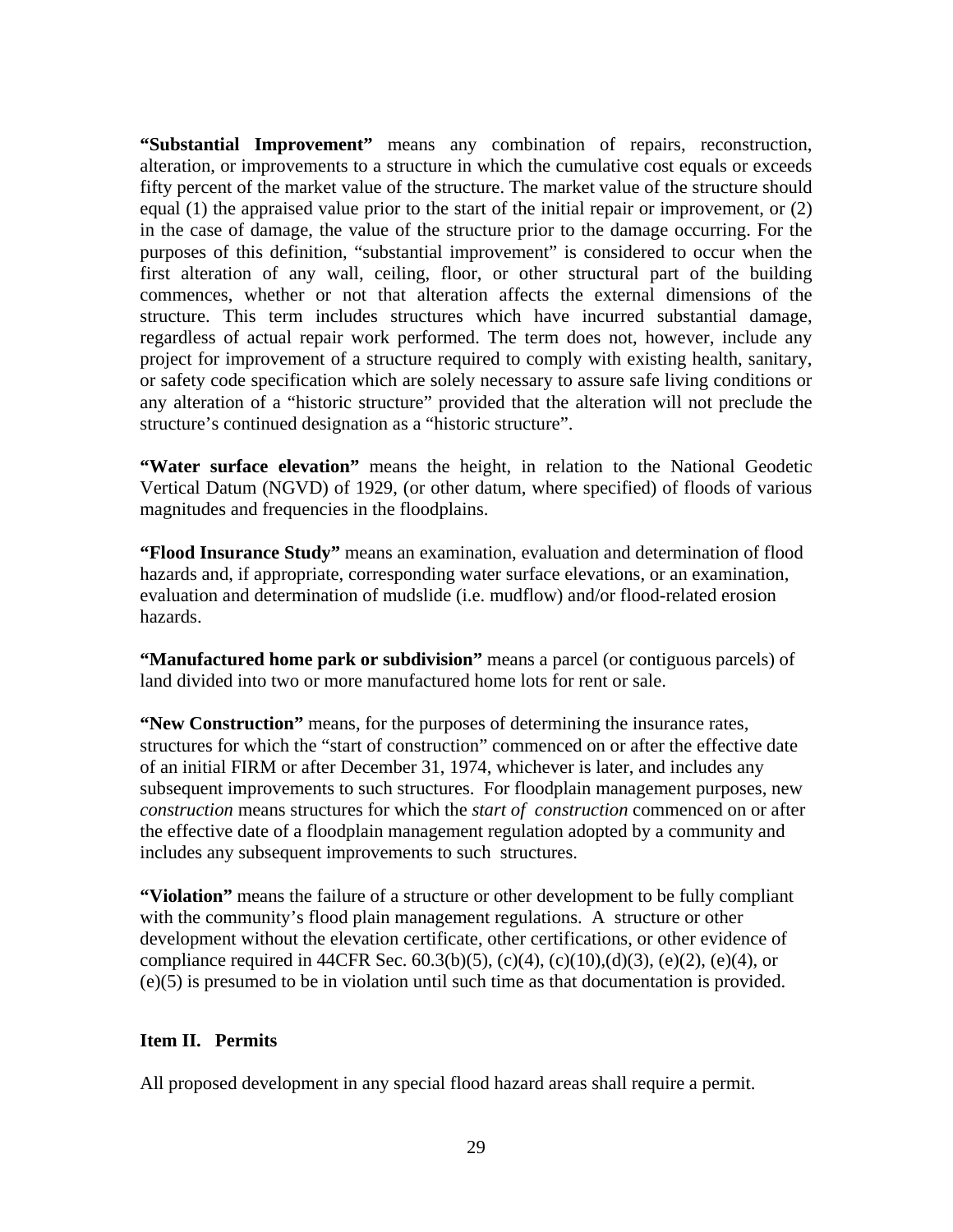No person, firm, or corporation shall erect, construct, enlarge, alter, repair, improve, or demolish any building or structure within the flood hazard area of the Town of Campton without first obtaining a separate building permit for each building or structure from the Board of Selectmen.

#### **Item III. Permit Review**

The Board of Selectmen shall review all building permit applications for new construction or substantial improvements to determine whether proposed building sites wil1 be reasonably safe from flooding. If a proposed building site is located in a special flood hazard area, all new construction or substantial improvements shall:

- (i) be designed (or modified) and adequately anchored to prevent flotation, collapse, or lateral movement of the structure resulting from hydrodynamic and hydrostatic loads, including the effects of buoyancy;
- (ii) be constructed with materials resistant to flood damage,
- (iii) be constructed by methods and practices that minimize flood damages,
- (iv) be constructed with electrical, heating, ventilation, plumbing, and air conditioning equipment, and other service facilities that are designed and/or located so as to prevent water from entering or accumulating within the components during conditions of flooding.

#### **Item IV. Water and Sewer Systems**

Where new or replacement water and sewer systems (including on-site systems) are proposed in a special flood hazard area the applicant shall provide the Board of Selectmen with assurance that these systems will be designed to minimize or eliminate infiltration of flood waters into the systems and discharges from the systems into flood waters, and on-site waste disposal systems will be located to avoid impairment to them or contamination from them during periods of flooding.

#### **Item V. New Structures**

For all new or substantially improved structures located in special flood hazard areas, the applicant shall furnish the following information to the Board of Selectmen.

- c. the as-built elevation (in relation to NGVD) of the lowest floor (including basement) and include whether or not such structures contain a basement.
- (i) if the structure has been flood-proofed, the as-built elevation (in relation to NGVD) to which the structure was f1oodproofed.
- (ii) and certification of flood-proofing.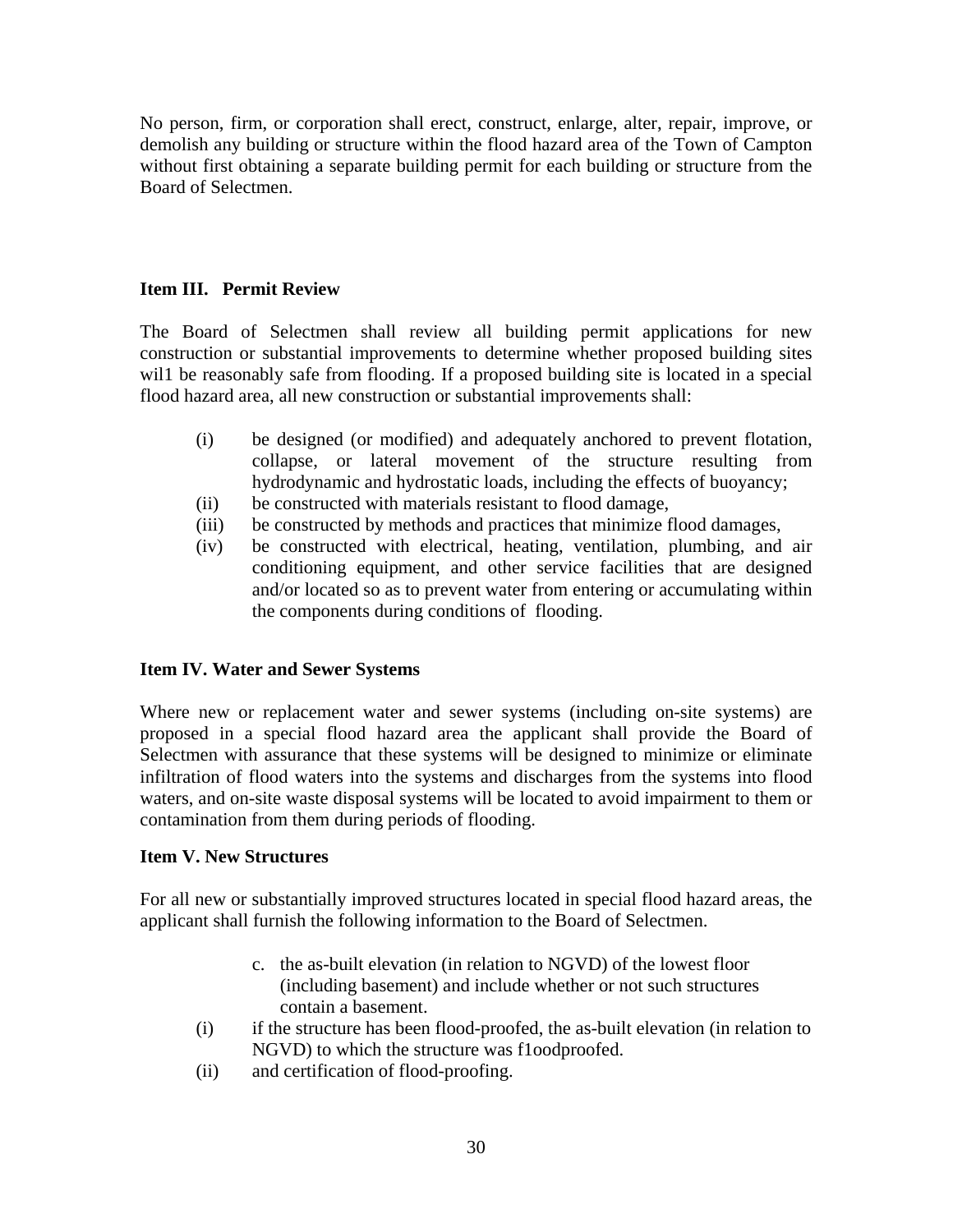The Board of Selectmen shall maintain for pubic inspection, and shall furnish such information upon request.

#### **Item VI. Approved Permits**

The Board of Selectmen shall not grant a building permit until the applicant certifies that all necessary permits have been received from those governmental agencies from which approval is required by federal or state law, including Section 404 of they Federal Water Pollution Control Act Amendments of 1972, 33 U.S. C. l334.

#### **Item VII Water Course Alteration**

- 1. In ravine situations, prior to the alteration or relocation of a watercourse the applicant for such authorization shall notify the Wetland Board of the New Hampshire Environmental Services Department and submit copies of such notification to the Board of Se1ectmen, in addition to the copies required by the RSA 482-A:3. Further, the applicant shall be required to submit copies of said notification to those adjacent communities as determined by the Board of Selectmen, including notice of all scheduled hearings before the Wetlands Bureau.
- 2. The applicant shall submit to the Board of Selectmen, certification provided by a registered professional engineer, assuring that: the flood carrying capacity of an altered or relocated watercourse can and will be maintained.
- 3. The Board of Selectmen shall obtain, review, and reasonably utilize any floodway data available from Federal, State, or other sources as criteria for requiring that all development located Zone A meet the following floodway requirements:

"No encroachments, including fill, new construction, substantial improvements, and other development are allowed within the floodway that would result in any increase in flood levels within the community during the base flood discharge."

## **Item VIII. One Hundred Year Flood Plain Zone**

- 1. In Zone A the Board of Selectmen shall obtain, review, and reasonably utilize any 100-year flood elevation data available from any federal, state or other source including data submitted for development proposals submitted to the community (i.e. subdivisions, site approvals).
- 2. The Board of Selectmen's 100-year flood elevation determination will be used as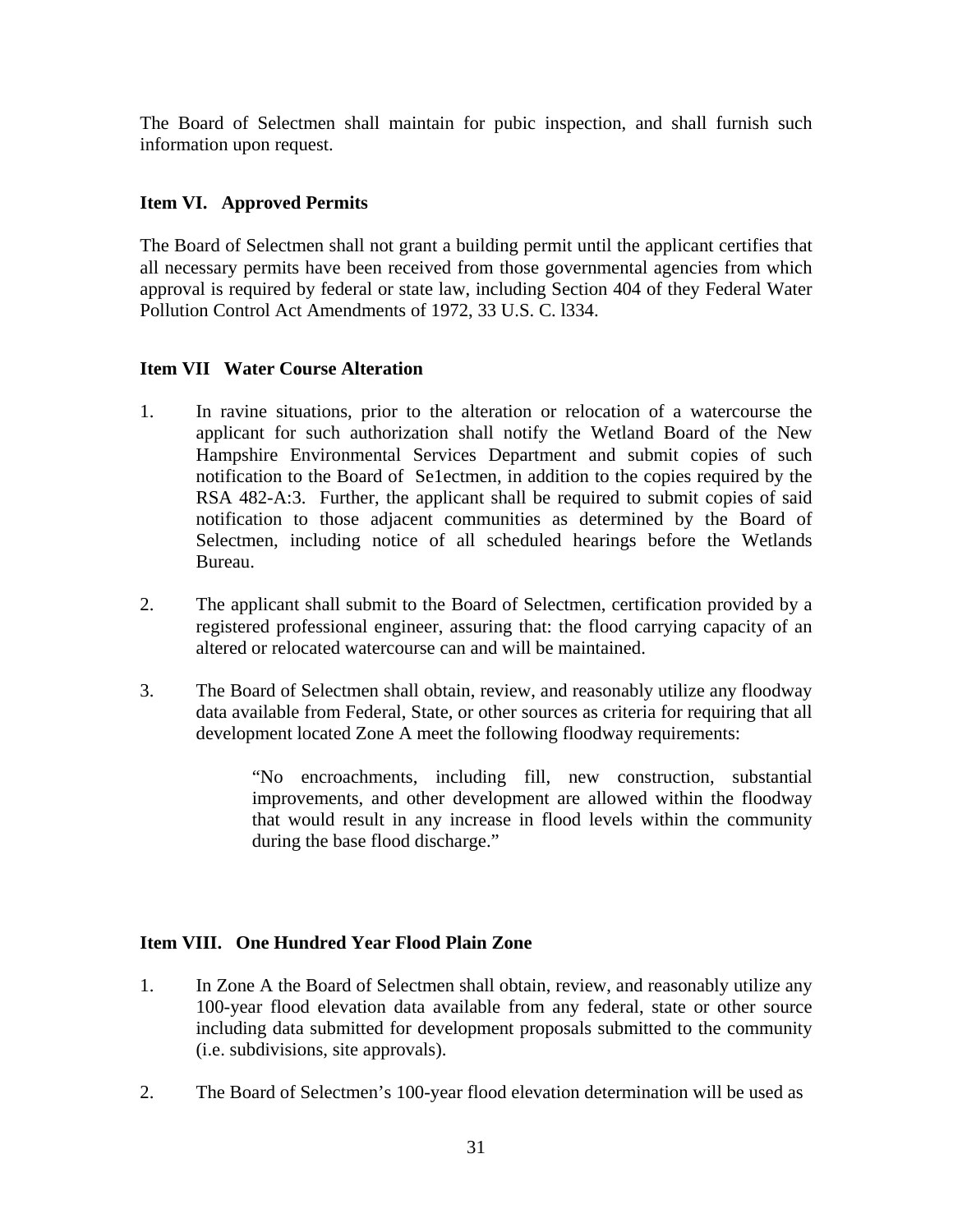criteria for requiring in zone A that:

- a. All new construction or substantial improvement of residential structures have the lowest floor (including basement) elevated to or above the 100 year flood elevation;
- b. That all new construction or substantial improvements of non-residential structures have the lowest floor (including basement) elevated to or above the 100-year flood level; or together with attendant utility and sanitary facilities, shall:
	- (i) be flood-proofed so that below the 100-year flood elevation the structure is watertight with walls substantially impermeable to the passage of water;
	- (ii)have structural components capable of resisting hydrostatic and hydrodynamic loads effects of buoyancy; and
	- (iii) be certified by a registered professional engineer or architect that the design and methods of construction are in accordance with accepted standards of practice for meeting the provisions of this section;
- (c) All manufactured homes to be placed or substantially improved within special flood hazard areas shall be elevated on a permanent foundation such that the lowest floor of the manufactured home is at or above the 100 year flood elevation; and be securely anchored to resist flotation, collapse, or lateral movement. Methods of anchoring may include, but are not limited to, use of over the top or frame ties to ground anchors. This requirement is in addition to applicable state and local anchoring requirements for resisting wind forces;
- (d) All recreational vehicles placed on sites within Zone A shall:
	- (i) be on site for fewer than 180 consecutive days;
	- (ii) be fully licensed and ready for highway use; or
	- (iii) meet all standards of Section 60.3 (b) (1) of the National Flood Insurance Program Regulations and the elevation and anchoring requirements for "manufactured homes" in Paragraph (d) (6) of Section 60.3.
- (e) For all new construction and substantial improvements fully enclosed areas below the lowest floor that are subject to flooding are permitted provided they meet the following requirements: (1) the enclosed area is unfinished or flood resistant, usable solely for the parking of vehicles, building access or storage; (2) the area is not a basement; (3) shall be designed to automatically equalize hydrostatic flood forces on exterior walls by allowing for the entry and exit of floodwater. Designs for meeting this requirement must either be certified by a registered professional engineer or architect or must meet or exceed the following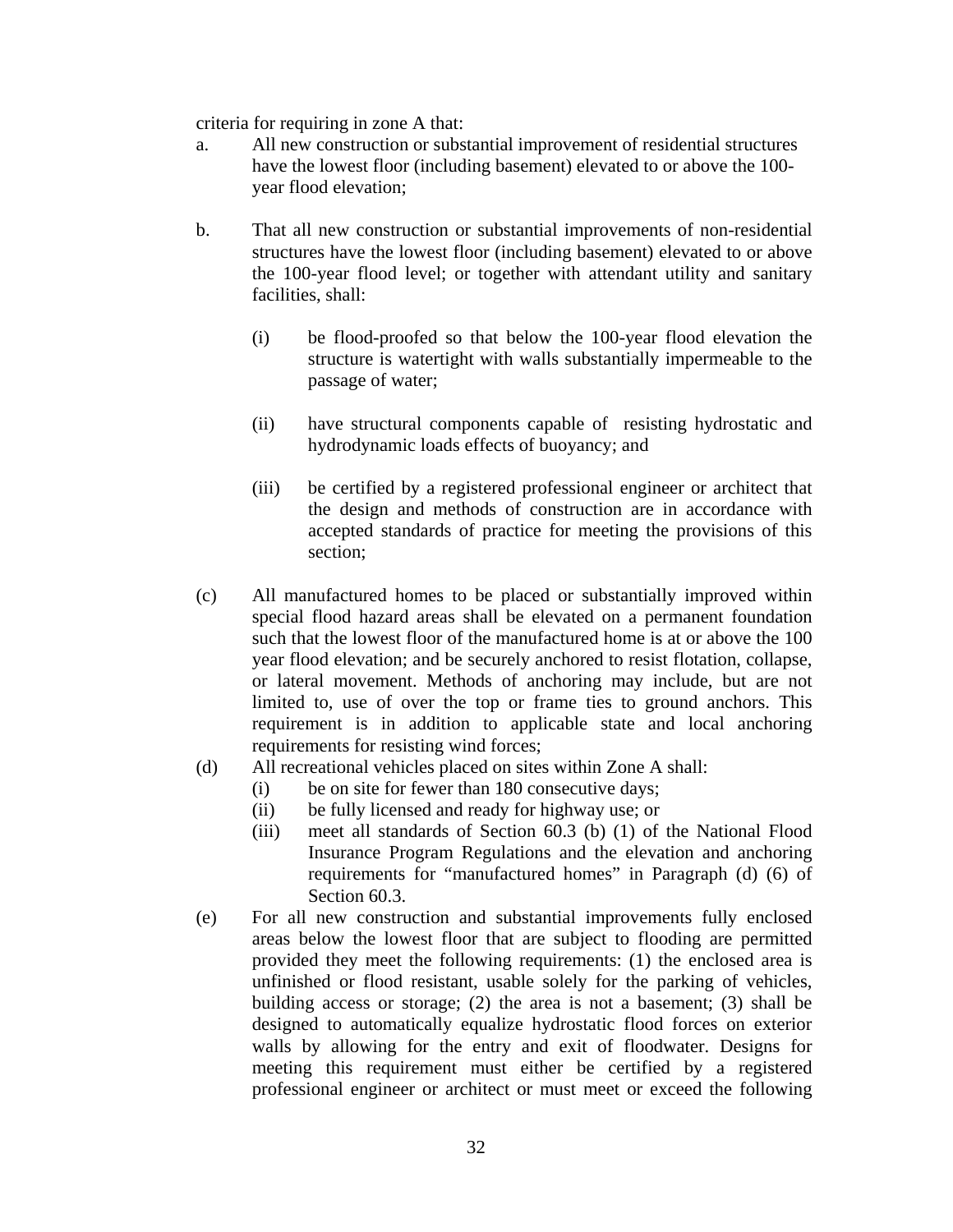minimum criteria: A minimum of two openings having a total net area of not less than one square inch for every square foot of enclosed area subject to flooding shall be provided. The bottom of all openings shall be no higher than one foot above grade. Openings may be equipped with screens, louvers, or other coverings or devices provided that they permit the automatic entry and exit of floodwater.

#### **Item IX Variances and Appeals:**

- l. Any order, requirement, decision or determination of the Board of Selectmen made under this ordinance may be appealed to the Zoning Board of Adjustment as set forth in RSA 676:5
- 2 If the applicant, upon appeal, requests a variance as authorized by RSA 674:33, I(b), the applicant shall have the burden of showing in addition to the usual variance standards under state law:
	- (a) that the variance will not result in increased flood heights, additional threats to public safety, or extraordinary public expense.
	- (b) that if the requested variance is for activity within a designated regulatory floodway, no increase in flood levels during the base flood discharge will result.
	- (c) that the variance is the minimum necessary, considering the flood hazard, to afford relief.
- 3. The Zoning Board of Adjustment shall notify the applicant in writing that: (i) the issuance of a variance to construct below the base flood level will, result in increased premium rates for flood insurance up to amounts as high as \$25 for \$100 of insurance coverage and (ii) such construction below the base flood level increases risks to life and property. Such notification shall be maintained with a record of all variance actions.
- 4. The community shall (i) maintain a record of all variance actions, including their justification for their issuance, and (ii) report such variances issued in its annual or biennial report submitted to FEMA's Federal Insurance Administrator.
- 5. Pursuant to RSA 674:57 by resolution of the Campton Board of Selectmen, all lands designated as special flood hazard areas by the Federal Emergency Management Agency (FEMA) in its "Flood Insurance Study for the County of Grafton, NH" dated 2/20/08, together with the associated Flood Insurance Rate Maps dated 2/20/08, are declared to be part of the Town of Campton's Zoning Ordinance and are hereby incorporated by reference.

## *I. FOREST CONSERVATION ZONE*

The following regulations shall apply to the Forest Conservation Zone: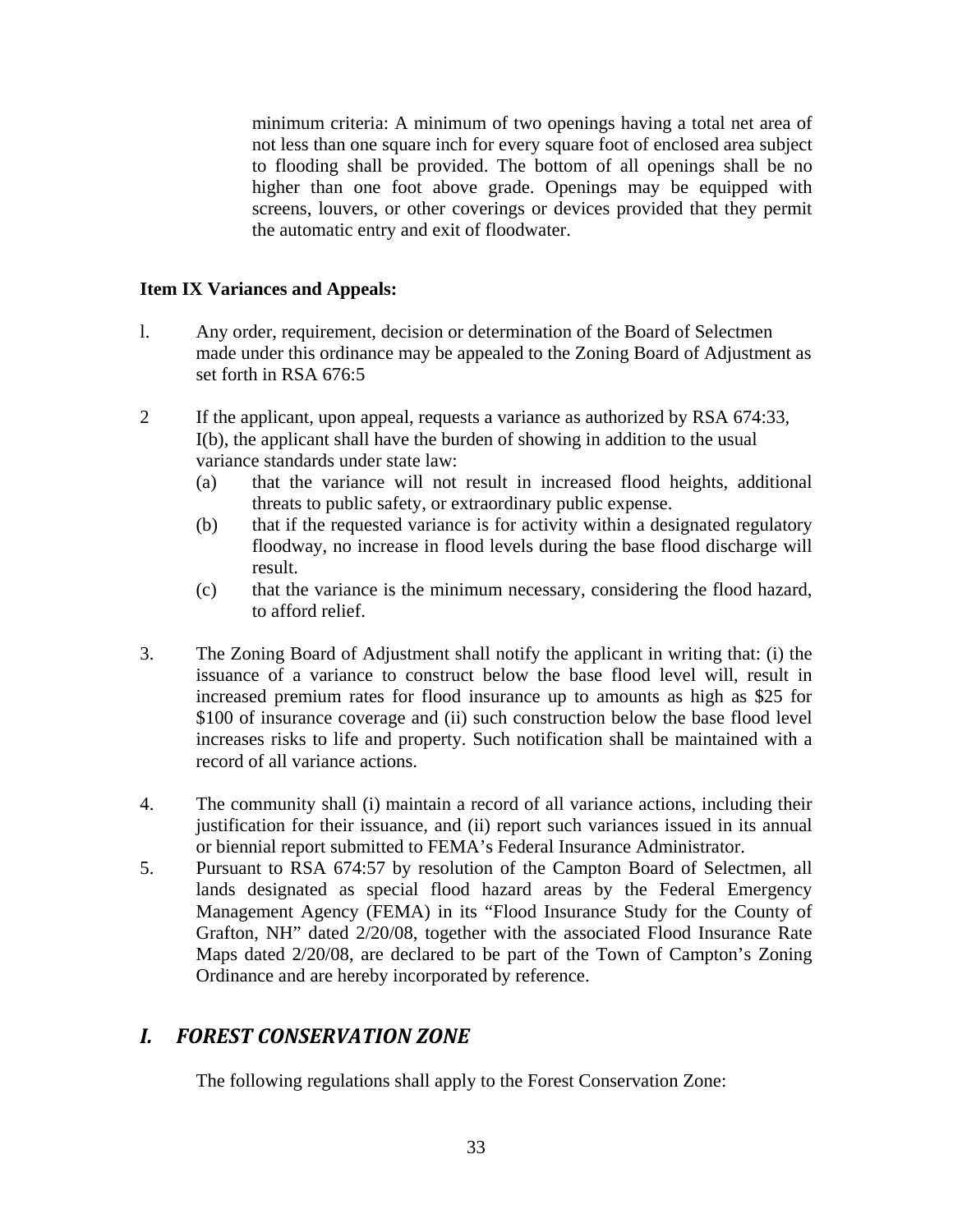- 1. Permitted uses are forestry, agriculture, single family dwellings & multiple family dwellings. Recreational camping parks are not allowed.
- 2. Special exceptions:
	- a. Other low-intensity uses, including but not limited to recreational, and tourist accommodations, may be permitted by Special Exception upon application to the Board of Adjustment. Before an application for Special Exception may be approved, the Board of Adjustment must find that the project meets the requirements set forth in Article VIII, Section B of this Ordinance; in addition, the Board of Adjustment must find that the project:
		- i. Will be so designed as to prevent erosion both during and after construction;
		- ii. Will not interfere with the scenic vistas which characterize the zone;
		- iii. Will not unreasonably burden the Town to provide road access or maintenance or other services such as fire and school transportation;
		- iv. Will be in keeping with the spirit and purposes of the Forest Conservation Zone.
	- b. The Board of Adjustment shall submit any application for Special Exception to the Planning Board for review and recommendation. The Board of Adjustment shall not be bound by the recommendation of the Planning Board but shall make written findings in support of its decision.
	- c. The Selectmen shall require a successful applicant for Special Exception to post a bond or other security to assure that all erosion control measures and road construction are carried out in accordance with the approved plan.
- 3. Minimum lot size shall be three (3) acres of land for each dwelling unit. Slopes over 20 percent and wetlands (poorly and very poorly drained soils as designated by an approved soil survey required under Article IV, Section A,8,b) may not be included when calculating the three-acre lot size.
- 4. Each lot must contain a minimum of 30,000 square feet of contiguous build able area accessible to the road frontage. Cluster lots may utilize contiguous land in the common area of the envelope lot to meet this requirement provided that no two cluster lots utilize overlapping areas.
- 5. All lots of land shall have a minimum frontage of 200 feet on any road, excepting cluster lots which may have no less than 100 feet frontage if the cluster lots front on an interior road exclusively used for that cluster. Such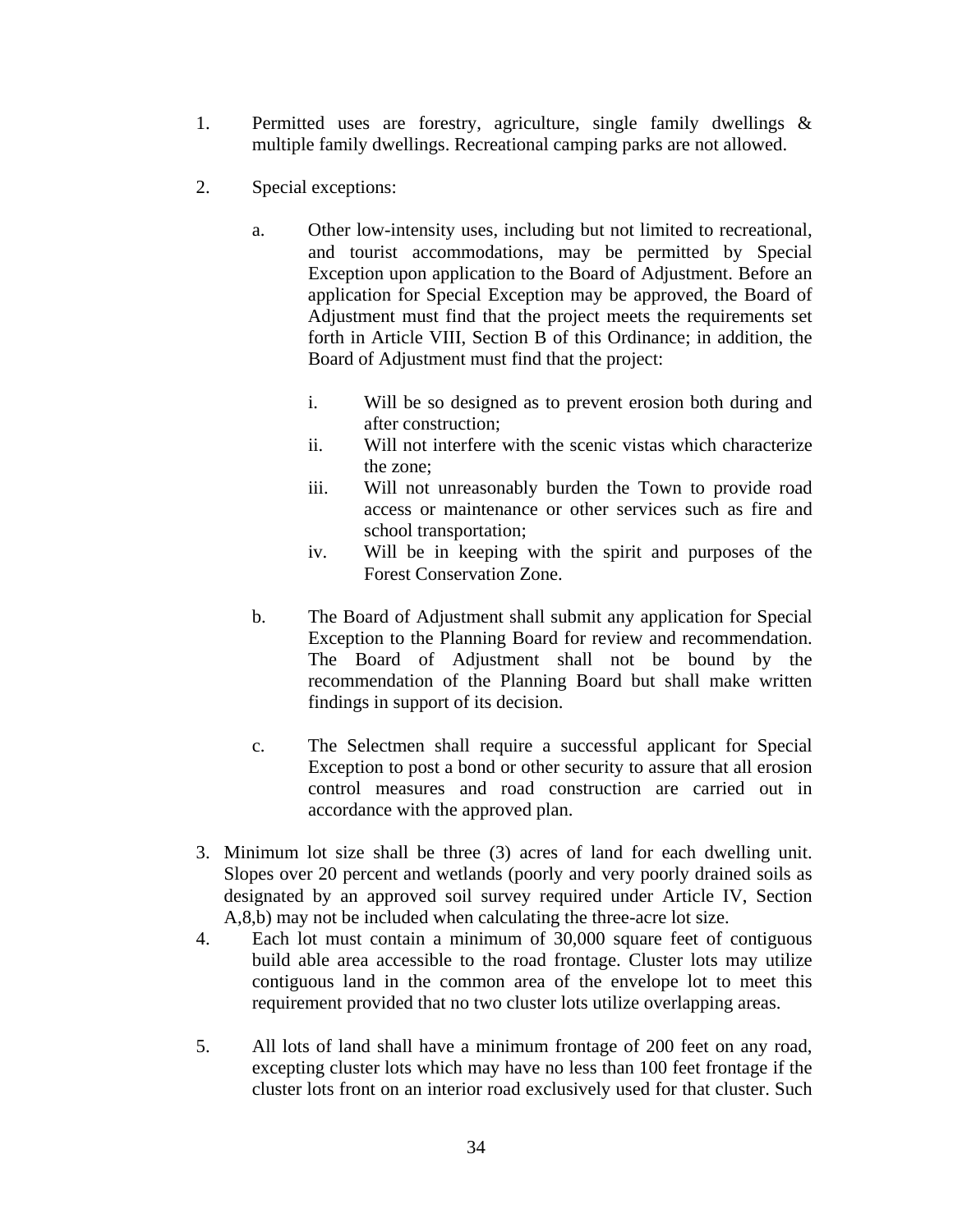interior roads may not serve more than fifteen dwelling units.

- 6. No lot shall have a depth greater than 3 times its frontage. If frontage exceeds 350 feet this requirement is waived. This requirement is also waived for cluster lots.
- 7. Antennae for radio and television reception including "dish" antennae, shall be permitted provided they are screened from the road and do not interfere with scenic vistas.

## *J. RURAL RESIDENTIAL ZONE*

The following provisions apply to this zone: In the Rural Residential Zone, the following additional uses will be permitted; religious institutions, public schools, and accessory buildings incidental to the primary use of the premises for residential purposes.

## *K. LIGHT INDUSTRIAL ZONE*

The following provisions apply to this zone:

- 1. Within this zone, light industrial businesses such as assembly plants, research and development offices, office park, distribution center, laboratories, mail order businesses, storage and shipping businesses, professional medical, dental, and/or legal offices, motels and hotels shall be permitted.
- 2. Retail businesses providing goods and services to the general public shall be permitted.
- 3. Within this zone, office buildings, assembly plants, laboratories, professional offices, motels, hotels, stores, and other light industrial, commercial, and research and development structures are exempt from any minimum lot size requirements otherwise imposed by the laws of Campton or this ordinance, except those which may be imposed by the state subdivision requirements to effect the safe disposal of sewage for on site systems

## *L. RESORT RESIDENTIAL ZONE*

The following provisions apply to this zone:

1. Within this zone, resort oriented, retail businesses and offices shall be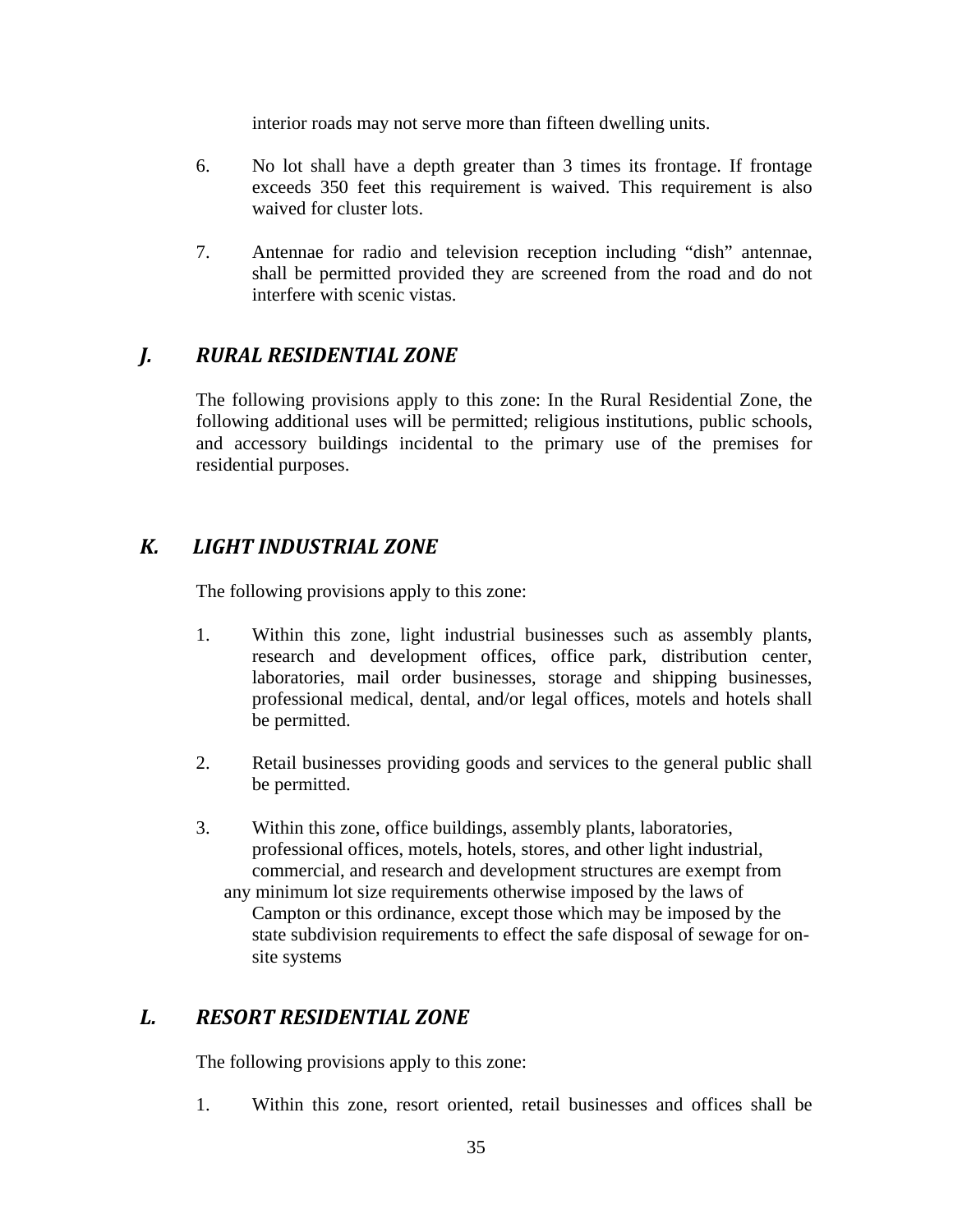permitted which provide goods or services to the general public.

- 2. Adequate off street parking facilities shall be provided for any business use open to the general public.
- 3. Within this zone the following uses shall be permitted:
	- a. Lodging facilities
	- b. Conferencing and meeting facilities
	- c. Clubhouses
	- d. Restaurants
	- e. Recreational buildings and facilities, both indoor and outdoor, for activities which include, but are not limited to golf, tennis, swimming, skiing, horseback riding, snowmobiling, fishing, boating, hiking, bicycling.
	- f. Spas and exercise facilities
	- g. Medical and rehabilitation facilities
	- h. Assisted living facilities
	- i. Residential developments
	- j. Retail stores and shops incidental and subordinate to permitted uses listed above
	- k. Any lawful use which exists as of the date of adoption of the RESORT/RESIDENTIAL ZONE shall not be affected by the new zoning provisions relating to said zone.
- 4. Notwithstanding the above, permitted uses in the Resort/Residential Zone within 500 feet of the limits of Owl Street shall be those uses permitted in the Rural Residential Zone. Uses permitted in the Rural Residential Zone by special exception shall likewise be permitted in this area by special exception.
- *5.* Within this zone, commercial and residential structures are exempt from the minimum lot size requirements as determined by Table 1 except those which may be imposed by State of New Hampshire subdivision requirements to effect the safe disposal of sewage for individual and community on-site systems.
- 6. Development of any given parcel of land in the Resort Residential zone shall be limited to one dwelling unit or commercial unit per acre, including the acreage of any "Density Land" dedicated to said parcel. The maximum density of dwelling units, and/or commercial units therefore, for any given parcel of land within this zone may be determined by dividing the number of acres in said parcel of land plus the number of acres of "Density Land" dedicated to said parcel, if any.
- 7. For purposes of calculating "dwelling units" within any lodging facility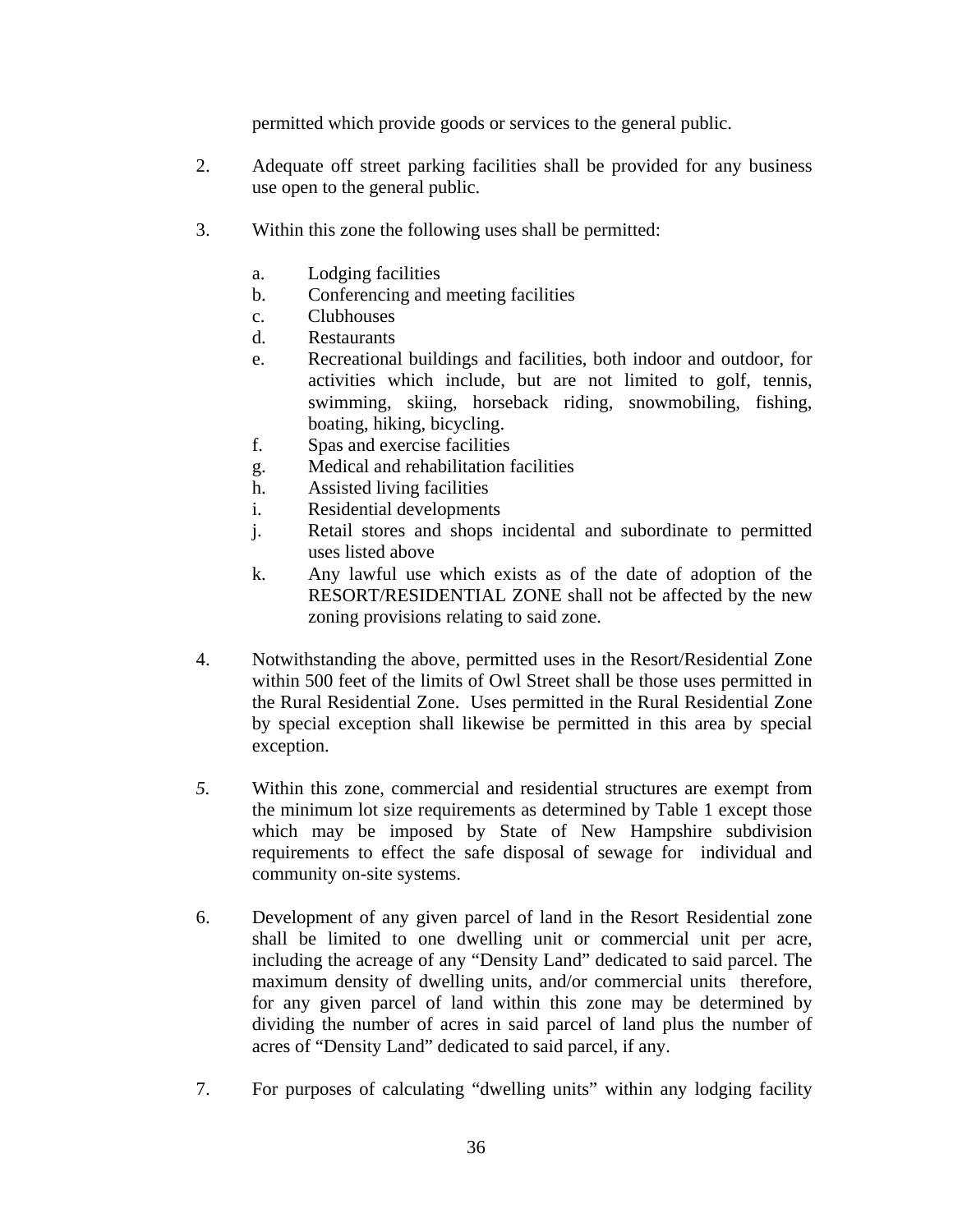(hotel, motel, bed and breakfast, etc.), each bedroom shall equal 1/3 of a dwelling unit.

- 8. A commercial unit shall mean a building or space within a building designed and intended to be occupied by one business. The number of commercial units permitted in a building and/or upon a particular tract or parcel of land shall be determined by the Planning Board during site plan review.
- 9. Cluster lot frontage may be reduced to not less than 50 feet if the frontage is on an interior road exclusively for the use of lots within one cluster envelope providing not more than fifteen (15) units are served by such a road.
- **9.** All buildings and parts of buildings and other structures shall be constructed at least 25 feet from the limit of any existing or proposed road or private rightof-way and at least 15 feet from any property boundary line. No less than 50 feet of open space shall be provided between multi-family buildings with more than 3 units and buildings for non-residential purposes.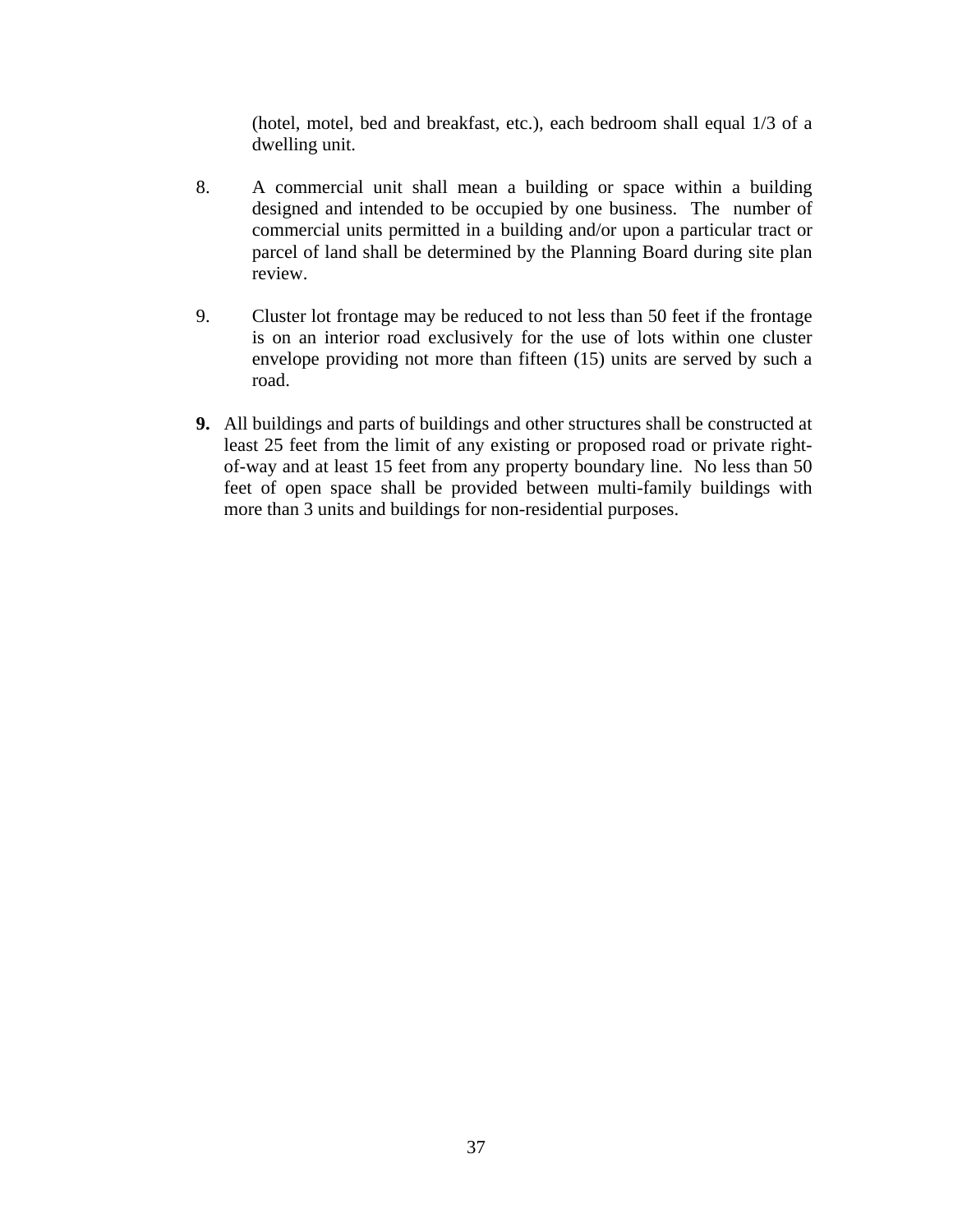## *M. SIGN ORDINANCE*

 **A. SCOPE:** The sign Ordinance provides for the installation, maintenance and display of signs in the Town of Campton. The provisions of this section shall govern the construction, alteration, repair and maintenance of all signs together with the associated appurtenant and auxiliary devices in respect to structural and fire safety.

When reading and using this document, the INTENT of each section should carry more weight in decision making than the specific wording of each section. An attempt is made to state the intent at the beginning of each section. This statement of intent should be used as a guide to interpretation of any specific paragraph, article of provision.

It is the intent of this Sign Ordinance to support the general provisions of the 1994 Campton Town Master Plan which seeks to preserve the visual New England rural character of Campton. The following provisions were designed to encourage reasonable uniformity in the size, treatment and presentation of signs used to call attention to the existence of a business, activity, product or service. The ultimate goal of this Sign Ordinance is to ensure traffic safety, prevent obstruction in rights-of-ways, allow the existence of signs that aid orientation and identification of uses and activities to the public without degradation of the surrounding property or properties in any area, while, at the same time, understanding and meeting the need for adequate business identification and advertising.

## **B. DEFINITIONS:**

**1. GOVERNING AUTHORITY:**

The person(s) or board appointed by the Board of Selectmen to be responsible for the interpretation and administration of the provisions of this Sign Ordinance.

- **2. AWNING SIGN:** Any visual message incorporated into an awning attached to a building.
- **3. COPY-CHANGE SIGN:** A sign on which the visual message may be periodically changed. Example: Reader boards.
- **4. DIRECTIONAL SIGN:** A sign limited to providing directional or guide information on the most direct or simple route for on-site public safety and convenience. Directional signs may be located adjacent to driveways. Examples: "IN", "OUT', "ENTRANCE", "EXIT", and "PARKING".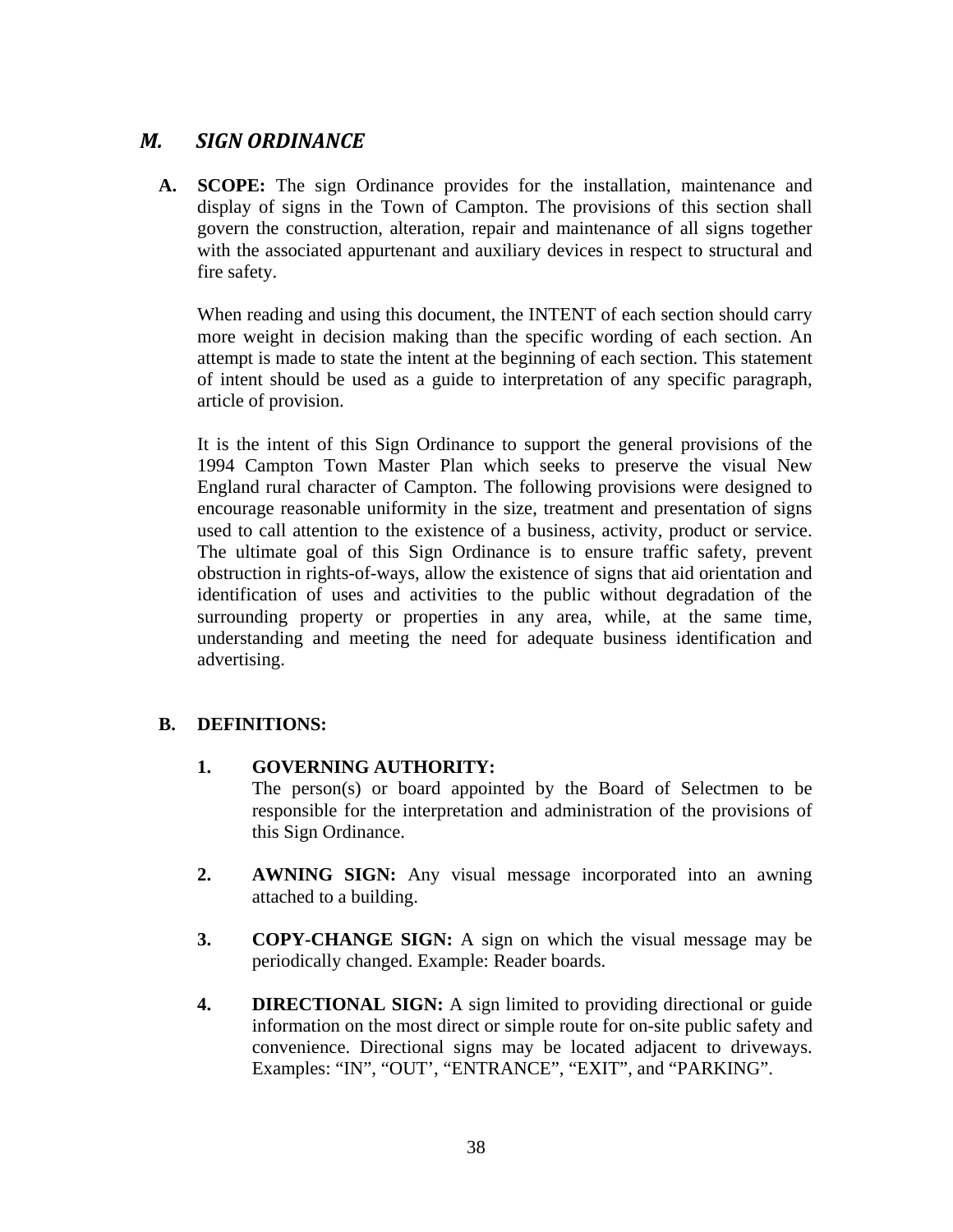- **5. EVENT-SPECIFIC SIGN:** A non-prohibited temporary sign to be used to announce an event such as a festival, dance, business opening, sale, meeting, fund-raiser, parade and information about political candidates and other events which have a short duration.
- **6. FREE STANDING SIGN:** A self supporting sign not attached to any building, wall or fence but separate and affixed in or upon the ground. Included are pole signs, pylon signs, monolith and masonry wall-type signs. This does not include portable or mobile trailer type signs.
- **7. GRANDFATHERED SIGN**: A non-conforming sign which legally exists, prior to March 2002, and is allowed to remain even though it may not meet the terms of this ordinance.
- **8. GROUND SIGN:** A Sign supported by uprights or braces in or upon the ground surface.
- **9. HISTORIC PLAQUE:** A marker, erected by federal, state, or local authority, identifying a historic place, name and/or date.
- **10. HOLIDAY PERIOD:** A 30 day, or less, period of time surrounding a state recognized holiday, all of which time may be spent before or after the holiday.
- **11. HOME OCCUPATION SIGN: A** sign which identifies a home occupation.
- **12. ILLUMINATED SIGN:** Any sign illuminated by electricity, gas or other artificial light either from the interior or exterior of the sign and which includes reflective and/or phosphorescent surfaces.
- 13. **INFORMATION SIGN:** A sign, without advertising, designed and intended to convey information about a permitted use, to convey regulations or restrictions, or otherwise to provide needed guidance to the general public.
- **14. LINEAL BUILDING FRONTAGE**: The length of a ground level straight line of lines parallel to and equaling the length of the building front that includes the main public entrances(s) or the side of the building fronting on the principal roadway. In the case of a multi-unit development, the frontage of each separate building is additive for the purpose of determining permissible sign area.
- **15. MOBILE SIGN**: See Portable Sign.
- **16. NON-CONFORMING SIGN**: A sign which does not comply with the provisions of this ordinance.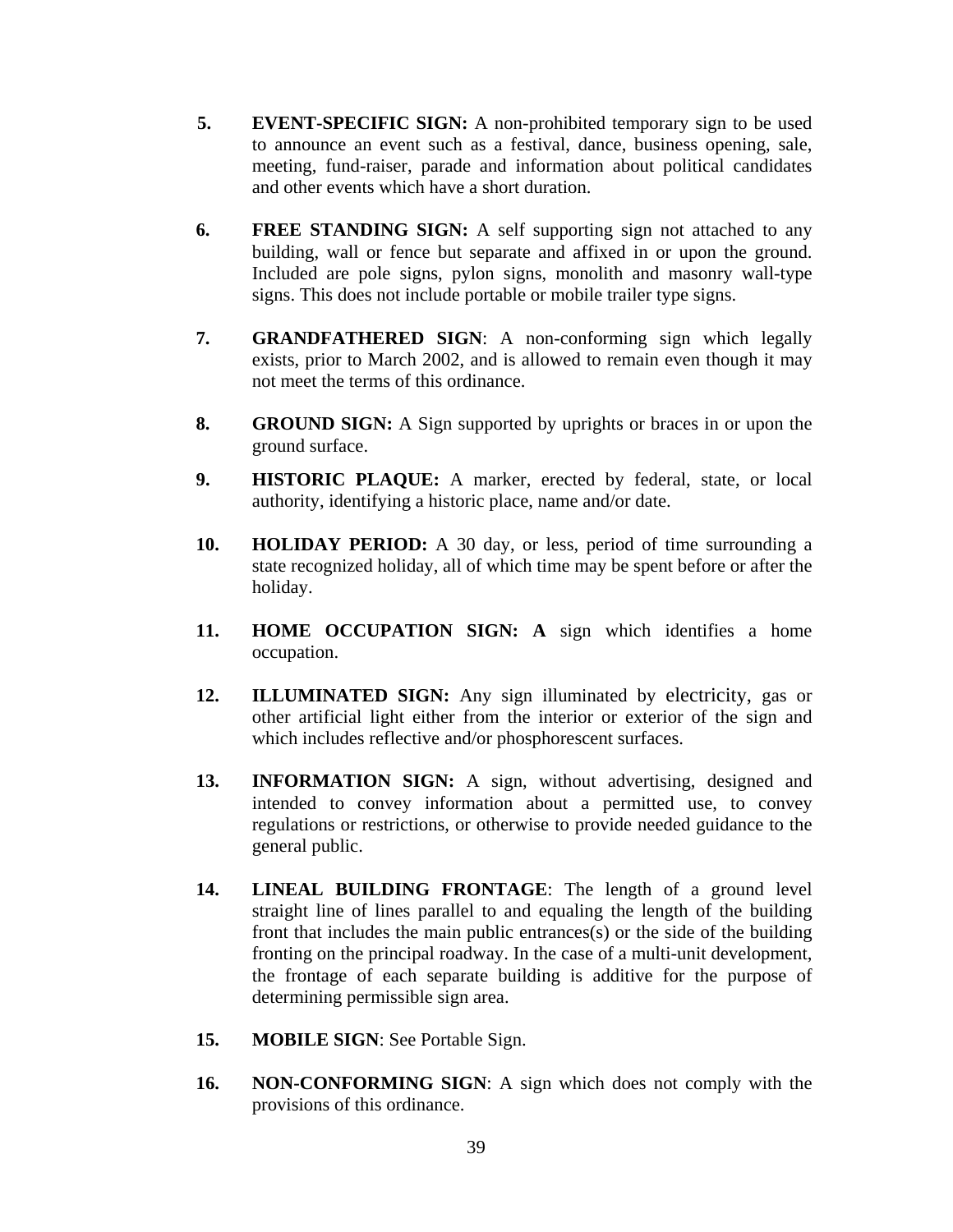- **17. OFF-PREMISES SIGN:** A sign unrelated to a business or a profession conducted, or to a commodity or service sold or offered, upon the premises where such sign is located and/or sign placed more than 3000 feet from the main vehicular entrance to the advertised business or activity.
- **18. OFF-PREMISES DIRECTIONAL SIGN**: A sign for the purpose of directing the general public to a business, activity, service or community event within the Town Of Campton. Off-premise directional signs must be part of an approved Sign Master Plan.
- **19. PERSON:** Any individual, corporation, unincorporated association or other legal entity.
- **20. PORTABLE SIGN:** A sign capable of being readily removed or relocated**,** and not attached to the ground, a building, a structure or another sign. This includes moveable signs mounted on a chassis, "A" frame and/or wheels, or supported by legs. This sign is to be removed on a nightly basis.
- **21. PROJECTING SIGN**: A sign that is attached to the building wall or structure and which extends horizontally more than 6 inches from the plane of such wall, or a sign which is placed perpendicular to or at no less than a *45* degree angle to the face of such wall or structure.
- **22. REAL ESTATE SUBDIVISION SIGN**: A Sign that is erected to inform the public that a subdivision is being constructed and that one or more real estate agents represent the sale of lots or buildings within this subdivision.
- **23. REFLECTING** SIGN: A sign which uses glass beads or some artificial substance whose primary purpose is to reflect light and cause this sign to "glow" when illuminated.
- **24. REPRESENTATIONAL SIGN**: A three-dimensional sign built to physically represent the object advertised.
- **25. RESIDENTIAL SIGN:** A sign which gives a name to a residence or farm such as "LAZY ACRES"
- **26. ROOF SIGN**: A sign which is erected, constructed and maintained above the roof of the building. This includes any painting on the roof of a structure or design in the roofing material which effectively constitutes a sign.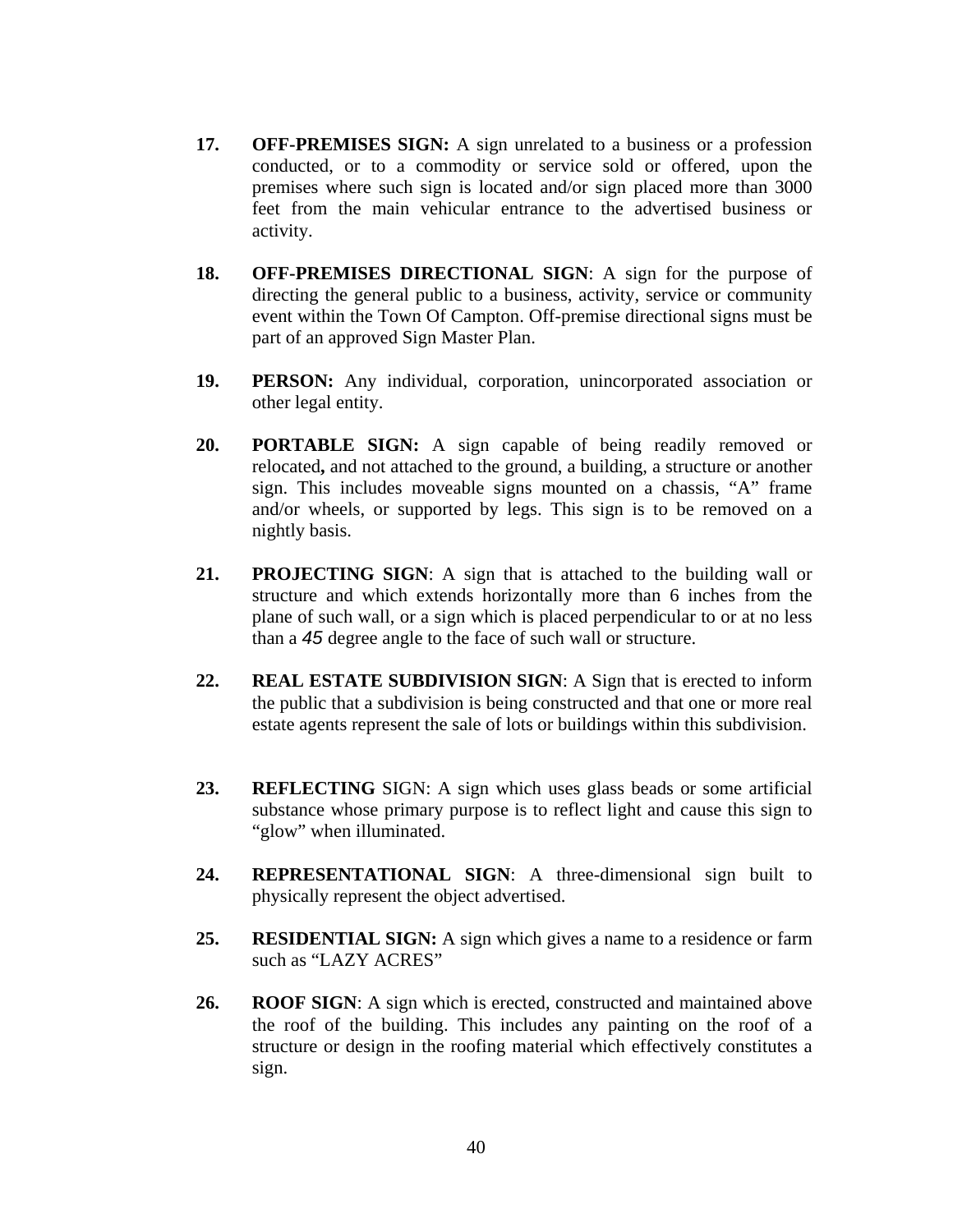- **27. SEASONAL AGRICULTURAL SIGN:** Sign displayed during the harvest of the item advertised.
	- **a. Seasonal Sign** Signs displaying seasonal activities
- 28. **SIGN:** Any fabricated sign or outdoor display structure, including its structure, consisting of any letter, figure, character, mark, point, plane, marquee, design, poster, pictorial, picture, stroke, stripe, line, trademark, reading matter of illuminating device, which is constructed attached, erected, fastened or manufactured in any manner so that the same shall be used for the attraction of the public to any place, subject, person, firm, corporation, public performance, article, machine or merchandise, and displayed in any manner out of doors, or indoors as a window sign, for advertising purposes.
- **29. SIGN DIRECTORY:** A listing of two or more business enterprises, consisting of a matrix and sign components.
- **30. SIGN STRUCTURE:** The supports, uprights, bracing and framework for the sign.
- **31. SIGN SURFACE AREA:** The entire area within a single, continuous perimeter enclosing all elements which form an integral part of the sign. The structure supporting a sign pole covers or architectural embellishments shall be excluded unless the structure is designed in a way to form an integral background for the display. For purposes of calculating sign surface area, only one face of a double-faced. free-standing sign shall be included as surface or area of such sign. In the case of a sign consisting of 2 or more sides where the angle formed between and 2 or more sides or the projections exceed 30 degrees, each side shall be considered a separate sign area.
- **32. SUBDIVISION SIGN:** A sign which states the name of the subdivision only and does not advertise lots and/or homes for sale nor agents to contact for such sales. Example of such signs are: "CRESTWOOD", "FIELDSTONE", "RICHLAND ESTATES" and "SUNSET HEIGHTS".
- **33. TEMPORARY SIGN:** A sign constructed of cloth, fabric, or other lightweight temporary material with or without a structural frame intended for a limited period of display.
- **34.** TOWN: The Town of Campton and/or its governing body.
- **35. WALL SIGN:** A sign that is painted on, incorporated into or affixed parallel to the wall of a building and which extends not more than 6 inches from the surface of the building.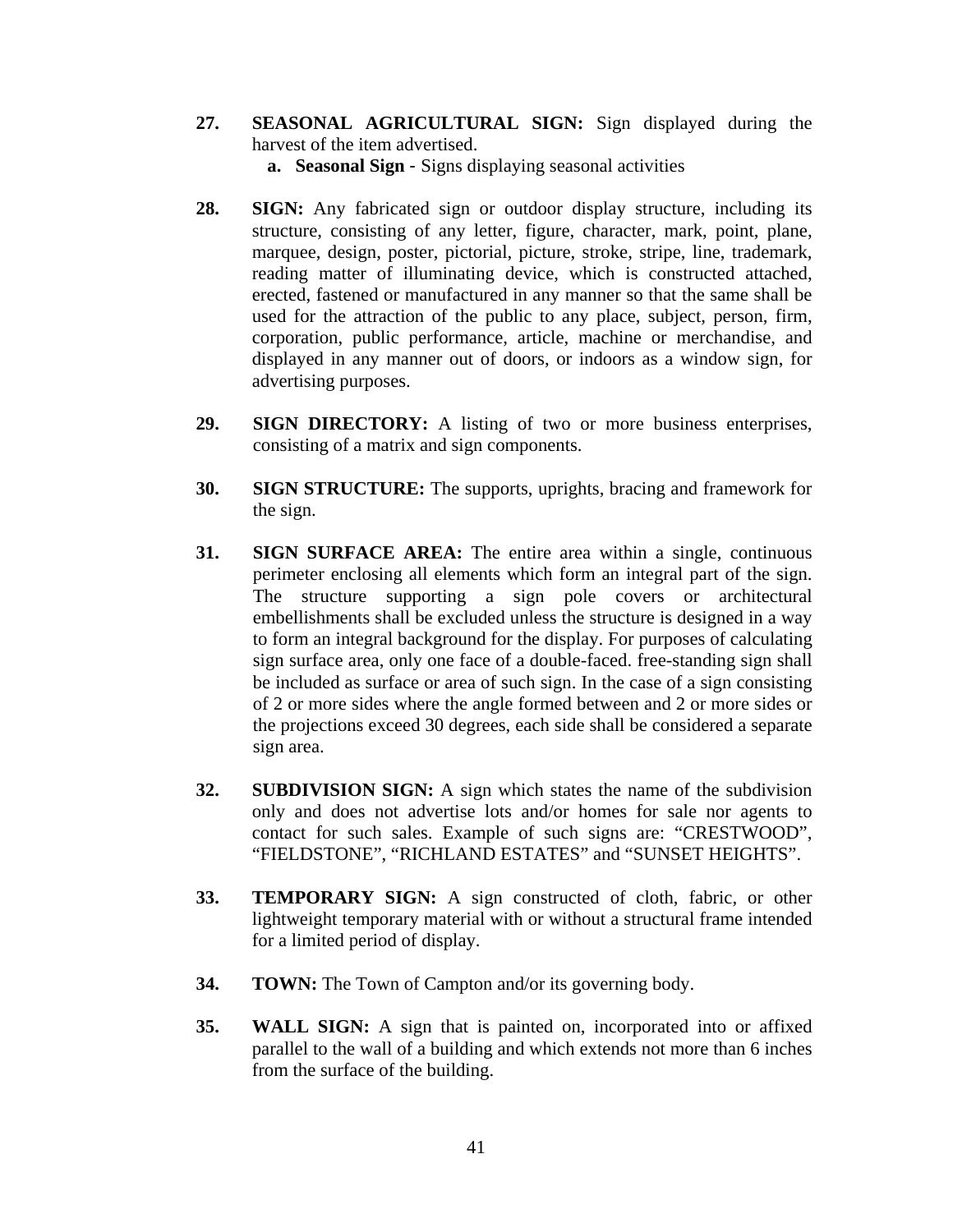**36. WINDOW SIGN:** A sign visible from a sidewalk, street or other public place, painted onto or affixed to glass or other window material, or located inside within 2 feet of the window, but not including graphics in connection with customary window display of products.

 This section contains the requirement and application procedures that govern all matters concerning any sign which is to be erected, displayed, altered, reconstructed or maintained, including its supporting structure any associated auxiliary devices in respect to structural and fire safety.

- 1. **RELIEF:** Any relief, exception or variance sought from this Sign Ordinance, having been denied by the Board of Selectmen, may be brought before the Campton Zoning Board of Adjustment.
- **2. ENFORCEMENT:** The Board of Selectmen shall be the enforcement authority of all provisions of the Ordinance. The Code Enforcement Officer shall report all alleged violations to the Board of Selectmen. Under the direction of the Board of Selectmen, the Code Enforcement Officer shall notify the violator(s) of the violation(s), along with any corrective action required.

## **C. GENERAL REQUIREMENTS:**

- 1. Unless otherwise specifically provided for in other sections of this Ordinance, no person shall erect, display, relocate, repair or reconstruct any sign, sign structure or outdoor display structure in any district without going to the Selectmen's office and obtaining a permit.
- 2. All signs and their structures that are to be erected, altered, relocated, repaired or reconstructed in any district must be approved by the Planning Board.
- 3. A permit an/or approval from the Planning Board is not required for maintenance of an existing sign as long as the maintenance does not include the cutting away of the sign structure or any alteration changing the original sign's appearance, but not limited to, color, wording, and other sign attributes.

## **D. APPLICATION FOR PERMIT:**

1. All applications for sign permits shall be filed by the property owner or owner in fee. Applications shall be filed with the Selectmen's Office. All applications shall bear the signature of the building or property owner or shall include a signed affidavit, by the owner, granting authorization for the applicant to apply for and install the proposed sign.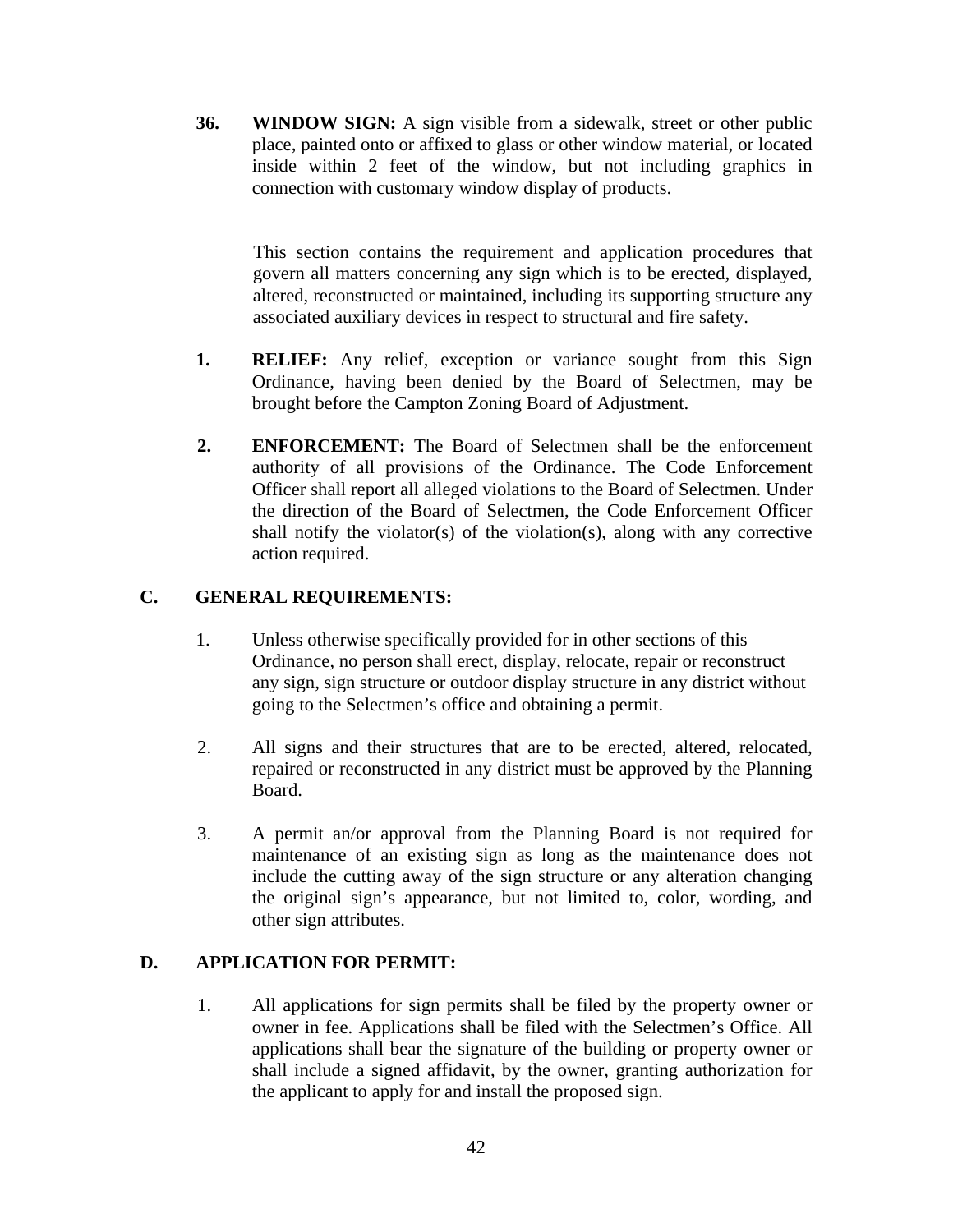- 2. All applicants for sign permits shall indicate all proposed materials to be used, including the support system configuration and design. The location of the proposed sign shall be included, showing all dimensions and measurements to property lot lines, principal building and other permanent structure.
- 3. All applicants for sign permits shall submit construction documents that include a drawing of the proposed sign showing size, dimensions, color and lettering styles.
- 4. All applicants for sign permits shall include any and all information deemed necessary by the Code Enforcement Officer, to insure that the proposed sign complies with all applicable codes and Zoning Ordinance regulations.
- 5. All applicants for sign permits shall be required to submit a fee for filing and no permit shall be deemed complete until all applicable fees are paid to the Town of Campton, NH. A schedule of fees for sign permits will be established an/or amended from time to time by the Board of Selectmen. Such fee changes shall not be deemed to be an amendment to this Ordinance.

## **E. PERMITS:**

- 1. The Code Enforcement Officer shall review and act upon all applications for sign permits and amendments thereto, within 7 days after filing. If the application or the construction document conform to the Sign Ordinance and Building Code and are complete, the Code Enforcement Officer shall submit the application to the Selectmen's Office, which shall act upon the application at its next regularly scheduled meeting or within 30 days. If the application or the construction documents do not conform or are not complete, the Code Enforcement Officer shall notify the applicant in writing, stating the deficiencies and advising the applicant of his right to amend and resubmit the application to the Code Enforcement Officer or appeal the Code Enforcement Officer's decision directly to the Zoning Board of Adjustment within 20 days.
- 2. Any permit issued shall become invalid if the sign is not erected within 6 months after the date of issuance.
- **2.** Violations of this Ordinance shall be subject to fines and penalties specified in the NH Revised Statutes Annotated.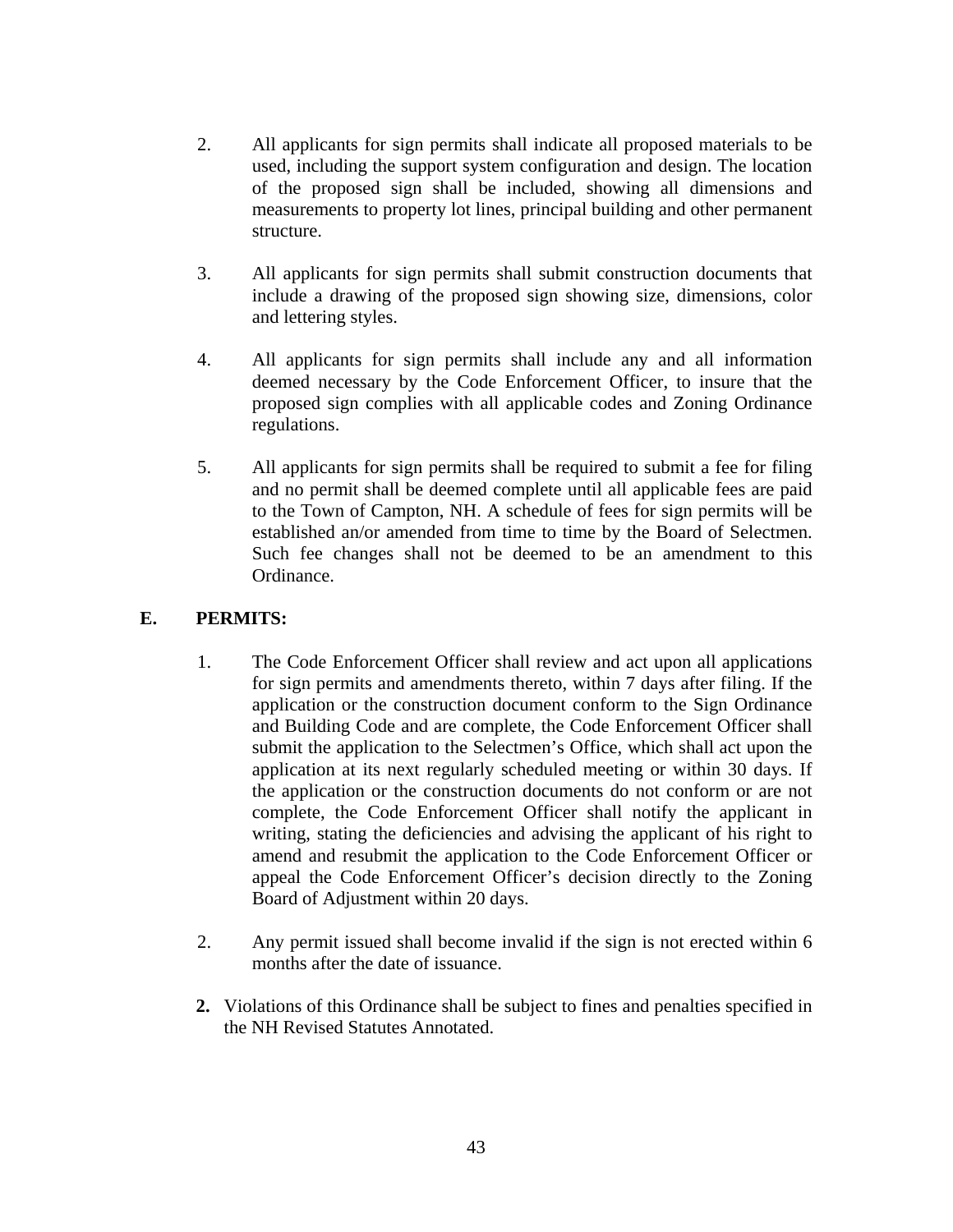#### **F. GENERAL PROVISIONS:**

Unless specifically addressed under a particular section, all signs must comply with the general provisions listed under this section. This section also provides guidance and standards for construction of signs requiring permits and shall also serve as guidance for the construction of exempt signs.

- 1**.** SIZE: Reference by this Ordinance to size of a sign shall mean the sign surface area of a sign as defined herein.
- 2. All signs and sign structures shall be painted/fabricated in a professional manner in keeping with generally accepted construction standard of quality and design.
- 3. All signs, sign structures and their appurtenant illumination devices shall be constructed in accordance with the Town adopted codes and regulations.
	- a. As of March 14, 1995, no sign shall advertise a business located outside the Town of Campton, no Off Premise signs shall be allowed, without a Special Exception. Off Premise signs shall be defined as a sign located on any parcel of land other than the parcel of land housing the business in question.
	- b. In reference to existing off premise signage, all changes shall be defined as any alteration to the structural, artistic or textural aspects of an existing sign. The sign may not be increased in size except by special exception. Maintenance to existing signs is permitted, as long as no changes of any nature, defined above, are undertaken.
	- b. If an off premise sign is destroyed, the owner of the sign shall have 90 days to re-establish the sign to its original site or otherwise comply with these regulations.

## **G. PROHIBITED SIGNS:**

This section intends to list specifically some prohibited signs. This list is not meant to be inclusive. Rather, it should be representative of the kinds of signs which are prohibited in the community. The following are examples of prohibited signs:

- 1. Animated or moving signs, or signs which are made to appear to move;
- 2. Any internally lit signs, reflecting signs or "neon" signs which emit light or utilize any flashing light;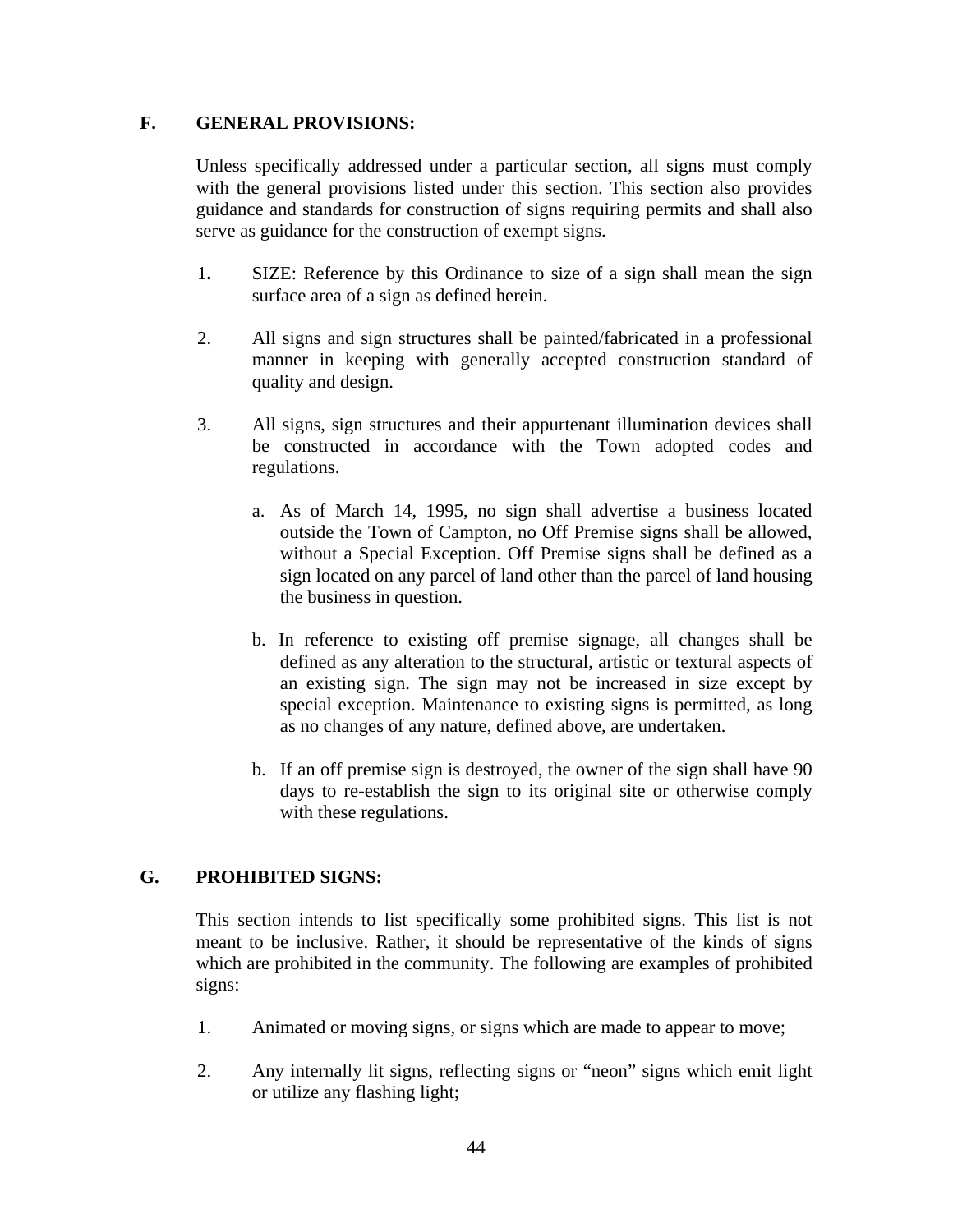- 3. Any off premises sign advertising or identifying a non-agricultural business;
- 4. Any off-premises directional signs bearing advertising or which are not a part of an approved Sign Master Plan;
- 5. Mobile or portable signs except as may be permitted by Special Exception.
- 6. Roof Signs;
- 7. Free standing signs exceeding 10 feet in height as measured from the average ground or road elevation, whichever is greater, to the top of the sign or its supporting structure;
- 8. Signs, which impair or cause confusion of vehicular or pedestrian traffic in their design, color, placement or display characteristics. No sign shall impair visibility for the motorist at a street corner or intersection by placement and location within *25* feet of the intersection of the street or highway lines;
- 9. Banners, pennants, ribbons, streamers, spinners or similar moving fluttering or revolving devices except OPEN FLAGS as described in EXEMPTIONS section;
- 10. An advertising message extended over more than one sign placed along a street or highway unless as an integral part of a Sign Master Plan.
- 11. Signs attached to fences, trees, utility poles, rocks or other parts of a natural landscape, or in a position that will obstruct or impair traffic or in any manner create a hazard or disturbance to the health, safety and welfare of the general public;
- 12. Two permitted or exempt signs combined to create a larger sign;
- 13. Outdoor displays or display structures, except that display stands on a farm premises shall be permitted, subject to other provisions of the Zoning Ordinance;
- 14. Temporary signs except as may be permitted as an EVENT-SPECIFIC sign;
- 15. Umbrella signs;
- 16. Any other sign not expressly permitted by this Sign Ordinance;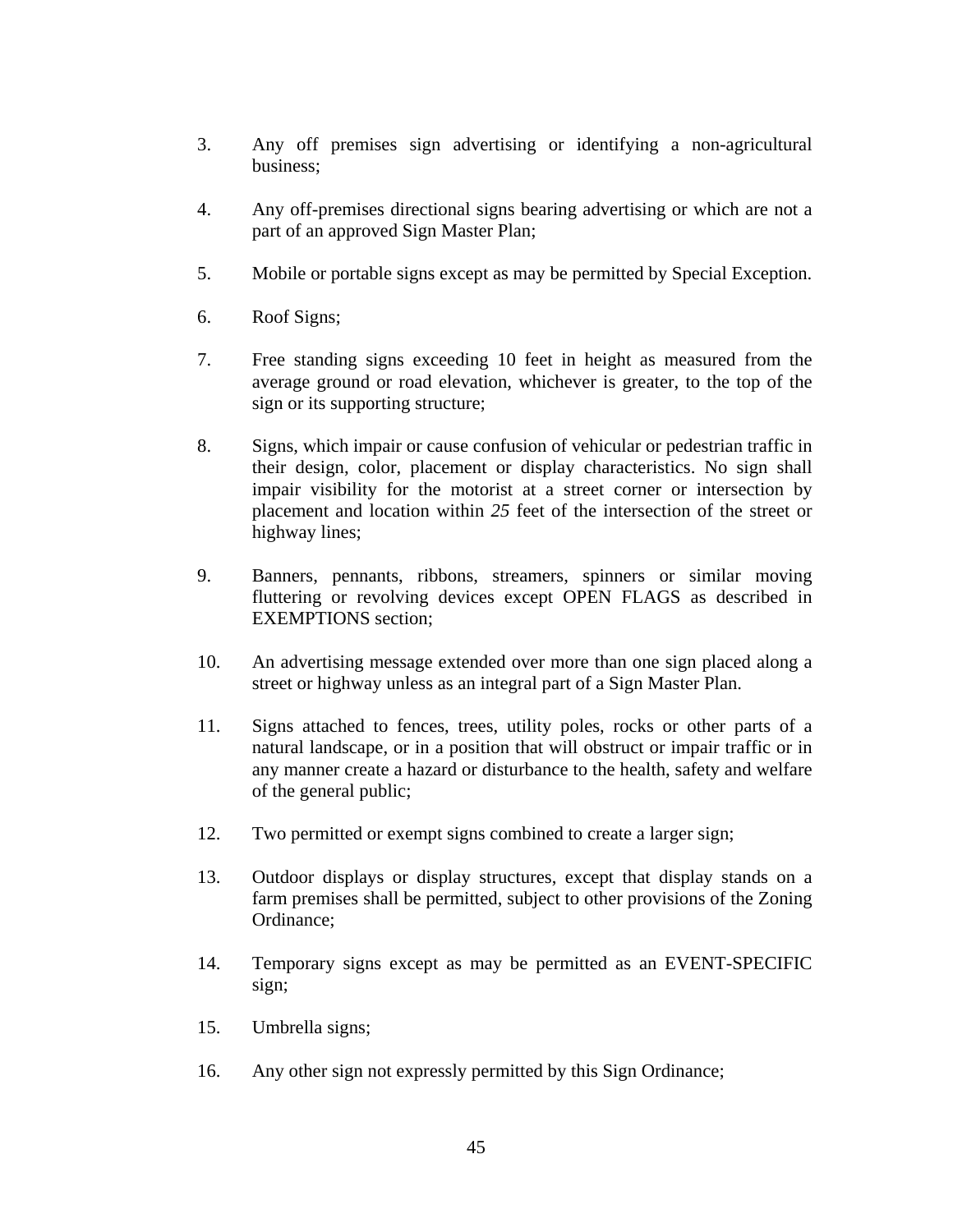#### **H: EVENT-SPECIFIC/SEASONAL SIGNS:**

This section provides for any sign which is not intended for permanent display with the exception of some real estate signs as described in the REAL ESTATE SIGNS section and seasonal agricultural signs. This section is intended to allow for eventoriented signs including but not limited to signs which display information about political candidates, festivals, dances, business openings, sales, meetings, fundraisers, parades and events which have a definite short term conclusion. It is the intent of this section that a single physical sign, with the exception of copy-change signs, or different signs displayed consecutively shall be considered as one sign and the days that these signs are displayed shall be cumulative. Such signs shall not be displayed for more than 35 days in any 12 month period (this is not intended to mean a calendar year).

Any sign which is displayed for more than 35 days in any consecutive 12 month period is considered a permanent sign and shall not be considered under this section of the ordinance. The Board of Selectmen is authorized to determine that a proposed event-specific sign is instead, under the terms of this ordinance, a permanent sign subject to all provisions of this ordinance applicable to permanent signs.

- 1. Event-specific signs must have permission of the property owner.
- 2. Event-specific signs must receive a permit from the Selectmen, be approved by the planning Board.
- 3. Event-specific signs may be displayed no more than 30 days in advance of an event (including the date of the event) and must be removed no more than *5* days after the event.
- 4. Event-specific signs may not be attached to utility poles nor positioned where they will obstruct or impair traffic or in any manner create a hazard or disturbance to the health, safety and welfare of the public.
- 5. Event-specific signs shall not exceed 32 square feet of sign surface area.
- 6. Political posters shall not exceed 6 square feet of sign surface area.
- 7. The Planning Board has the discretion to vary the terms and conditions identified in this EVENT-SPECIFIC section.
- 8. Seasonal signs may be displayed for a maximum of 6 months in any 12 month period.

#### **I. ILLUMINATION STANDARDS:**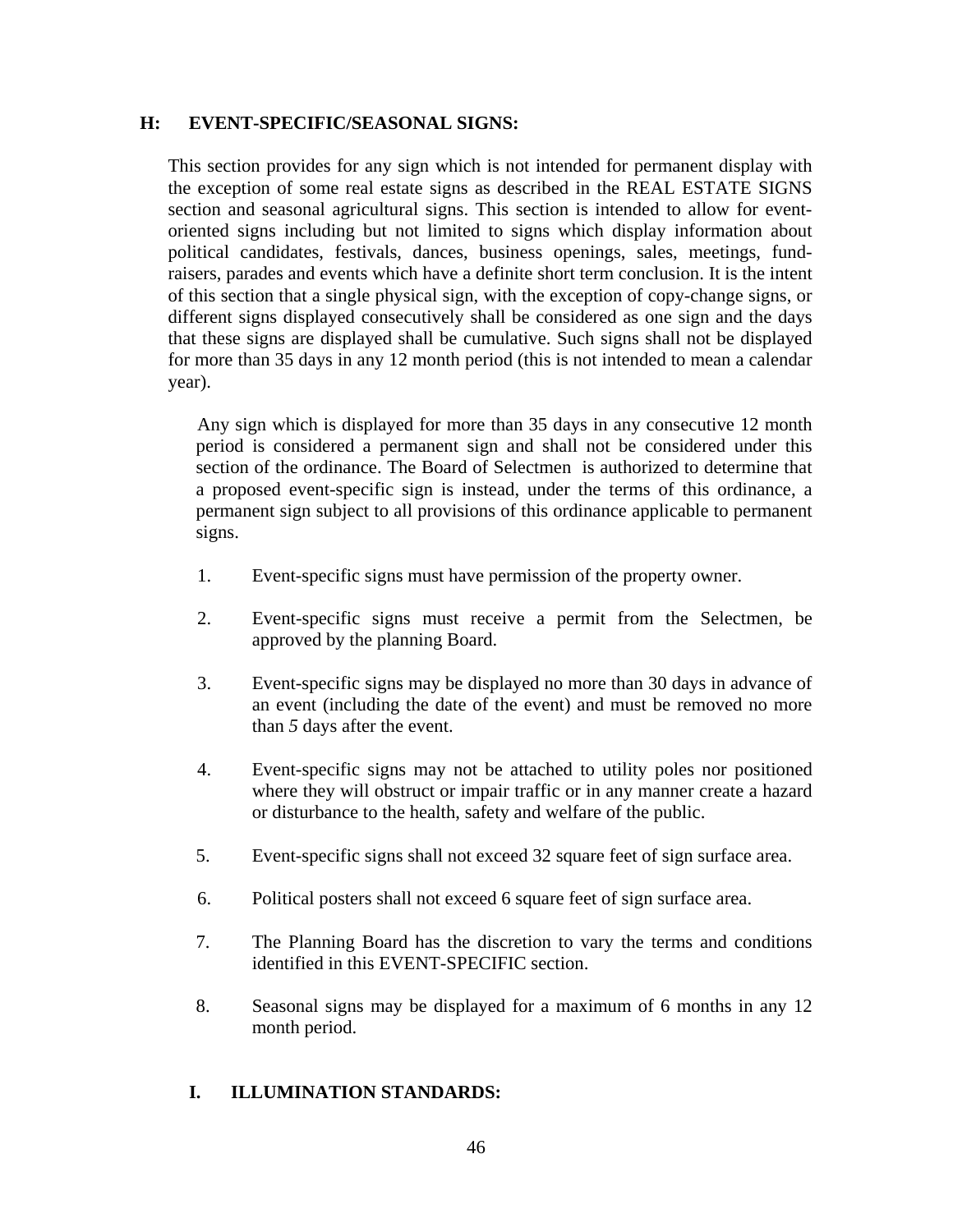This section is intended to allow for the illumination of signs for public visibility during non-daylight hours. Any device and/or electrical component shall illuminate the sign only and shall not cast light, glare or reflected light on adjacent buildings or roadways or create a nuisance to abutters. Nor shall illumination cause distraction to drivers of passing vehicles. Illumination shall be of low intensity and shall be directed so that the sign is adequately lit with a subdued light falling only on the subject sign. The minimum amount of lighting required to allow this sign to be visible shall be used and be appropriate to the character of the sign and surroundings.

- 1. A sign shall be illuminated only by a steady or continuous white light.
- 2. A sign must not flash either from interior or exterior light sources.
- 3. A sign shall not contain any "neon" lighting.
- 4. Holiday displays are the only instance when illuminated bulbs or strings of light are allowed, except for those lights directed at and intended to illuminate a sign. Holiday displays may only remain lighted during the specific Holiday period.
- 5. Signs shall be illuminated so that no hazard is created to pedestrian or vehicular traffic due to intensity or direction of illumination.

#### **J. CONSTRUCTION AND SAFETY STANDARDS:**

This section provides for signs and sign structure that will be structurally sound and built to withstand New England weather. This section also intends to provide for the safety of the general public with respect to any erected sign.

- 1. All signs and sign structure are to be constructed of good quality material and should be structurally safe in design and installation.
- 2. Signs shall not be permitted to be poorly located, improperly maintained, abandoned, or allowed to deteriorate, so as to pose a threat to public safety or to degrade the aesthetic appearance of the Town.
- 3. Signs shall not impede the visibility of traffic or create other dangerous conditions with respect to vehicular drivers and/or pedestrians.
- 4. Permanent signs should be built to last ten years or more.
- 5. All signs should be kept in proper repair and should not be allowed to deteriorate structurally or fade beyond recognition.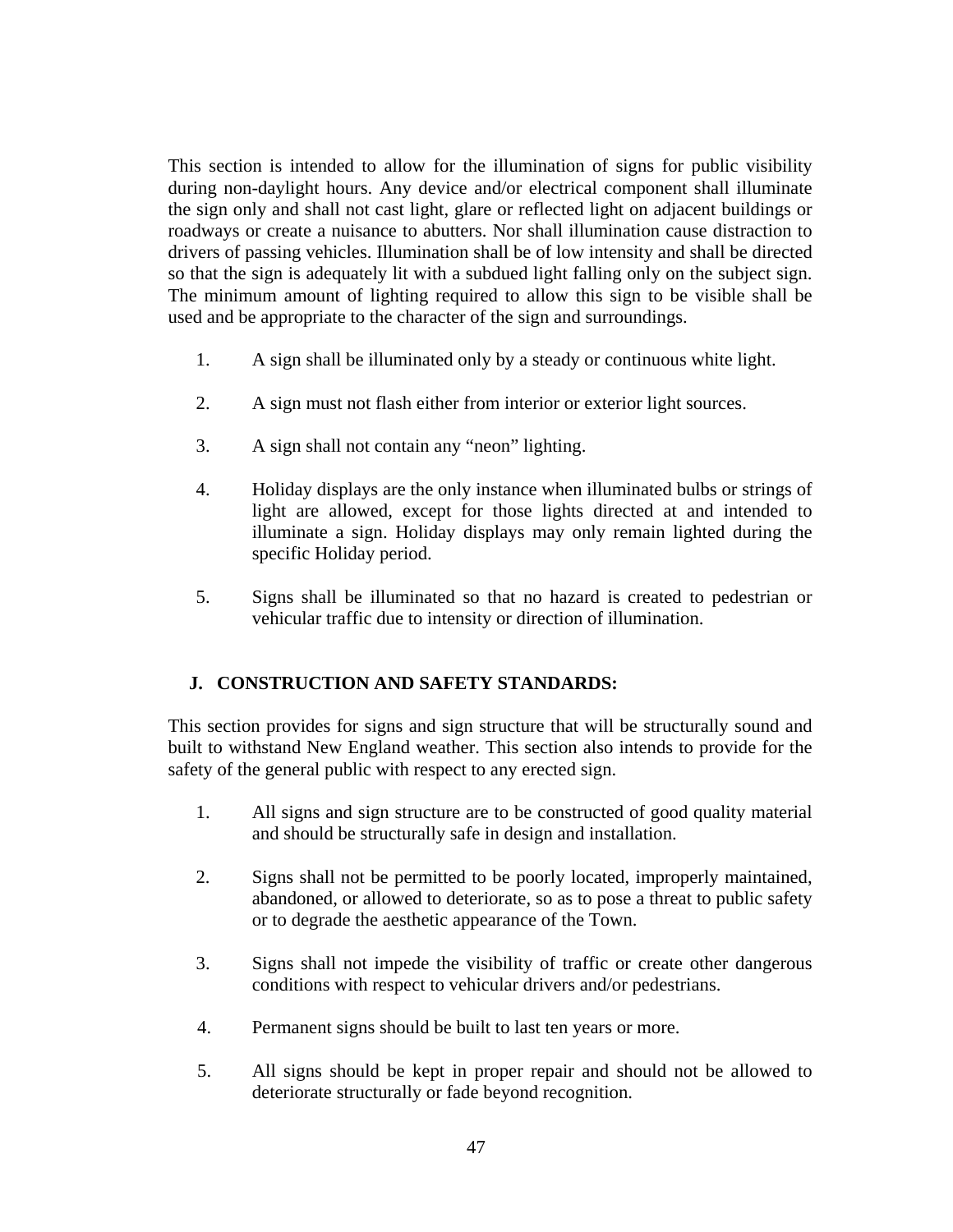- 6. All signs, sign finishes, supports and electric work shall be kept clean, neatly painted and free from all hazards, such as, but not limited to faulty wiring and loose supports, braces, guys and anchors.
- 7. All signs should be constructed to withstand 80 mile per hour winds and shall be maintained to continue to meet this safety standard.
- 8. All signs, with the exception of OPEN FLAGS, shall be securely anchored.

## **K. EXEMPTIONS:**

The following types of sign may be erected and maintained without permits and fees, provided that such signs otherwise comply with the general requirements of this Sign Ordinance, and adhere to general construction and safety standards and other conditions specifically imposed by all other regulations. Any sign required by state or federal regulations may supersede the requirements of this Ordinance.

- 1. Signs erected or posted and/or maintained for public safety and welfare or pursuant to governmental function, law, regulation or ordinance.
- 2. Directional signs solely indicating entrance and exit placed at driveway locations. these should contain no advertising and shall not exceed 3 square feet of sign surface area nor extend higher than 4 feet above the average ground level.
- 3. Signs relating to trespassing, and/or hunting, hiking, walking. These signs shall not exceed 2 square feet of sign surface area unless part of a Conservation Area Sign Master Plan.
- 4. Historic plaques which marks a historic site, stone, monument, marker or other item/place of historic significance. These such markers shall not exceed 2 square feet in sign surface area. This paragraph shall not be deemed to regulate any plaque which is mounted on and is a part of the historic monument, but merely the plaque which identifies such an item or place. For example, a list of names mounted on a monumental stone or other edifice shall not be regulated under this Ordinance.
- 5. Open Flags: these are flags of approximately 3 feet by *5* feet in size, usually red, white and blue in color and solely contain the word "OPEN". Properties are limited to one Open Flag unless the property is located on a corner and has 2 sides on a public way in which case that property may use 2 Open Flags.
- 6. Flags and insignia of any government except when displayed in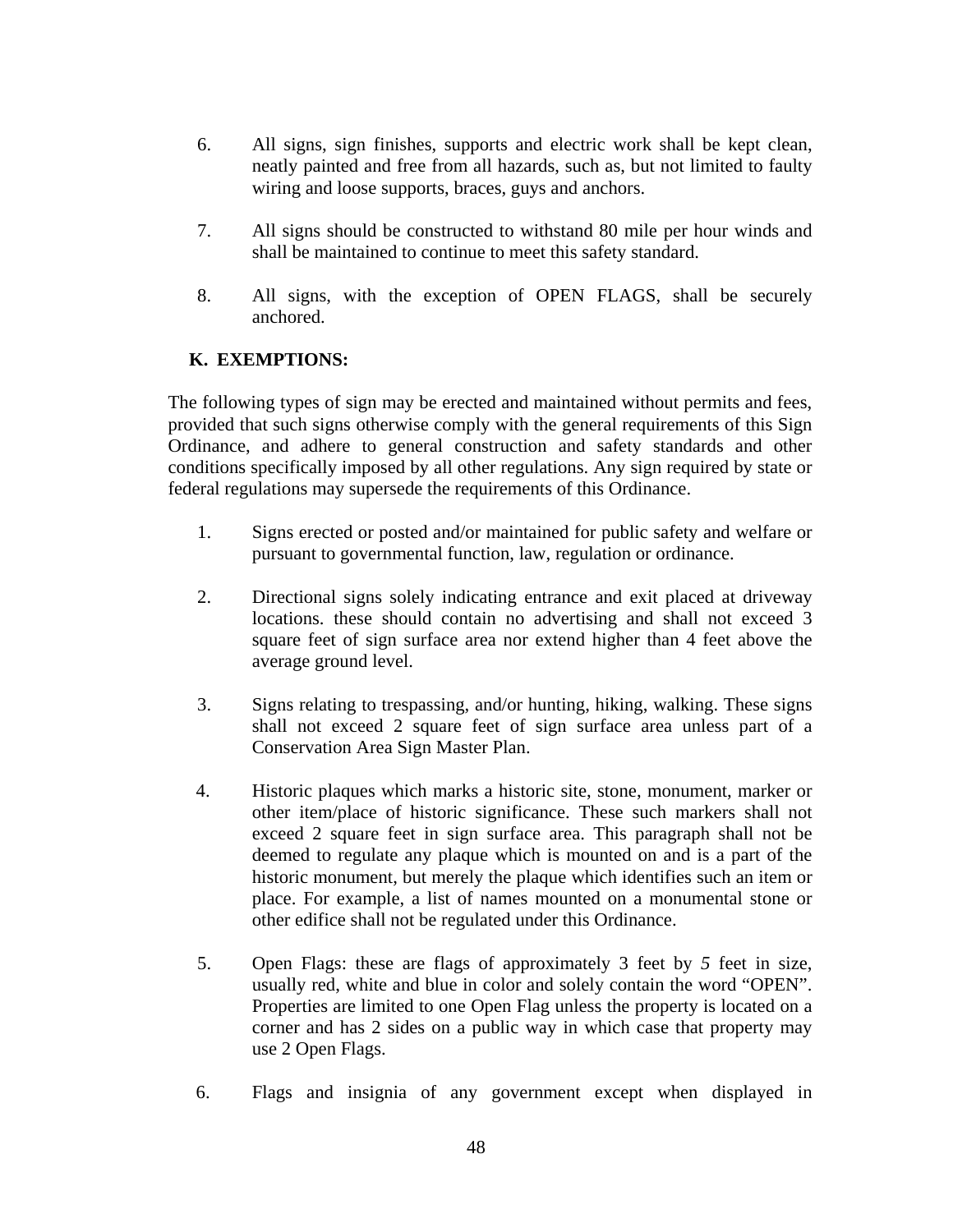connection with commercial promotion.

- 7. Number and name plates identifying residents, mounted on a house, an apartment, or a mailbox, not exceeding 2 square feet in sign surface area.
- 8. Lawn signs identifying residents with no more than 2 faces and not exceeding 2 square feet of sign surface are per face. Such signs are to be non-illuminated except by a light which is an integral part of a lamp post if used as a support with no advertising message thereon.
- 9. Yard Sale/Private owner merchandise sale signs for garage sales and auctions, not exceeding 2 square feet of sign surface area for a period not exceeding 7 days.
- 10. Temporary non-illuminated "FOR SALE", "for rent", real estate signs and signs of similar nature, concerning the premises upon which the sign is located. All such signs shall not exceed *5* square feet of sign surface area and must be removed within 3 days after the sale, lease or rental of the premises. Refer to REAL ESTATE SIGNS section.
- 11. Non-illuminated window signs and posters not exceeding 25% of the window surface on which the sign(s) is displayed.
- 12. Holiday decorations and lighting may be displayed without a permit.
- 13. Integral graphics or attached price signs on fuel pumps at automobile service stations.
- 14. Decals used to reference authorized services (e.g. credit or bank card) when not exceeding 144 square inches in total display area per business.
- 15. Charitable organizational activities.

## **L. RESIDENTIAL AND SUBDIVISION SIGNS:**

This section addresses those signs which pertain to residences and subdivision.

- 1. Residential signs (signs which name a residence or farm, such as "Lazy Acres") can contain no more than 10 square feet of sign surface area. Permitted Home Occupancy signs (Home Business) can contain no more than 3 square feet and must be mounted on the residence.
- 2. Subdivision signs (which state the name of the subdivision) shall contain the name of the subdivision only and shall not exceed 16 square feet of sign surface area. Subdivision signs shall not advertise lots and/or homes for sale nor agents to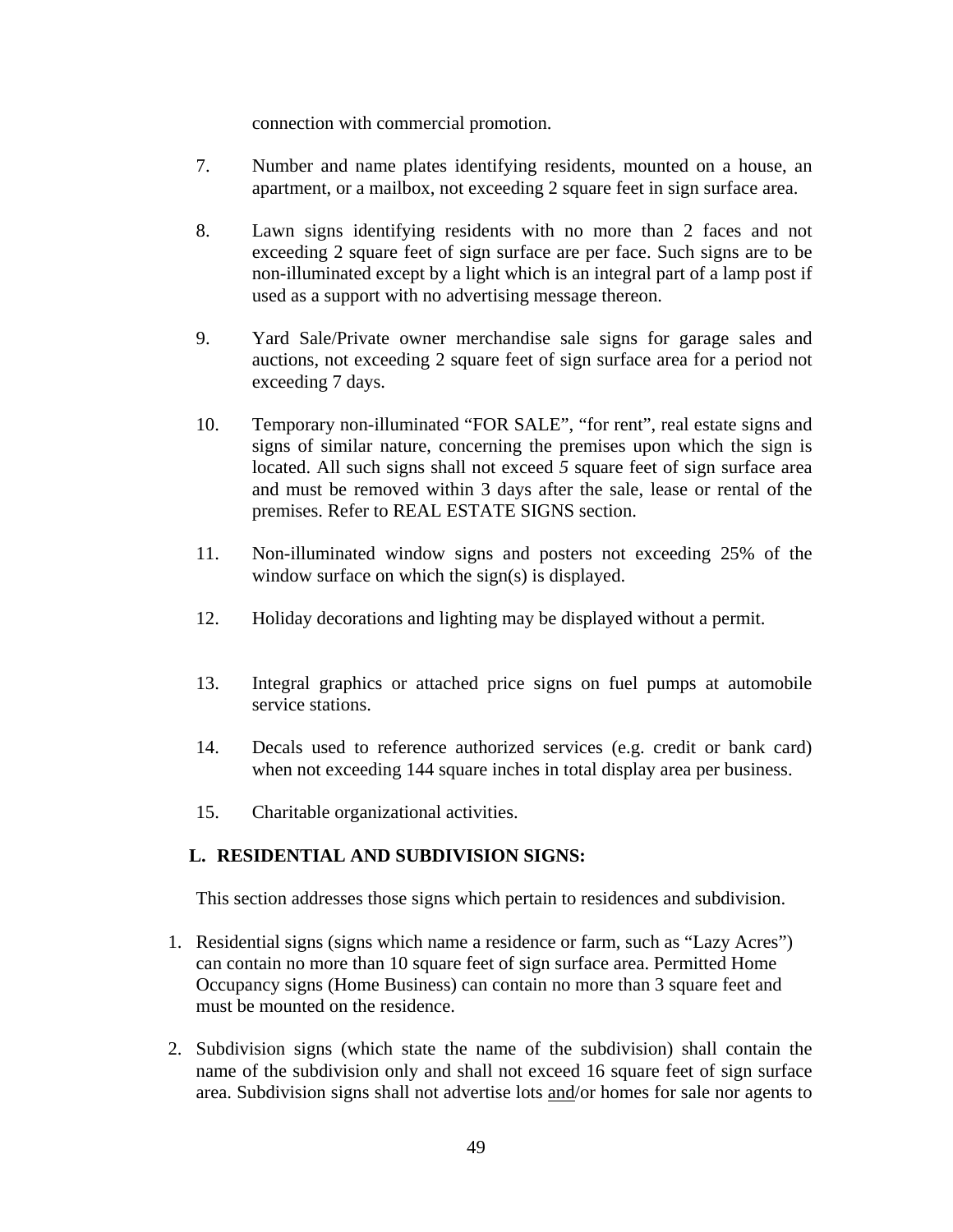contact for such sales. Example of such signs are "CRESTWOOD", "FIELDSTONE", "RICHLAND ESTATES", and "SUNSET HEIGHTS".

#### **M. AGRICULTURAL SIGNS:**

This section addresses those signs which apply to agricultural enterprises and is intended to give more latitude to agricultural businesses in keeping with the goals of Campton Master Plan to preserve the rural/agricultural character and assets of Campton. It is also the intention of this section to encourage the adoption of a Sign Master Plan by agricultural enterprises.

- 1. Seasonal and off-premises agricultural signs (signs advertising a particular product during its harvest season) shall not exceed 20 square feet of sign surface area. Such signs shall require an initial permit which shall automatically renew during subsequent seasons except that a new and/or different sign and/or location shall require a new permit.
- 2. Permanent agricultural signs shall not exceed 20 square feet of sign surface area.
- 3. An agricultural enterprise may adopt a sign master Plan which would allow for Off-premises directional signs and would increase the maximum amount of sign surface area available for marketing purposes at its primary location. Refer to the Sign Master Plan section.

## **N. REAL ESTATE SIGNS:**

This section provides for those signs normally used by real estate agents in the advertising of lots or homes for sale. Such signs are considered "Sale Signs" and are not those signs which are erected to inform the public that a subdivision is being constructed and that one or more real estate agents represent the sale of lots or buildings within the subdivision. This latter type of sign is considered a "Real Estate Subdivision Sign", is an advertisement and should not be construed to be a SUBDIVISION SIGN as described in the RESIDENTIAL AND SUBDIVISION SIGNS section.

This section allows a new subdivision to erect a larger sign than is normally permitted at its entrance, for the purpose of marketing of lots and buildings. It is not intended to allow for the marketing of older or pre-sold homes or lots. Real Estate Subdivision Signs shall not be erected to advertise one or more lots or buildings on a particular street after the newly built subdivision has been marketed. This type of marketing calls for "Sale Signs".

1. Sales Signs may not exceed *5* square feet of sign surface area.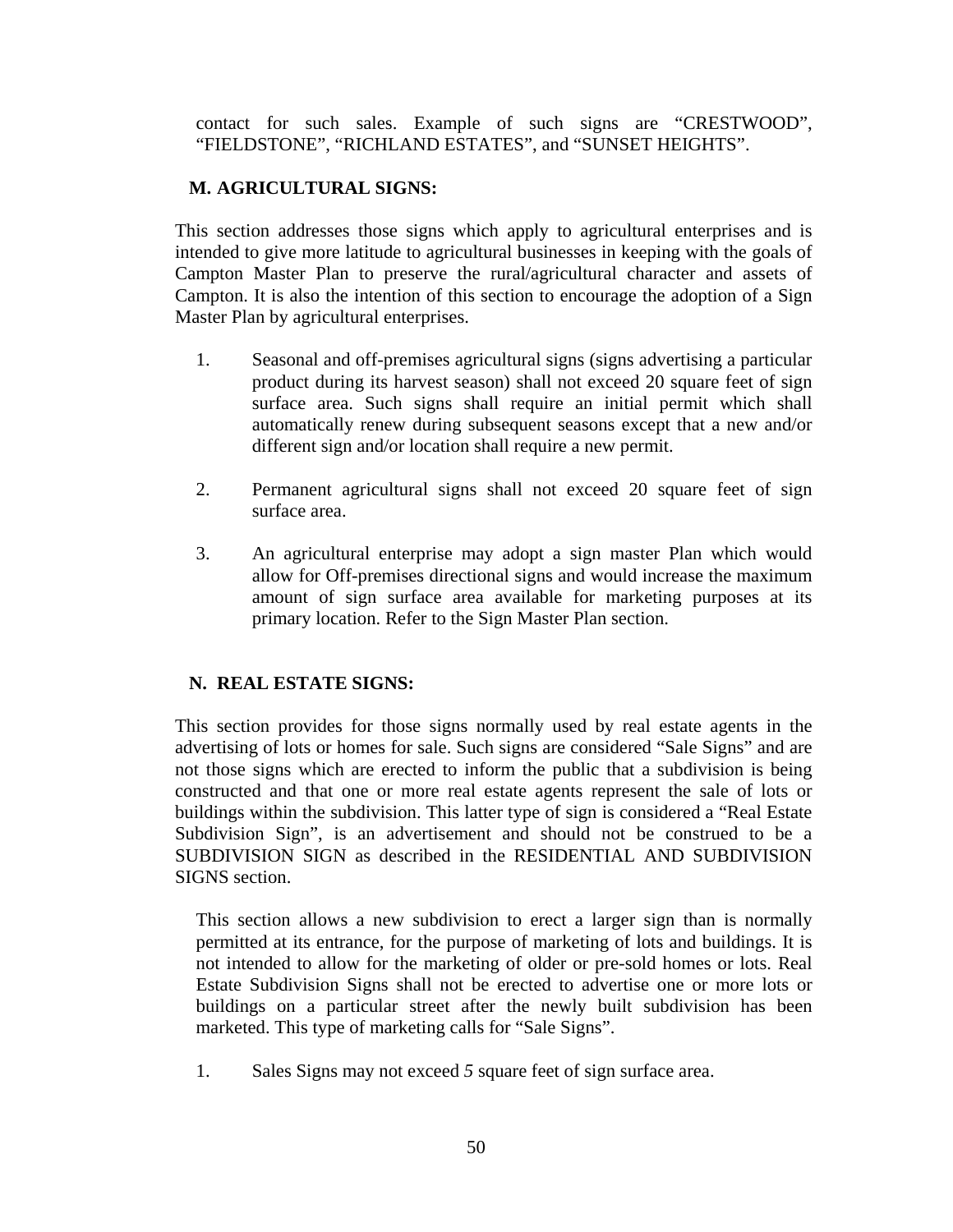- 2. Sales Sign shall not exceed one per lot except that corner or double frontage lots may have one on each front.
- 3. Sales signs shall not be used as off-premises advertising.
- 4. Sales Signs must be removed within 7 days after a sales transaction is complete.
- 5. Off-premises directional signs are allowed for the purpose of directing the public to an "OPEN HOUSE" and do not require a permit. Such signs may not exceed 4 square feet of sign surface area. Messages shall be limited to name or identification, arrow or direction, and distance. Off-premises directional signs may be erected no earlier than three (3) days prior to the "OPEN HOUSE" has begun and must be removed no later than one (1) day after the "OPEN HOUSE" has ended.
- 6. Real Estate Subdivision signs require a permit.
- 7. Real Estate Subdivision Signs located within an Industrial Zone shall not exceed 32 square feet of sign surface area and may be double-faced.
- 8. Real Estate signs located in areas not mentioned above shall not exceed 32 square feet of sign surface area and will be single-faced.
- 9. Real Estate subdivision Signs shall be removed when all lots are initially sold or a maximum of 2 years from sign permit approval.

## **O. BUSINESS AND INDUSTRIAL SIGNS:**

This section provides for those signs used by business entities in the Agricultural, commercial Zone and the Industrial Zone. This section is meant to address anything which advertises, names, calls attention to or informs the general public of any product sold or service performed on the premises.

- 1. A single business, single building, may have one sign per entrance not to exceed 32 square feet of sign surface area.
- 2. A Single business, single building, which is located on a corner lot may have 2 signs facing each public view. The total maximum sign surface area is not to exceed 32 square feet.
- 3. A group of 2 or more business and/or industrial buildings may have one sign per entrance from a public road. Each sign is limited to a maximum of 100 square feet of sign surface area and must be free standing. Individual occupants within a building or collection of buildings may have, in addition, 1 sign with up to 6 square feet of sign surface area per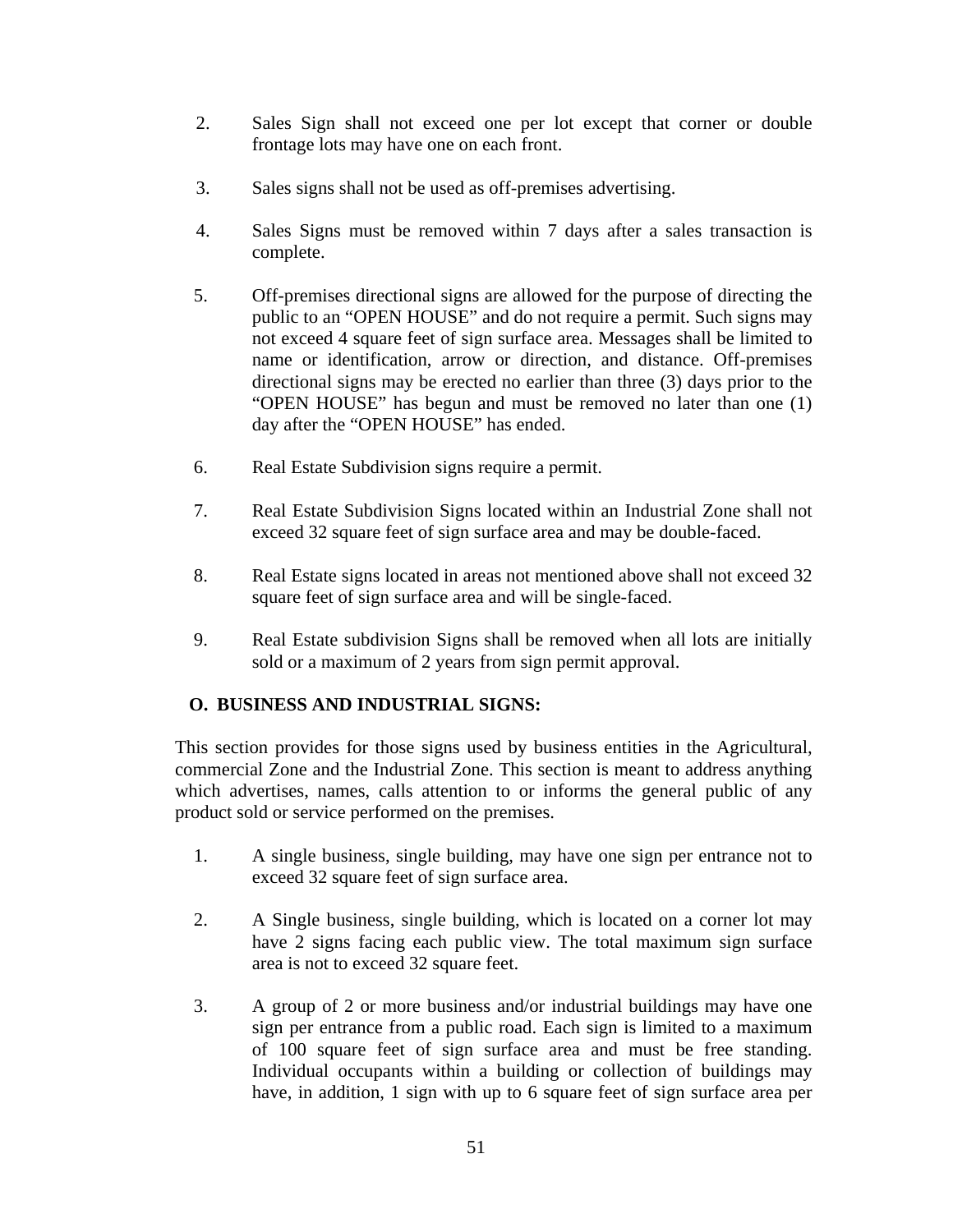occupant on the exterior of the building. In addition to the above, each individual occupant may have 1 sign with up to 2 square feet of sign surface area at its rear entrance.

- 4. A group of 2 or more industrial buildings located in an Industrial Zone may have one sign per entrance from a public road. Each sign is limited to a maximum of 100 square feet of sign surface area and must be freestanding. Individual occupants within a building or collection of buildings may have, in addition, one sign with up to 10 square feet of sign surface area per occupant on the exterior of the building. In addition to the above, each individual occupant may have one sign with up to 2 square feet of sign surface area at its rear entrance.
- 5. A grandfathered sign shall be made compliant if and when a business ceases operation.

## 6. PROJECTING SIGNS:

a. May not exceed 10 square feet of sign surface area.

 b. May have a structure that is attached to the building wall or structure and extends horizontally more than 6 inches from the plane of such wall or structure and can be no closer than 2 feet from the public right of way.

 c. Must be placed at a perpendicular angle or at an angle no less than 45 degrees from the wall or structure.

 d. Which overhang a public way, private street/road or sidewalk or path where pedestrians travel shall be covered by a public liability insurance policy which indemnifies the Town of Campton. A certificate of insurance shall be forwarded to the Town which shall also be notified by insurance company should the coverage be discontinued for any reason.

e. Must not interfere with fire and rescue operations.

## 7.AWNINGS:

 a. Graphics may be painted, affixed or flat on the surface of the front or sides.

 b. Graphics shall indicate only the name and/or address of the enterprise or premises.

c. Shall conform to Town-adopted ground clearance codes.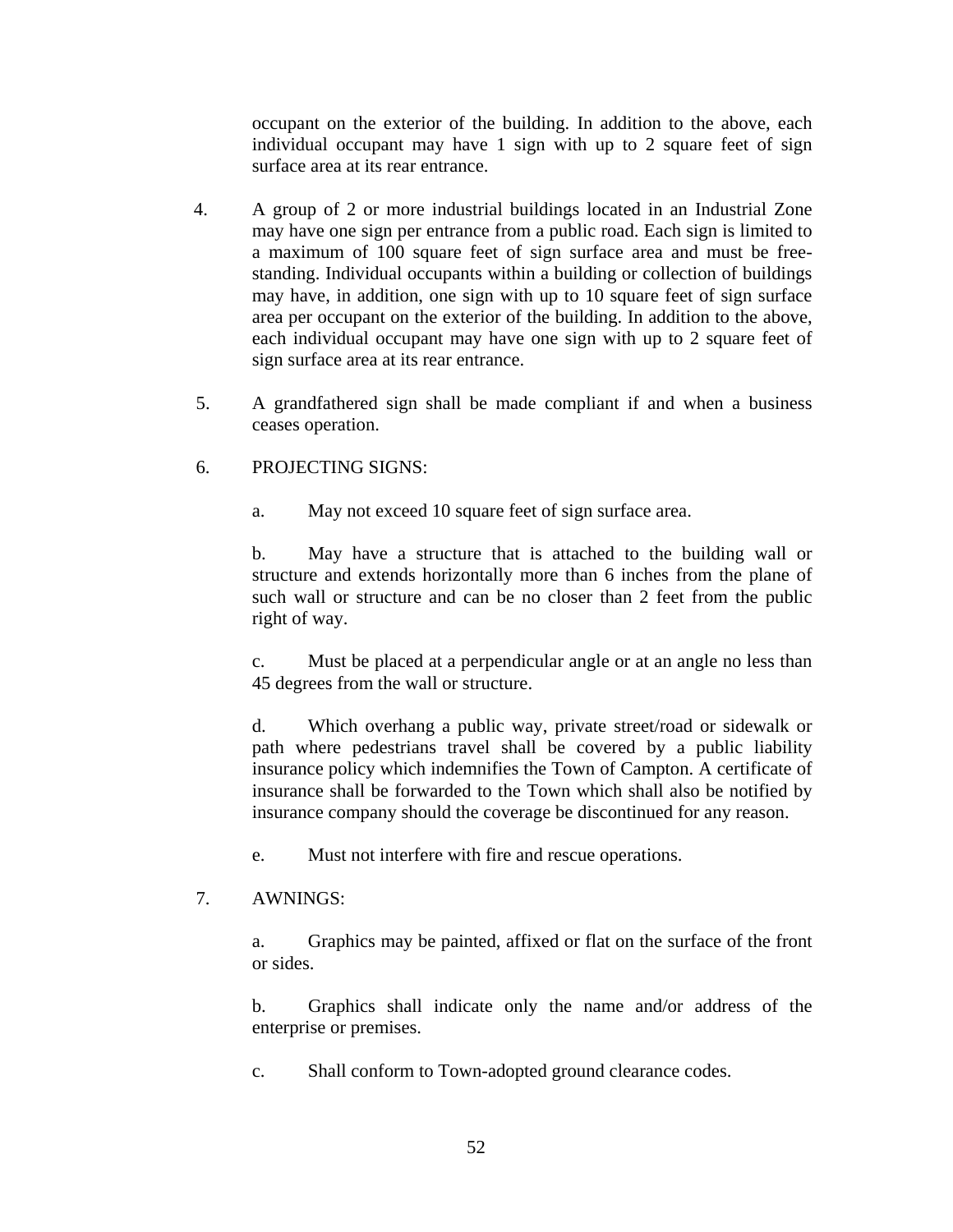#### 8. COPY-CHANGE SIGNS:

Are allowed to display daily specials and other messages that may be posted either digitally or manually.

Must be part of the permanent signage and adhere to general construction standards and be professionally manufactured. Manually applied lettering is limited to 4 inches in height and should be made from rigid polycarbonate materials.

Must be available to civic groups, schools and non-profit organizations for the posting of announcements of interest to the general community on a regular basis;

May exist only in commercial zones and industrial zones

#### **10.** CONTRACTOR'S SIGNS:

Shall not exceed 9 square feet of sign surface area and may be displayed while the contractor is actually working on the property and shall not be displayed more than one week prior to such work commencing and no later than one week after the work is complete.

## **P. OFF PREMISE DIRECTIONAL SIGN:**

 The intent of this section is to aid the public in locating area businesses and organizations, and to reduce the number of non-conforming off premise signs.

- 1. Size 3 feet by 8 inches on Town Pole
- 2. 3 signs per pole, maximum
- 3. Green background with white lettering
- 4. Logos for business and standard service symbols are allowed
- 5. Annual fee for maintenance and repair of signs
- 6. The town will erect and maintain the sign
- 7. Site designation by the Planning Board
- 8. Approval contingent upon removal of the other off premise sign
- 9. Location and number of directional signs will be determined by the Planning Board

## **Q. VENDING MACHINES:**

It is the intent of this section to control where and when exterior vending machines are allowed, this section means to provide a special process for dealing with vending machines on an individual basis.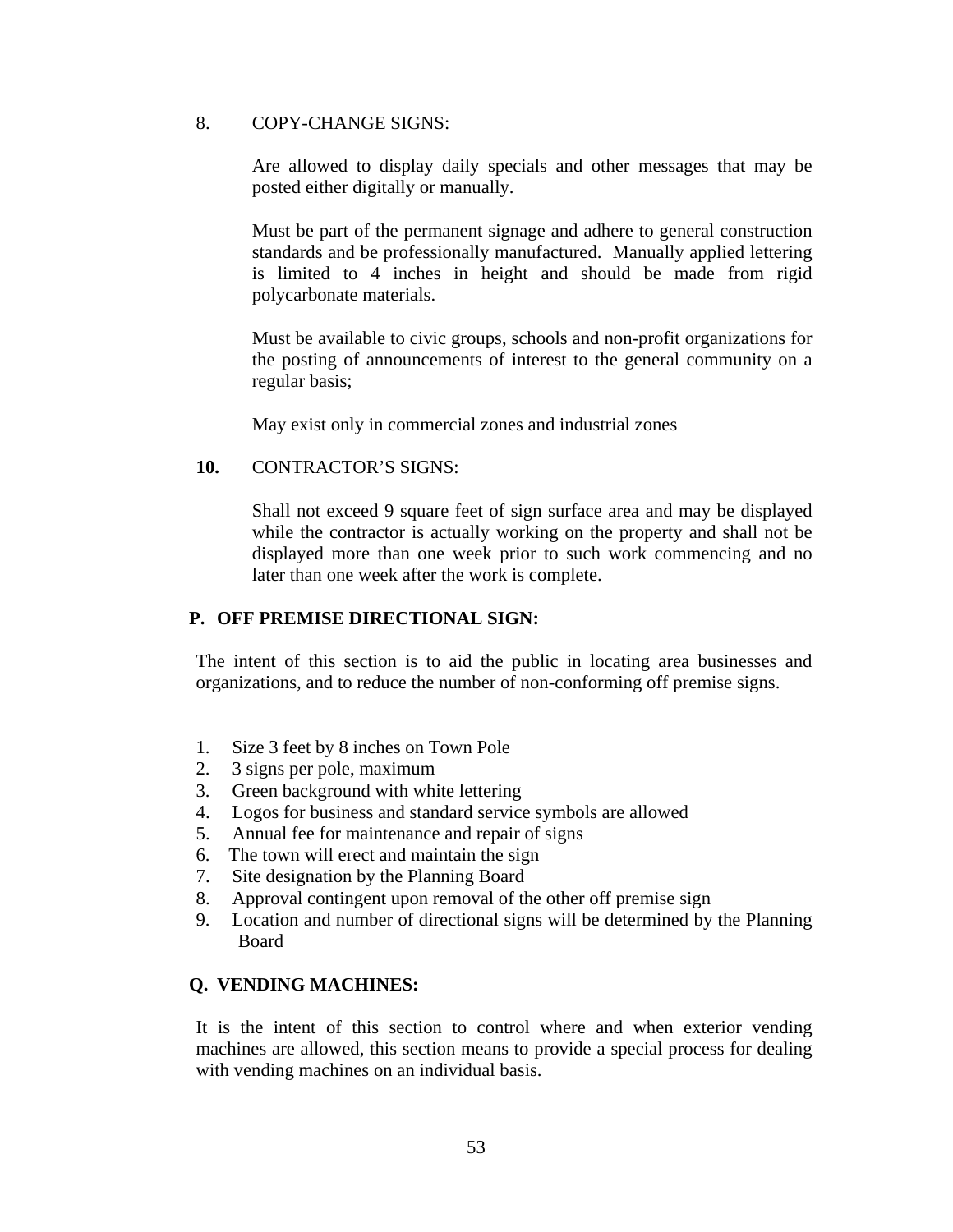- 1. Exterior vending machines are permitted by special exception in any zoning district where they are compatible with the surroundings.
- 2. Any applicant who applies for a special exception to install a vending machine shall also specifically address in the application the method of lighting desired, if any. Approval of a vending machine does not automatically grant approval of lighting.
- 3. The Zoning board of Adjustments shall hear and act on a vending machine request in the same manner as it acts on other special exception applications.

## **R. SIGN MASTER PLANS:**

This section details additional signage allowed for those clusters of businesses and/or building, agricultural enterprise, and land conservation areas where adherence to the standard provisions of this Ordinance could result in a clutter of sign and detract from the aesthetic appearance of the environment. The intent of this section is to promote a uniform and aesthetic message presentation that is designed to provide information to the general public through its design and coordination of elements.

- 1. Unless specifically provided for in this section or at the discretion of the Planning Board, the general provisions of the other sections of this Sign Ordinance shall govern.
- 2. Sign master Plans are encouraged in the following situation:
	- a. Where groups of 3 or more contiguous commercial and/or industrial units/lots are to be located together in a development.
	- b. Where one or two businesses total not less than 20,000 square feet of gross leaseable area.
	- c.Where 3 or more individual businesses on contiguous lots so elect.
	- d. For all agricultural enterprises.
	- e. For land conservation areas.
- 3. The development (described in b. above) may adopt a sign Master Plan to govern advertising and shall present such plan to the Planning Board for approval.

 4. A Sign Master Plan approved by the Planing Board shall detail the placement, design, color coordination, visibility, informational messages and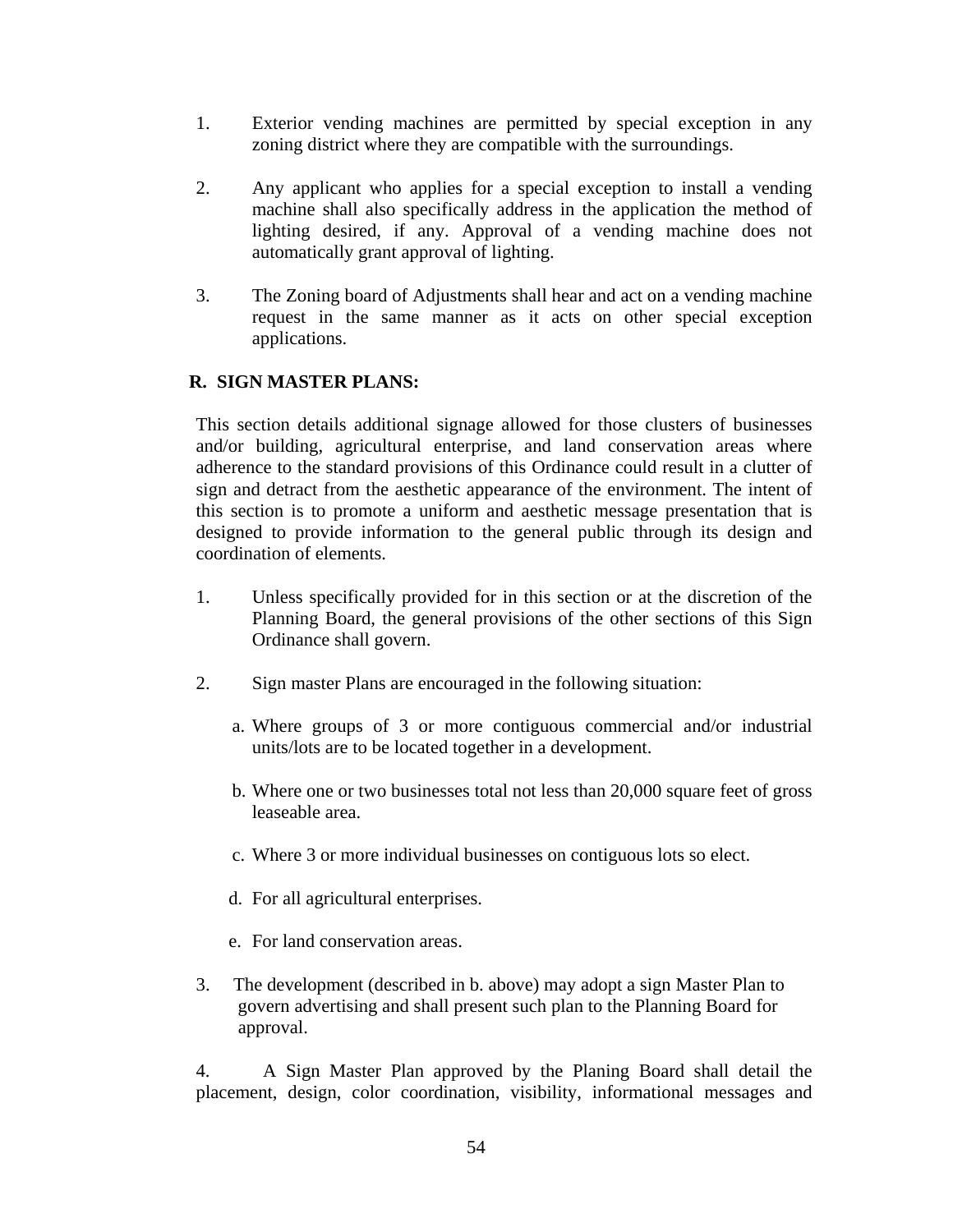compatibility with the general design of the cluster of business or development.

- **5.** GENERAL REQUIREMENTS:
- a. Total signage area for the entire development or cluster shall be calculated at the rate of 2 square feet of sign surface area per foot of lineal building front if applicable.
- b. Each Sign Master Plan may provide for one common, free standing, sign denoting the name of the facility, not exceeding 80 square feet in sign surface area and with a bottom panel not less than 10 feet above the average ground or road elevation, whichever is greater, and a maximum height of 10 feet as measured from the same point.
- c. All secondary signs in the Sign Master Plan shall be attached to buildings or walls and shall be coordinated in material, shape, lettering, color and/or decorative elements.
- d. Informational and directional signs, with the exception of uniform traffic control devices, shall be consistent with the general sign design of the development or cluster and are exempt from the total sign area calculation provided they do not contain advertising.

## **S. GRANDFATHERED SIGNS:**

 It is the intention of this Ordinance to encourage GRANDFATHERED signs to come into conformity with the provisions of this Ordinance. The Planning Board shall use its discretionary powers to grant incentives to any person who presents a plan to reconstruct their GRANDFATHERED sign to meet or better approximate the provisions of this Ordinance. Ultimately, any GRANDFATHERED sign which is to be structurally altered, relocated or replaced so as to be more compliant with other provisions of this Ordinance shall be allowed at the discretion of the Planning Board.

- 1. GRANDFATHERED signs are allowed to remain even though these signs may not meet the terms of this Ordinance. These signs may be maintained and continue to exist as long as they present the same message and image to the public eye.
- 2. A GRANDFATHERED sign shall not be enlarged or replaced by another more non-conforming sign.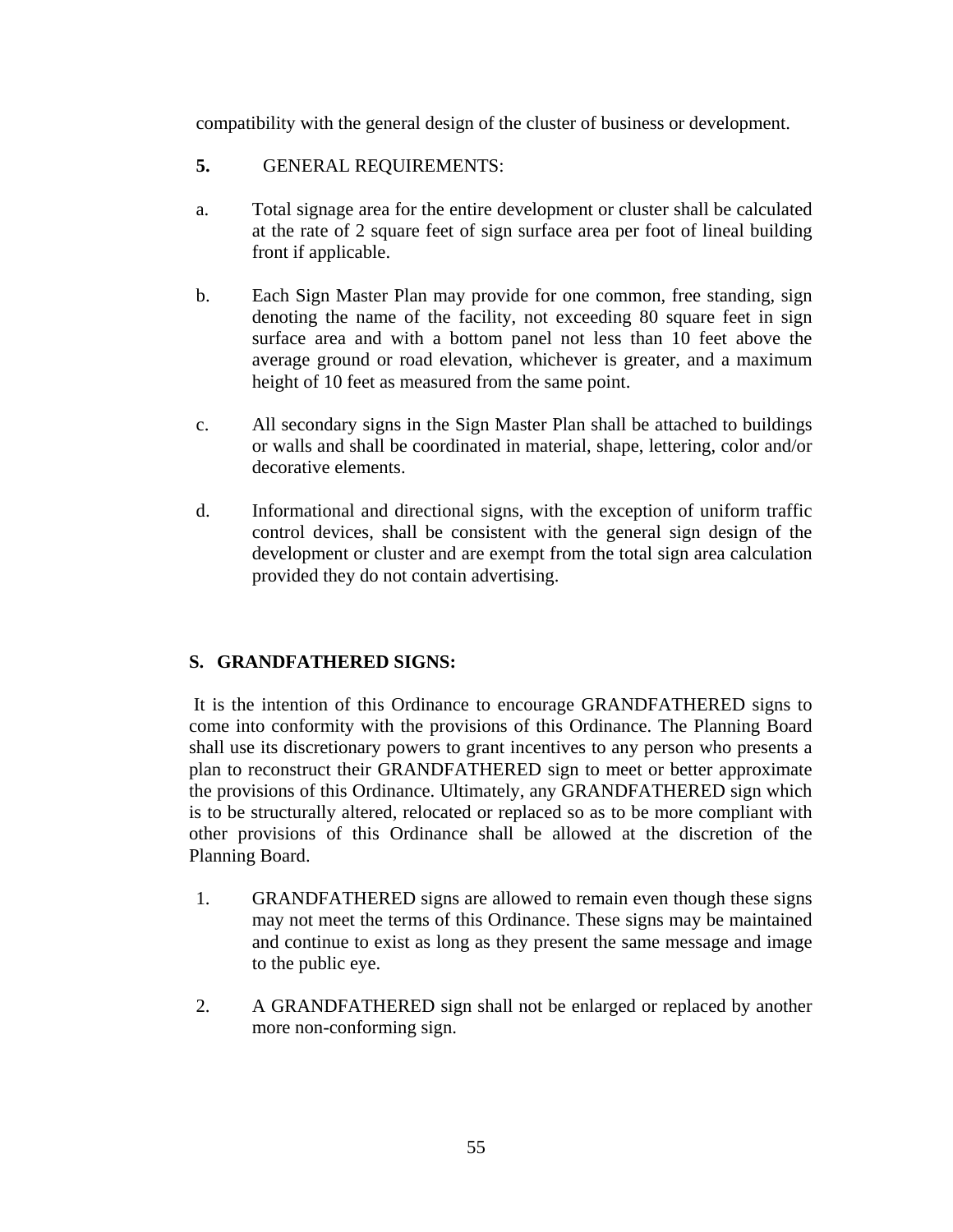## **ARTICLE V ENFORCEMENT**

It shall be the duty of the Selectmen, and they are hereby empowered to administer and enforce the provisions of this Ordinance.

# **ARTICLE VI PENALTY**

Any person, firm or corporation violating any of the provisions of this ordinance shall upon conviction, be fined not more than \$100.00 for each day such violation may exist. Fines collected hereunder shall be paid to the use of the Town of Campton to the extent permitted by law.

# **ARTICLE VII REPEAL**

All existing Ordinances or parts thereof inconsistent with the provisions of this Ordinance are hereby repealed.

# **ARTICLE VIII BOARD OF ADJUSTMENT**

- A. The Board of Adjustment shall consist of 5 members appointed by the Selectmen.
- B. The Board of Adjustment shall make special exceptions to the terms of this Ordinance in harmony with its general purposes and intent only if the Board finds the following:
	- 1. The proposed use(s) shall be only those allowed in this Ordinance by Special Exception;
	- 2. The specific site is an appropriate location and of adequate size for the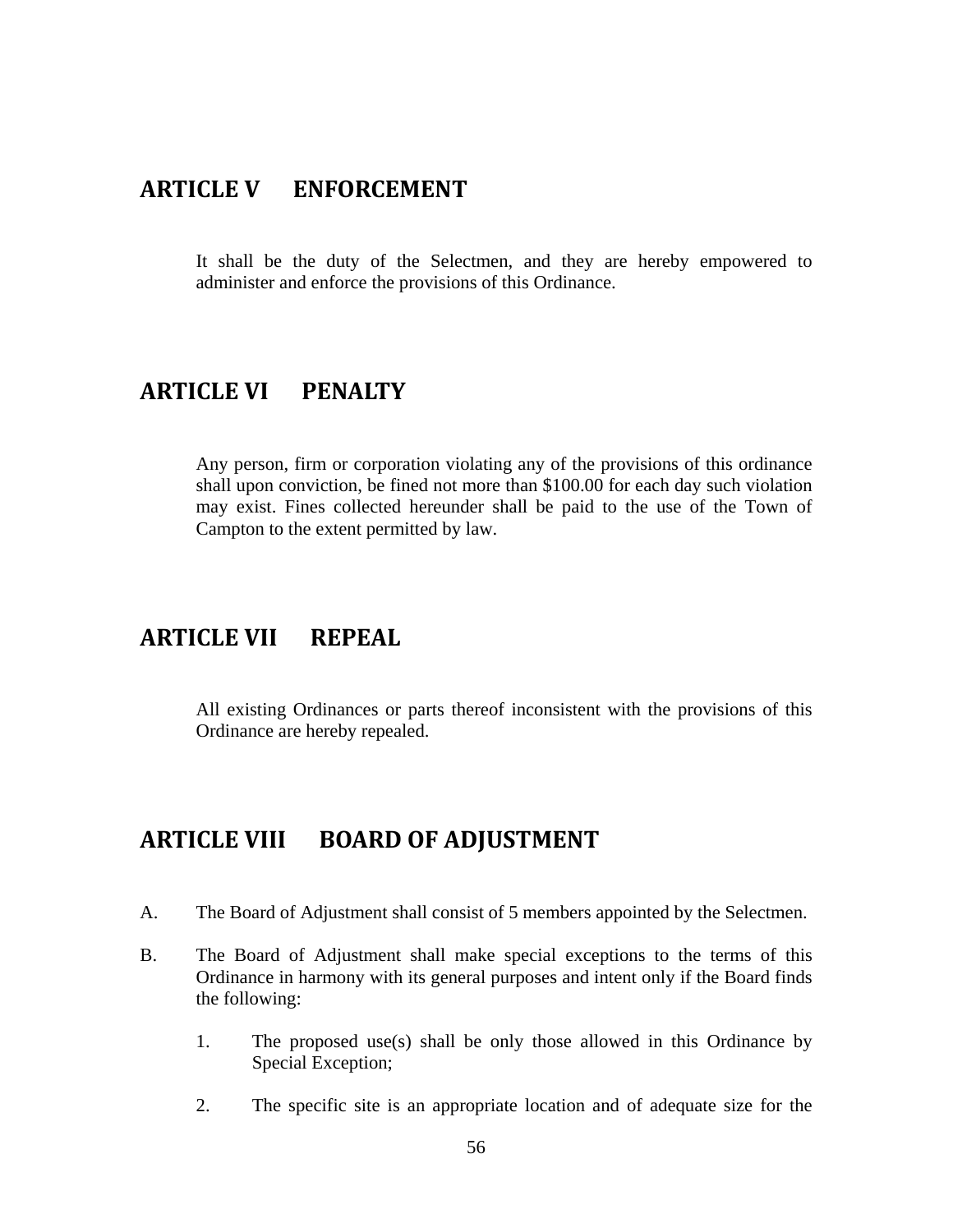use;

- 3. The use, as developed, will not adversely affect the character of the area in which the proposed use will be located;
- 4. There will be no nuisance or serious hazard to vehicles or pedestrians;
- 5. The use will not place excessive or undue burden on Town services and facilities;
- 6. There will be no significant effect resulting from such use upon the public health, safety, and general welfare of the neighborhood in which the use would be located;
- 7. That in the event that a Special Exception is sought for a lodge, restaurant, or commercial recreational building which is part of a residential subdivision, the person, corporation, or firm applying shall demonstrate, and the Board of Adjustment shall find, that such structures are for the convenience of the residents of the development;
- 8. In granting such Special Exceptions, the Board may impose such reasonable conditions and safeguards as it considers appropriate.
- C. The Board of Adjustment may have the following additional powers:
	- 1. To hear and decide appeals where it is alleged there is an error in any order, requirement, decision or determination made by an administrative official in the enforcement of this ordinance.
	- 2. The Board of Adjustment may, on appeal, grant a variance from the provisions of this Ordinance, in accordance with RSA 674:33,I (b), and only if the Board finds that all of the following conditions are met:
		- a. no diminution in value of surrounding properties would be suffered
		- b. granting the permit would be of benefit to the public interest;
		- c. denial of the permit would result in unnecessary hardship to the owner seeking it, arising out of conditions inherent in the land, and not due to self-induced or personal financial hardship;
		- d. granting the permit would do substantial justice;
		- e. the use must not be contrary to the spirit of the ordinance.